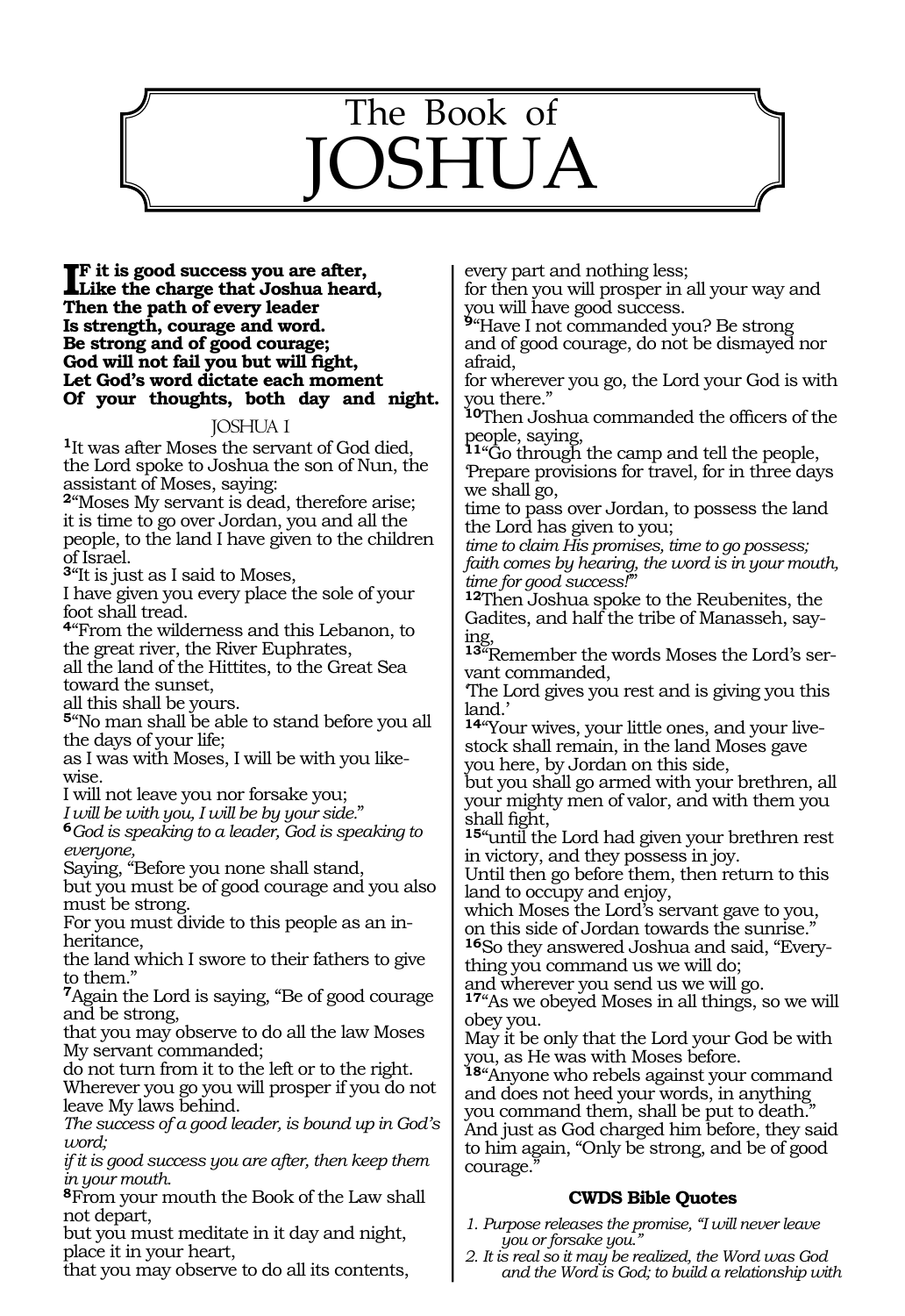*God, build a relationship with the word.*

- *3. You will never know true success until you know the word, because only the word has the proper designation, definition, distinction and destination of success.*
- *4. Your pathway to enduring success, mind-boggling success, lasting success, satisfying success, legacy yielding success, eternal success, good success, is the word of God.*
- *5. The word of God is the will of God for your life, to execute a will you must know the will and all its caveats.*
- *6. The power of the word is in the speaking; unspoken word is untapped power and restrained force.*
- *7. The word(logos) may depart from your bedside, but as God commanded Joshua the rhema must never leave your mouth; it is the personification of the Son and the identification of sons of God.*
- *8. Faith comes by hearing the Word of God; there is no greater faith-stimulating word than the word spoken from your mouth; meditate in it; speak it to yourself, your situations, to others, in casual conversations; never leave it out of your speech.*
- *9. . In every believer is a leader (Jesus); every leader must demonstrate strength and courage in the execution of their kingdom mandate, in dealing with demonic adversities, but especially in handling internal people management and emotional issues.*
- *10. God's secret formula of success, good success, given to Joshua who commanded the sun to stand still, has just been exposed: it is wordbased not world-based; it worked well for Joshua, it can work for you.*
- *11. Joshua's public success came from his private and less documented relationship with the word; his success is proof he followed God and made the word the foundation of his life, the formula of his every conversation and the food he chewed and crunched daily.*
- *12. Meditation is your mediation to good success: author God. Meditation is your mediation to 'whatever you do shall prosper success'; author King David.*

### **PRAYER POINTS**

- O God my Father, help me to drink in Your word until it rewrites my destiny and writes my name in history, in Jesus name. Amen.
- Every spirit that is assigned to make me lazy in the word, you hater and opposition to my destiny, depart by fire in the name of Jesus.
- Every spirit assigned to preoccupy me and so distract me from the word which is my source of greatness, you are a liar, the Lord smite you, in the name of Jesus.
- Lord Jesus, You are the word, help me to love You more by loving Your word. I will abide in You and be proactive to have Your word abiding in me. Amen.
- Lord Jesus, I know that without You I can do nothing; help me not to attempt to live without the word. I refuse to become like the many successful disasters of this world, in the name of Jesus. Amen.
- Lord Jesus write Your word upon my heart with Your pen of love, just as You sealed the testament for my life upon the cross with Your ink of blood, in the name of Jesus.

**THERE** is fear in the hearts of all your **enemies,**

**For they know God is with you; you shall prevail.**

**They have heard of all His power in your victories;** 

**The spies you sent will tell the tale, that they tremble and faint in fear of you.** 

### JOSHUA 2

**<sup>1</sup>**Then Joshua the son of Nun sent two men from Acacia Grove to spy secretly, saying, "Go view the land, Jericho especially." So they went, and into the house of Rahab, a harlot, they came, and there they stayed. **<sup>2</sup>**And the king was told that men had come from the children of Israel, to spy out the land. **<sup>3</sup>**So the king of Jericho sent to Rahab, and said,

"Rahab, bring out the men who have come to you, who have entered your house,

for they have come to search this country out." **<sup>4</sup>**But she took the two men and hid them, and said,

"Yes, the men came to me, but I did not know where they were from.

**<sup>5</sup>**"Now when the gate was being shut, when it was dark, the men went out and are now gone.

Where they went, I do not know,

pursue them quickly, you may catch them if you pursue."

**<sup>6</sup>**(But she had brought them up to the roof and hidden them with stalks of flax,

which she had laid on the roof, neatly and in order.)

**<sup>7</sup>**So they pursued them by the road to Jordan, to the fords that day,

and as soon as they had gone out, they shut the gate.

*But the men were still with Rahab, who did not know the Lord, but she knew fear and had faith in their God.*

*There is fear in the hearts of all your enemies; at the terror of your God they are faint.*

**<sup>8</sup>**Before they lay down, she came to them on the roof,

**<sup>9</sup>**and she spoke to them, saying,

"I know the Lord has given you this land, that on us your terror has fallen,

that because of you, all the inhabitants of the land are trembling at heart,

**<sup>10</sup>**"for we have heard how the Lord dried up the Red Sea for you, when out of Egypt you came,

and what you did to the two kings of the Amorites, on the other side of Jordan,

Sihon and Og whom you utterly destroyed. **<sup>11</sup>**"Our hearts melted as soon as we heard these things;

neither did we have any courage remaining in any of us because of you,

for the Lord your God, He is the God in heav-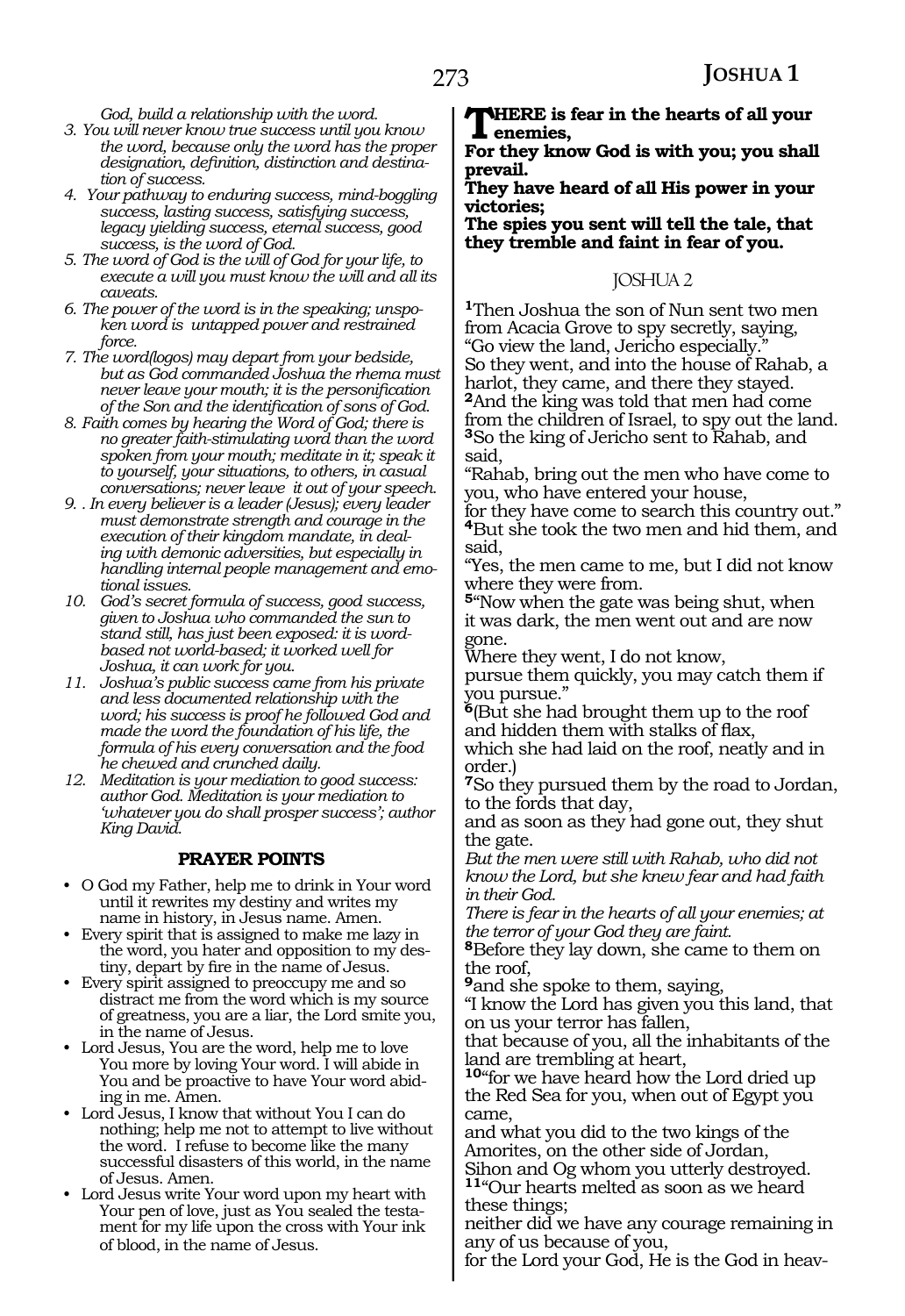274

en above, and of the earth beneath."

They *heard wisdom from the mouth of one who lived vile,* 

*as the prostitute professed her faith and then begged for her life.*

**<sup>12</sup>**"Now therefore," she said. " I beg you, swear to me by the Lord,

since I have been kind to you, that you will be kind to my father's house, give me a true reward,

**<sup>13</sup>**"and spare my father, my mother, my brothers, my sisters, and all that they have, and deliver our lives from death."

**<sup>14</sup>**So the men answered her, "Our lives for your life,

as long as you do not reveal our business to anyone.

It shall be, when the Lord has given us this land, we will treat you with kindness then." *She knew that the fortress walls she lived on, was like stubble before Israel's God.*

**<sup>15</sup>**She let them down by a scarlet rope through a window,

for her house was on the city wall and it was there that she also lived.

**16**And she said to them, "Go up to the mountain, so you and your pursuers will not meet. Hide there three days until they return, then you may go your way after this."

**<sup>17</sup>**So the men said to her, "We will be free of this oath you made us swear,

**<sup>18</sup>**"unless, when we enter the land, you bind this scarlet cord in the window here,

this window through which you let us down, and you bring your father, your mother, your brothers, and all your father's household to your home."

*This speaks to the magnitude of Jericho's wall, for her house which was built on it, and was large enough to house them all.*

**<sup>19</sup>**"And whoever goes outside the doors of your house into the streets,

his blood will be on his own head, and we will be free.

And anyone who is with you in the house, his blood be on our head if a hand is laid on him.

**20**"And if you should talk our business to anyone, we will be free from the oath you made us swear."

**<sup>21</sup>**So she answered, "According to your word, so shall it be."

She sent them away, and then she bound the scarlet cord in the window promptly;

*her faith beckoning Israel to battle, and waving them on to victory.*

**<sup>22</sup>**So they went to the mountain, and stayed there three days,

until those who pursued them returned again. The pursuers did not find them, although they sought them all along the way.

**<sup>23</sup>**So the two men returned and after descend- ing the mountain and crossing Jordan,

they came to Joshua and told him all that had transpired.

**<sup>24</sup>**They said to Joshua, "The Lord has truly delivered all the land into our hands, for all the inhabitants of the land are faint at heart because of us."

*They found strength and assurance that they were in God's care,* 

*that God was with them, and would be with them all the way.* 

### **CWDS Bible Quotes**

- *1. Your city may be lost, your people may be designated for destruction, but you can save yourself and reach out to your family; you do not have to be lost.*
- *2. Your past failures do not dictate your present future, your present action does.*
- *3. Your present future is really just a positioning, your future actions determine the reality and quality of your future.*
- *4. It will take change, commitment, sacrifice and risk to get ahead in life, do not be afraid to dance with danger and write your name in history.*
- *5. The rope that you use to save the life of another may be the rope that will save yours.*
- *6. Faith waves at the future even before time waves in the future. Keep your scarlet rope hanging in your window.*
- *7. When you know the strength of your walls are no match for God, you will know where to place your confidence and where to place your scarlet rope, outside your own walls.*
- *8. The walls you live on, testify to its strength and size, the wall you resort to testifies to God's strength and power.*
- *9. It is not good enough to fear before God, it is necessary to fear God. Even the devils believe and tremble. Fearing God activates faith and faith moves you to action.*
- *10. You have not gone too far in living a life of folly and shame to be initiated in the school of wisdom by taking the fear of the Lord test. The fear of God frustrates the devil and forges a great future for everyone.*

### **PRAYER POINTS**

- O God my Father, please let me experience my moment of wisdom today that will change my destiny forever. Amen.
- O God my Father, send the mitigating circumstances that will deliver me from my own pitfalls, in Jesus' name. Amen.
- My Lord Jesus, help me to wave my scarlet thread of faith in You and in Your words as from today until all your promises are realized in my life, in Jesus' name. Amen.
- In the name of Jesus and by the love of God my Father who changes destiny, I refuse to be tethered to the errors of my past. Amen.
- Father God, help me to see the way of escape in my difficult situations and help me to seize the gateway to a renewed tomorrow, in the name of Jesus. Amen.

**D**O you see the raging water?<br>
Do Jordan's banks now overflow? **Did God say He'd get you over**, **yet you do not see a boat? Will you fix your eyes on His words**? **Close your eyes to all other things**?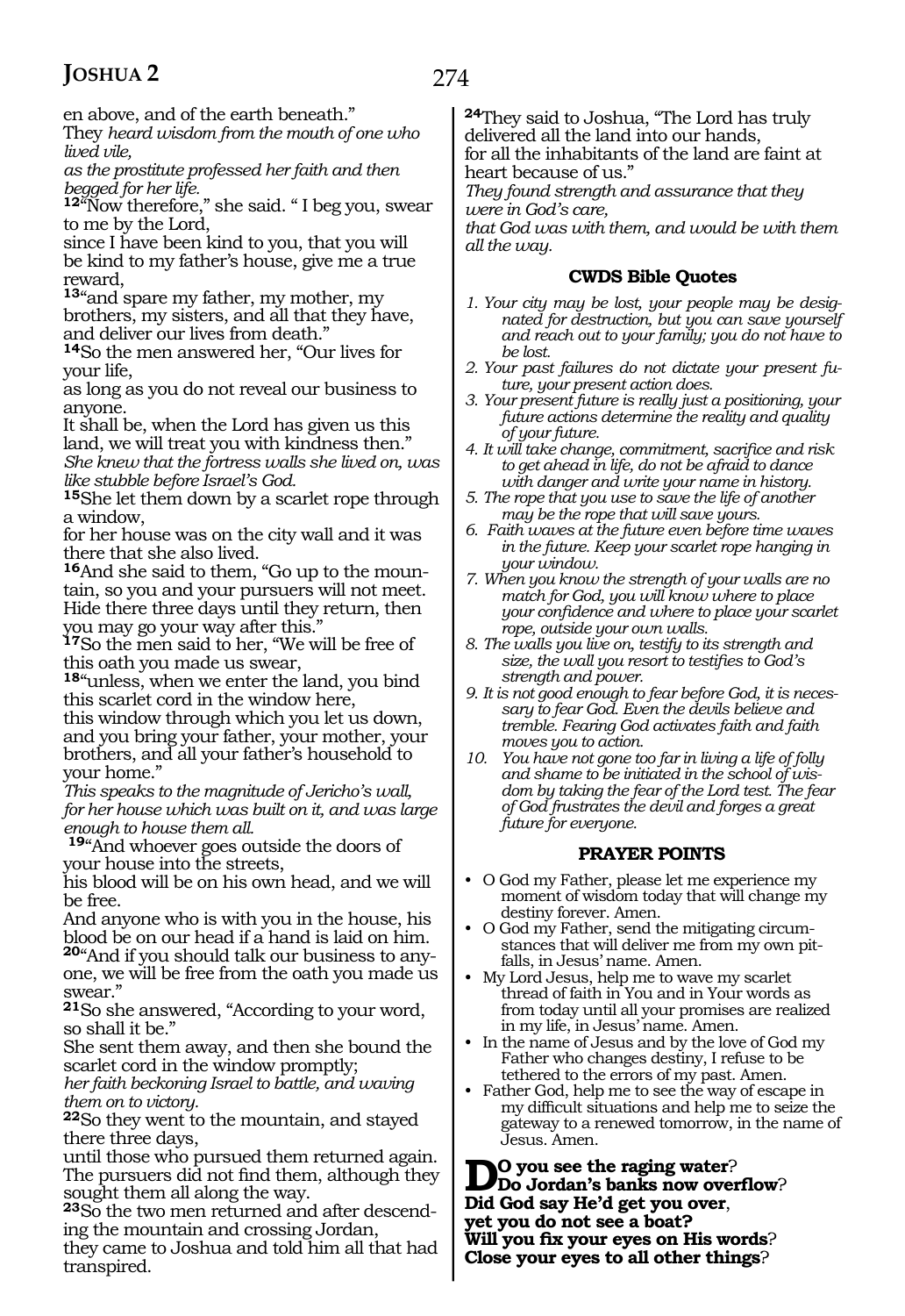### **For when your feet shall touch the water, Only then you will see Him.**

### JOSHUA 3

**<sup>1</sup>**And Joshua rose early in the morning, and they set out from Acacia Grove and to Jordan they came,

he and all the children of Israel, and they camped there.

**<sup>2</sup>**And the officers went through the camp after three days.

*They were three days before the raging water, wondering how they would get across.*

**<sup>3</sup>**Then the officers spoke to the people, saying, "When you see the ark of the covenant of the Lord your God,

and the priests, the Levites carrying it, then you shall set out and follow it.

**<sup>4</sup>**"There shall be a distance of two thousand cubits between you and the ark.

Do not come near it, that you may know the way to go,

*(Was there a way? Why did he tell them?)*  for you have not passed this way before!" **<sup>5</sup>***Was there a way, would there be wonders?* Joshua spoke to the people then, saying, "Sanctify yourselves,

for tomorrow the Lord will do wonders among you."

I*ndeed God is the Way and the Way Maker, He can make a path through the raging floods.* **<sup>6</sup>**Then Joshua spoke to the priests, saying,

"Take up the ark of the covenant, and before the people you shall cross."

So before the people they went, bearing the ark.

**<sup>7</sup>**Then the Lord said to Joshua,

"Today I will begin to magnify you, in all Israel's sight,

that they may know that, as I was with Moses, I will be with you likewise.

**<sup>8</sup>**"You shall command the priests bearing the ark, and say to them,

'When you come to the edge of the water of Jordan, in Jordan you shall stand.'"

**<sup>9</sup>**Then Joshua said to the children of Israel, "Listen, and hear the words of the Lord your God.'

**<sup>10</sup>**"The living God is among you, and by this you will know,

and He will drive out the Canaanites, the Hittites, the Hivites, the Perizzites, the Girgashites, the Amorites, and the Jebusites without fail before you also;

**<sup>11</sup>**"the ark of the covenant of the Lord of all the earth,

is passing over before you *not on land but* in the Jordan!"

**<sup>12</sup>**"Now therefore, choose twelve men of the tribes of Israel,

twelve men to choose of each tribe one. **<sup>13</sup>**"And it shall come to pass,

as soon as the soles of the feet of the priests who bear the ark of the Lord God of all the

earth, step into the waters of Jordan, the waters shall be cut from above and in a heap they shall stand."

**@**They *saw Jordan's raging water,* 

*they saw the ark, they saw the priests, and they heard Joshua say it would happen* 

*b*<sup>4</sup>And so, the people set out from their camp to cross Jordan,

the priests going before the people carrying the ark of the covenant,

**<sup>15</sup>**and those who bore the ark came to Jordan, and the feet of the priests who bore the ark were placed in the edge of the water. (*It was no ordinary water, in which the priests* 

*would stand,* for during the entire time of harvest, Jordan overflowed its banks.

*but when the feet of the priests touched the water, they would all see God.)* 

**<sup>16</sup>**The waters that came from above were cut off and rose up in a heap, as far away as Adam, the city beside Zaretan.

The waters that went down to the Sea of Arabah, the Salt Sea, failed, and were cut off, and the people crossed over across from Jordan.

**<sup>17</sup>**They could see the priests who bore the ark of the covenant standing firm on dry ground in the midst of Jordan's raging floods, until the people had crossed over to the other bank.

*For men of faith heard from God and acted in belief,*

*and the waters stood and congealed, when they had wet their feet.* 

### **CWDS Bible Quotes**

*1. The God of heaven who created natural laws is the same God who dictates your destiny; heaven will suspend natural laws, including the law of gravity, if it stands in the way of your destiny.*

*2. The greater the impossibility the greater the awesomeness of your breakthrough.*

*3. It has been verbalized and set, but it may not materialize until you get your feet wet.*

- *4. You step in if you will step out; step out of your fears and you will step into His care.*
- *5. You are the ark of God, you house the limitless God, take the limits off yourself and you will take the limits off the God who lives inside you.*
- *6. Let the waters rage, let the billows roar, they are telling you they are ready for a Holy Spirit gymnastics class.*
- *7. You may not be able to walk on water but you may walk on God's word, wherever it leads you.*
- *8. When your God is bigger than the situation you face, then His word will be your solution.*

### **PRAYER POINTS**

- O God my Father, remove every barrier in my mind that blots You out of my crisis, in the name of Jesus. Amen.
- O God my Father, help me to walk on Your word, even if it is located on flood waters, in the name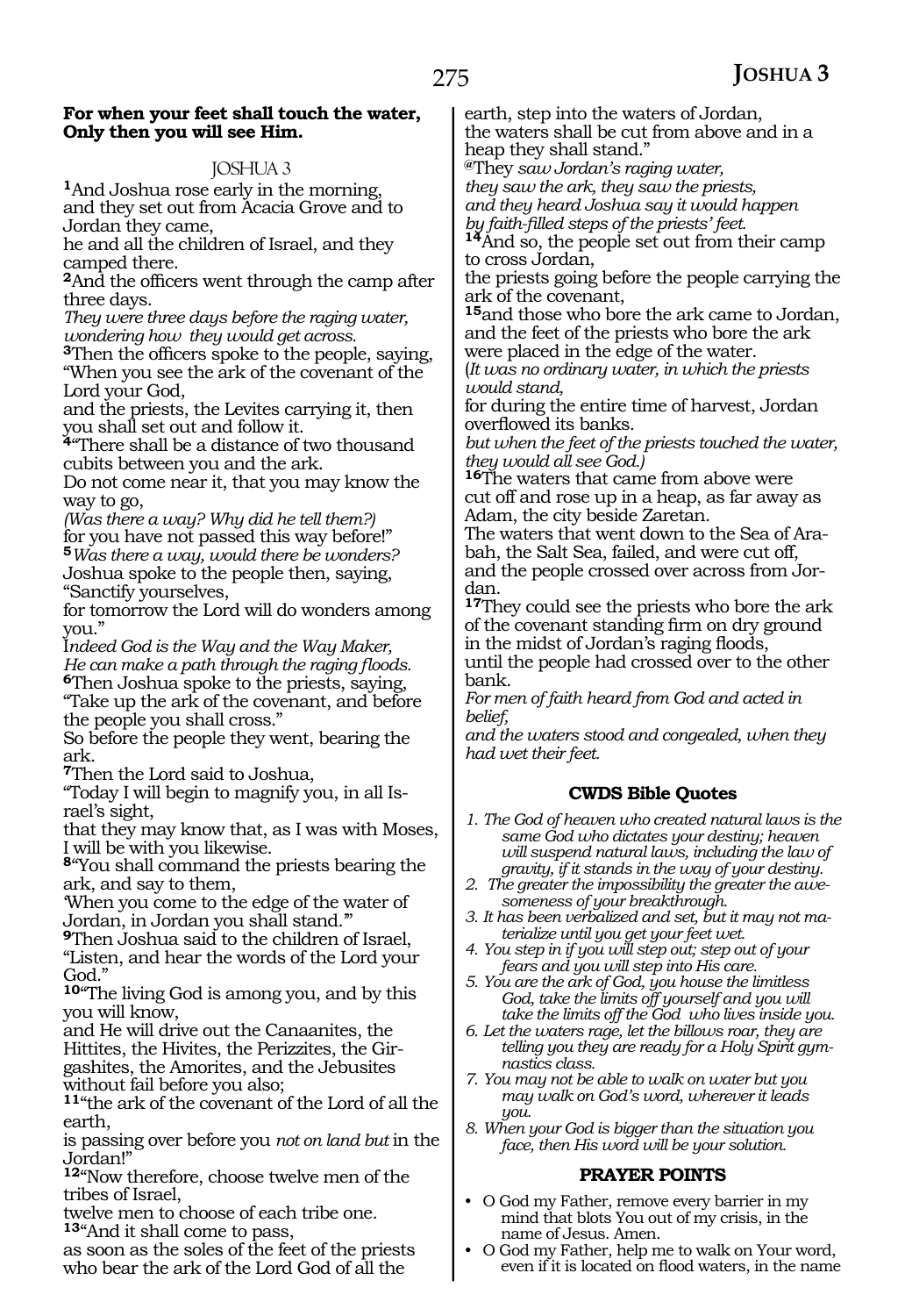of Jesus. Amen.

- My Father, my God, help me to always appreciate the importance, value, holiness and power of the Person I carry in my vessel, as I face my future with confidence, in Jesus' name.
- My Father God, as I step out at Your word, let Your signs, miracles and wonders decorate my life, in Jesus' name.
- Lord Jesus, I am a candidate for something marvellous today, in the precious name of Jesus Christ. Amen.

**SOMETHING for generations,**<br>
Something that men will know;<br>
When the Laul dass great things by **When the Lord does great things by you, Set it up and let it show. For someone there is a Jordan, That something may be twelve stones; For someone there is a blessing, When that something is made known.**

### JOSHUA 4

**<sup>1</sup>**And it came to pass,

when all the people had crossed over Jordan, the Lord spoke to Joshua, and said,

**<sup>2</sup>**"Take twelve men from the people, one man from every tribe,

<sup>3</sup>and command them, saying, Take from here twelve stones

out of the midst of Jordan, where the feet of the priests stood firm.

Carry the twelve stones out with you and leave them in the place you will lodge tonight.'"

**<sup>4</sup>**So Joshua called the twelve men whom he had designated from Israel, one from every tribe;

**<sup>5</sup>**and he said to them, "Go before the ark of the Lord your God in Jordan,

and each of you take a stone on your shoulder;

twelve stones in number according to the number of Israel's tribes.

**<sup>6</sup>**"These twelve stones shall be a sign among you, twelve stones to testify,

that when your children ask in time to come, 'What do you mean by these twelve stones?'

**<sup>7</sup>**"You shall say, 'The waters of Jordan were cut off before the ark of the Lord;

when it crossed over Jordan, the waters were cut off.'

These twelve stones shall be a memorial to all Israel forever."

**8**And the children of Israel did as Joshua commanded them;

and they took up twelve stones out of Jordan's midst.

As the Lord commanded Joshua, even so they did.

They took one stone for each of the tribe of Israel, to the place they camped and left them there.

**<sup>9</sup>**Then Joshua set up twelve stones also in the midst of Jordan,

in the place the feet of the priests who bore the ark of the covenant stood;

they are there to this day.

**<sup>10</sup>**And the priests who bore the ark stood in the midst of Jordan, until all God had commanded Joshua to speak to the people was accomplished, just as Moses had commanded him.

And all Israel crossed over in haste.

**<sup>11</sup>**And when all Israel had completely crossed over, then the priests carrying the ark of the Lord came out,

in the presence of all the people they came. *As the waters reclaimed its course, twelve stones stood underneath in memory.*

**<sup>12</sup>**And the men of Reuben, of Gad and the half tribe of Manasseh,

crossed over armed before all Israel, as Moses commanded them.

**<sup>13</sup>**About forty thousand men ready for war crossed over Jordan before the people, to the plains of Jericho.

**<sup>14</sup>**The Lord exalted Joshua that day in the sight of all Israel.

They feared him, as they feared Moses, all the

days of his life.<br><sup>15</sup>And the Lord spoke to Joshua, saying, **16**"Command the priests who bear the ark of the covenant to come up out of Jordan."

**17**And Joshua commanded the priests, saying, "Come up out of Jordan."

**<sup>18</sup>**And when the priests who bore the ark had come up out of the midst of Jordan, and the soles of their feet were on dry land, the waters of Jordan returned to its course, and Jordan overflowed its banks as before.

**<sup>19</sup>**So the people came up from Jordan on the tenth day of the first month,

and they camped in Gilgal, on the east border of Jericho.

**<sup>20</sup>**And the twelve stones they took from Jor- dan, were set up by Joshua in Gilgal.

**<sup>21</sup>**Then Joshua spoke to the children of Israel, saying,

"When your children ask their fathers in time to come, 'What do these twelve stones mean?'

**<sup>22</sup>**Then you shall let your children know, 'Is- rael came over Jordan on dry land,

**<sup>23</sup>**'for the Lord your God dried up the waters of Jordan before you until you had passed over completely,

just as the Lord had done to the Red Sea, which he dried up before us until we passed over also.

**<sup>24</sup>**'That all the peoples of the earth may know, the hand of the Lord is mighty;

that you may fear the Lord your God forever.'" *Yes, something to show forth His wonders and His ways,*

*so men will fear Him when you declare His praise.*

### **CWDS Bible Quotes**

*1. Know your memorial of faith, set it up, it will remind you of your progression, your possession, your promises, your potency, your privileges and your benefits.*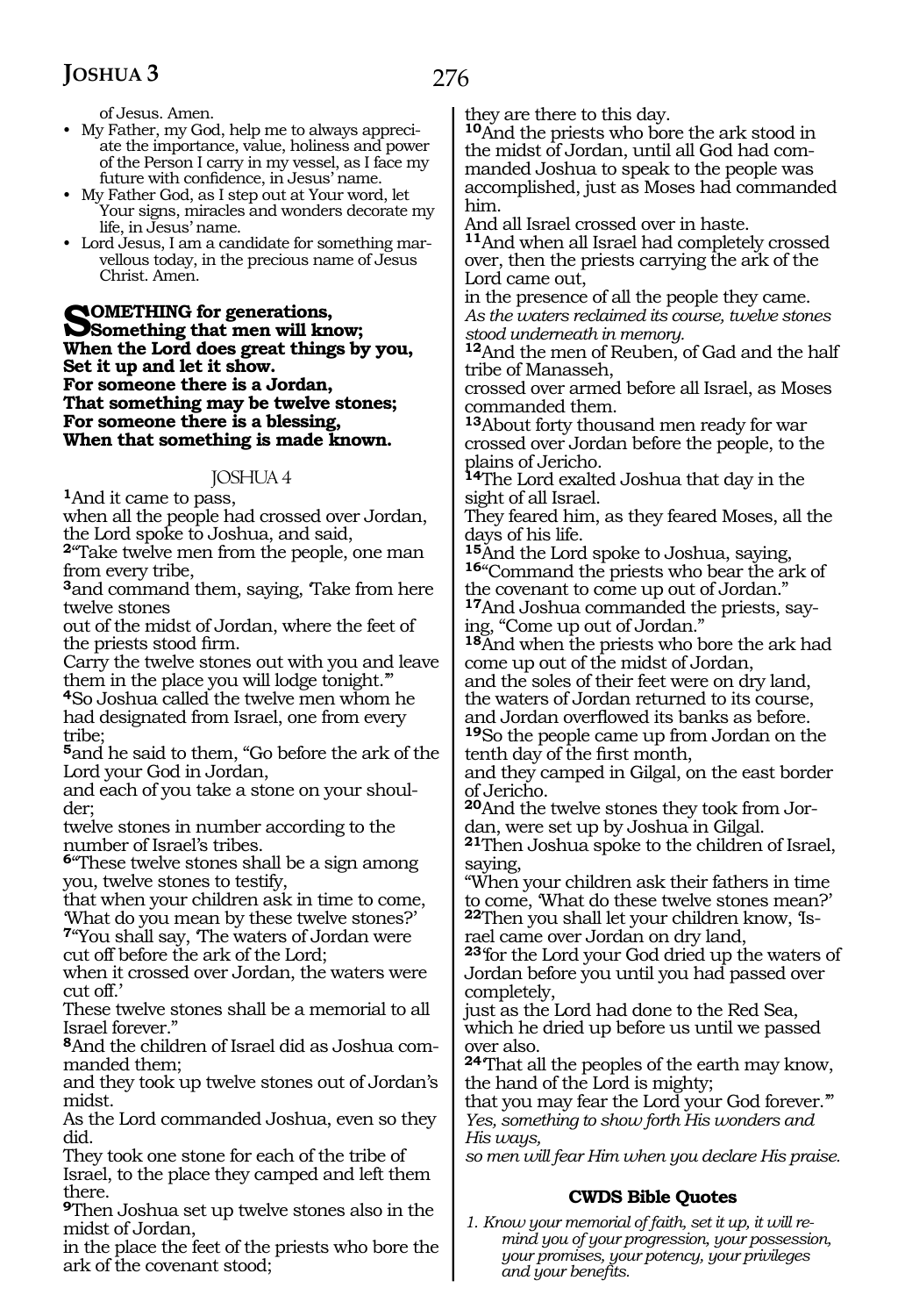- *2. Fill your lives with memorials, daily life has a tendency to make you forget your daily rights.*
- *3. Can you name twelve things the Lord has done for you, where have you placed your monuments; you may start with the Cross, it is most monumental.*
- *4. Your treasure is in the word of God, your pleasure is in its fulfilment, your power is in your testimony.*
- *5. Your faith brought you testimonies of victory, the fruit of your testimony is the victory of others.*
- *6. Build it, write it, set it up, someone needs to hear it. 7. Your monument is your witness, it invites ques-*
- *tions; your monument makes your witness easier, it illustrates answers.*
- *8. The troubled waters you face must respect the presence of the Lord in you and stay away.*
- *9. The troubled waters you face have no power to reclaim its natural course until you have moved on.*

### **PRAYER POINTS**

- O God my Father, let me never forget to remind myself of the great things you have done for me, in the name of Jesus.
- Amazing Father, give me a heart to set it up, so it can show You up, and I can show You off, in the name of Jesus.
- Heavenly Father, give me mighty testimonies so I can expand my witness, in the name of Jesus. Amen.
- My Father God, let my life be a bundle of testimonies and let my mouth never be sealed, in the name of Jesus. Amen.
- My Father my God, let someone receive their breakthrough today by the things You have done in my life, in the name of Jesus. Amen.

**You have entered into blessing, You have entered holy ground; You have entered into covenant; Ensure everyone is in His word. God's provision will not leave you Until you have tasted the new grain; For when you see the Captain of the hosts standing,**

**You will know this is holy ground you are in.**

### JOSHUA 5

*You have entered into the place where all hearts melt in fear:*

**<sup>1</sup>**When all the kings of the Amorites on the west side of Jordan,

and all the kings of the Canaanites who were by the sea,

heard that the Lord had dried up Jordan be- fore Israel for them to pass over

their hearts melted, their spirits left them, be- cause of the children of Israel.

**<sup>2</sup>**And the Lord commanded Joshua at that time, saying,

"With flint make sharp knives, and circumcise the children of Israel the second time."

**@***You have entered into promise, but if you have not entered covenant, then you are not considered wise.*

**<sup>3</sup>**So Joshua made knives of flint and circum- cised the children of Israel at the bottom of their foreskins.

**<sup>4</sup>**This is why Joshua circumcised them, all the males, the men of war who came out of Egypt died in the wilderness on the way.

**<sup>5</sup>**For all the men were circumcised, who came out of Egypt,

but no one was circumcised who was born in the wilderness on the way.

**<sup>6</sup>**For the children of Israel wandered forty years in the wilderness,

until all the men of war were consumed and died;

because they did not obey the Lord's voice. And the Lord swore to them that He would not show them the land He had sworn to their fathers to give them,

a land that with milk and honey flowed. **<sup>7</sup>**So Joshua circumcised their sons whom the

Lord raised up in their place, because they had not been circumcised by the way.

**<sup>8</sup>**And when they had finished circumcising all the people,

they remained in the camp until they were healed.

**<sup>9</sup>**Then the Lord said to Joshua,

"I have rolled away the reproach of Egypt from you this day."

Therefore the place was named Gilgal, and that name remains to this day.

**<sup>10</sup>**The children of Israel camped in Gilgal, and kept the Passover on the fourteenth day of the month.

They did so at twilight on the plains of Jericho, on the day after the Passover.

**<sup>11</sup>**They ate the produce of the land on the day after the Passover,

unleavened cakes and parched grain on the same day.

**<sup>12</sup>***They had entered God's new provision.*

On the day after they had eaten the produce of the land, the manna stopped.

The children of Israel had manna no more; they ate the food of the land of Canaan.

**<sup>13</sup>**And when Joshua was there at Jericho, he looked and saw a man standing opposite him with his sword drawn and in his hand.

A fearful sight to look at, but Joshua went to him assured.

*When you are walking in God's promise, there is no cause to fear.*

"Are you for us or the adversaries?"

Joshua asked and stood his place.

**<sup>14</sup>**The man replied, "I am come as captain of the army of the Lord."

And Joshua fell down on his face and as he worshipped, he asked him,

"What does my lord say to his servant?" **<sup>15</sup>**The captain of the Lord's army said to Josh- ua, "Loose your shoe from your foot, for the place you stand is holy;

*you have entered holy ground*."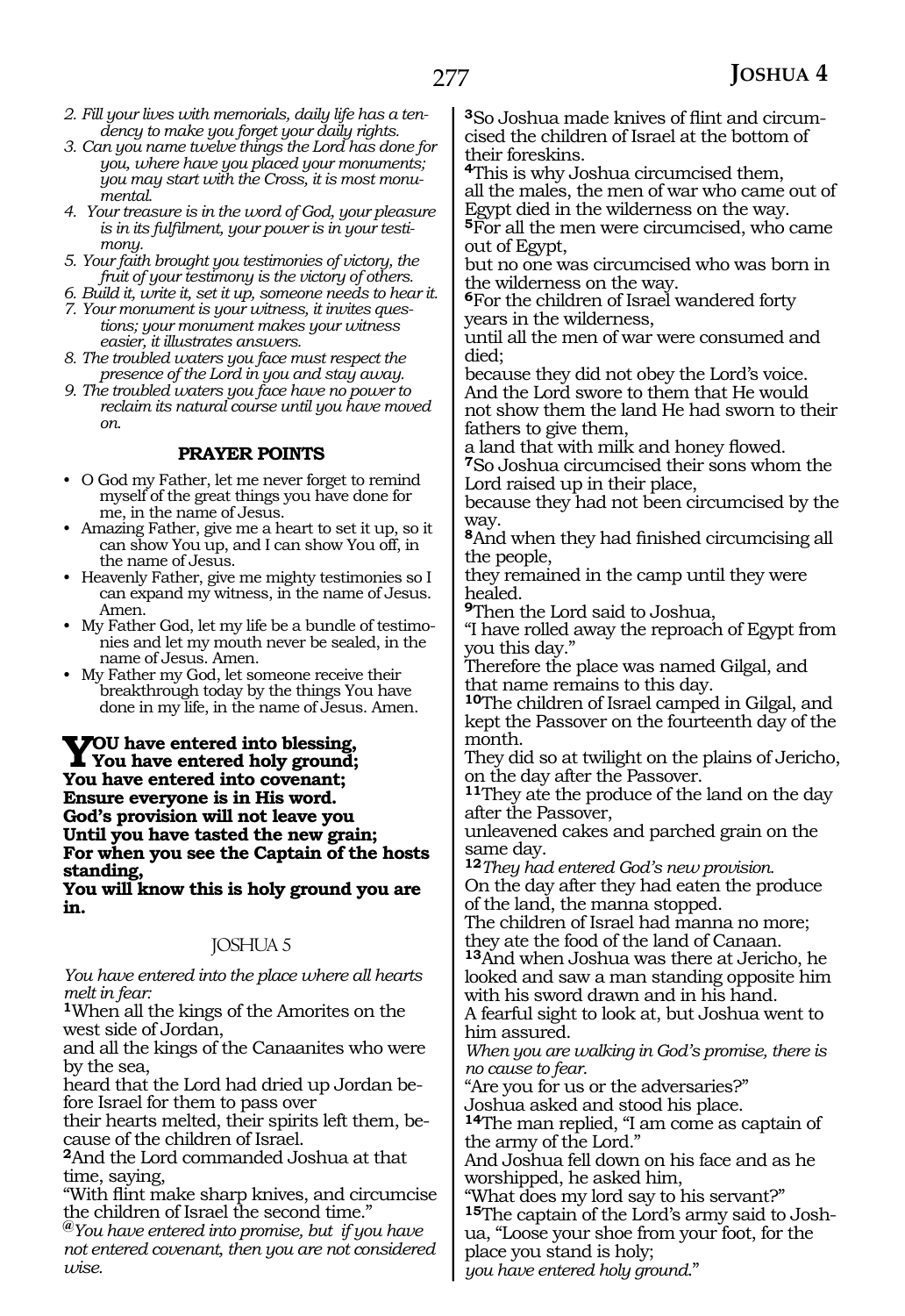And Joshua did as He commanded. **@***When you know where you are standing, that you are on holy ground, then loose the shoe, to loose the foot, for worship has begun. For you have entered God's promises, after process, after time; and you have entered God's presence, for the rest of your lives.*

### **CWDS Bible Quotes**

- *1. The conversation of possession of promises begins with the commitment to, and compliance with covenants; circumcise your hearts.*
- *2. Your journey does not exempt you from your duty; understand the pre-requirements and perform them.*
- *3. Right positioning, or righteousness, is necessary for possessing God's promises.*
- *4. When your manna from Heaven ceases, it does not mean you are forsaken, it means you have arrived.*
- *5. Heaven is taking you into a place of abundant provision and will provide for you supernaturally until you get there and have tasted and are satisfied.*
- *6. When heaven does not answer, heaven has already provided an answer; when heaven does not respond, heaven has prepared a response, stop looking up, look around.*
- *7. It does not matter how fearsome they look, there is no need to fear or fall on your face. If they do not stand with you they stand against your God.*
- *8. God has His angels positioned to take you on to your victories and into His promises. Israel may never have seen what Joshua saw, Joshua may have never seen the captain of the Lord's hosts again, and you may never see your angels, but the reality remains.*
- *9. Respect the presence of the Lord and His angels; walk softly; walk holy.*

### **PRAYER POINTS**

- O God my Father, help me never to step out of Your covenant while I seek to claim Your promises, in the name of Jesus.
- Marvelous Lord, thank You for supernatural provisions on my journey to promise, and thank You for taking me into the place of my abundant provision in the name of Jesus.
- My Father my God, thank You for Your angels assigned to me and to my destiny, in the name of Jesus.
- O Lord my God, thank You that You have never, and will never leave or forsake me, in the awesome name of Jesus.
- My Father, my God, thank You for the deity, the Holy Spirit, who lives inside me, and for the overcoming and conquering power He adds to my life. Thank You for the host of heavenly visitors He attracts daily, in the name of Jesus.

God said, "See I have given you<br> **G** Jericho, its king and all."<br>
You are leaking hard, but all revea **You are looking hard, but all you see before you are mighty walls. If He says it, you shall have it; Activate it by a march;**

### **Get the people ready, And let the trumpet blast!**

JOSHUA 6

*This is the battle of Jericho! It is the battle of Jericho.*

**1**Jericho was shut up tightly, because of Israel, none came in and none went out.

**<sup>2</sup>**And the Lord said to Joshua,

"See! I have given Jericho into your hand, its king and its mighty men of valour."

*@"See I have given you Jericho."* 

*But behold, only with eyes of the Spirit,*

*can you see the things you are shown?* **<sup>3</sup>**"You shall march around the city, all your men of war,

once per day for six days, you shall go around. **<sup>4</sup>**"And seven priests shall bear seven trumpets of ram's horns before the ark,

on the seventh day surround the city, and for seven times march around,

and then the priests shall blow the trumpets. **<sup>5</sup>**"And when they make a long blast with the ram's horns,

and you hear the trumpet sound, all the people shall shout with a great shout;

then the wall of the city will fall down flat. And every man shall go up, straight ahead after that."

**<sup>6</sup>**Then Joshua the son of Nun called the priests and said to them,

Take up the ark of the covenant, and before the ark let seven priests march with seven trumpets of ram's horns." *For it is in following God's instructions that you see God.*

**<sup>7</sup>**He told the people: "Pass on and march around the city;

let those who are armed go before the ark." **<sup>8</sup>**And after Joshua had spoken to the people, the seven priests with the seven trumpets of ram's horns before the Lord, advanced and blew the trumpets,

and the ark of the covenant of the Lord followed them.

**<sup>9</sup>**And the armed men went before the priests who blew the trumpets,

and those at the rear came after the ark, as the priests blew the trumpet and went on.

**<sup>10</sup>**And Joshua had commanded the people, saying,

"You shall not shout or make any sound, nor shall any word proceed out of your mouth; until the day I say to you, 'Shout!' Then you shall shout."

**<sup>11</sup>**So the ark of the Lord circled the city once, then they returned and in the camp they lodged.

**<sup>12</sup>**And Joshua rose early in the morning, and the priests took up the ark of the Lord.

**13**And the seven priests, bearing seven trumpets of ram's horns before the ark of the Lord went ahead and blew with the trumpets continually.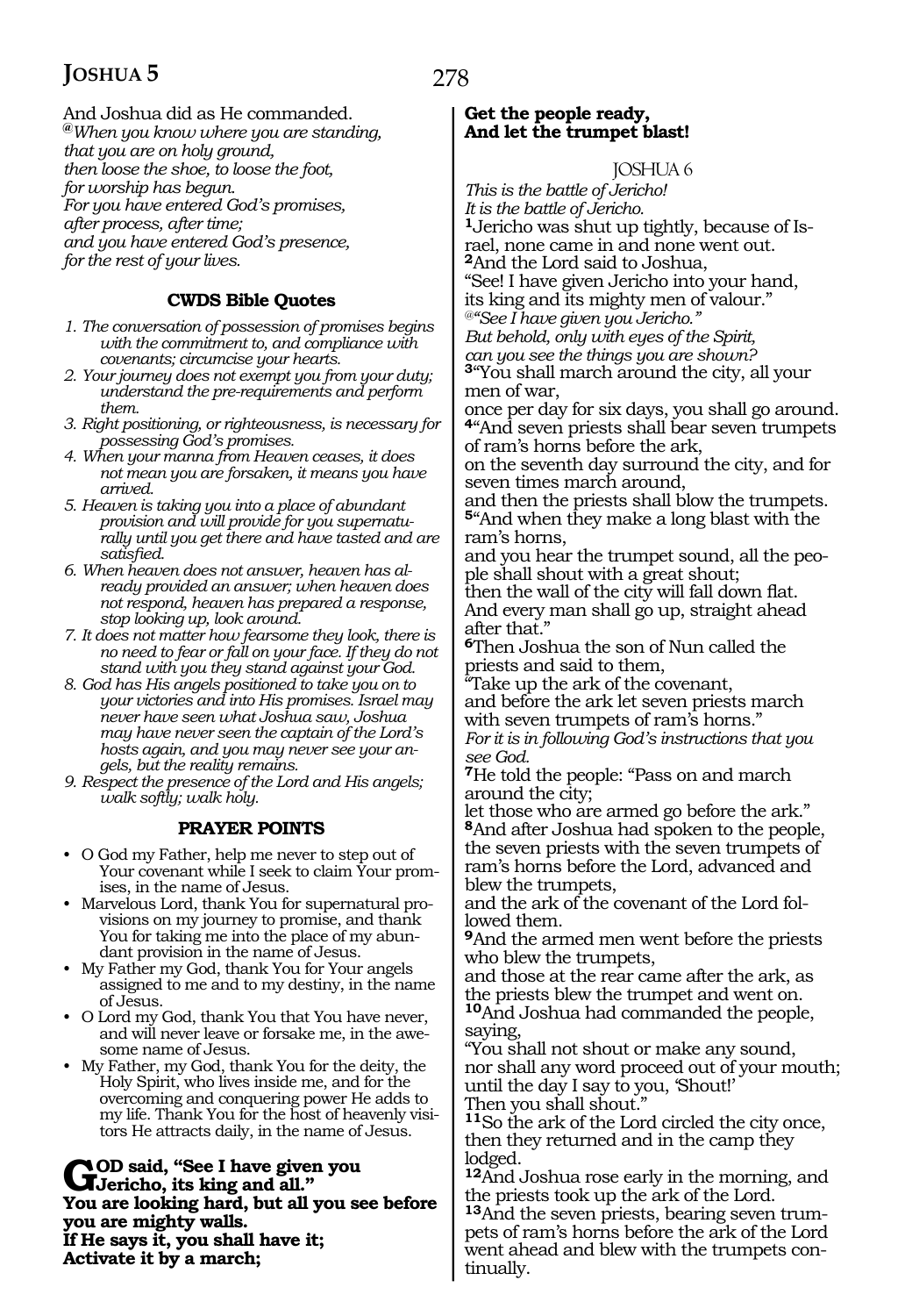And the armed men went before them, and the rest of the army at the rear behind the ark. **<sup>14</sup>**On the second day they marched around the city once and returned to the camp. And they did this for six days. **<sup>15</sup>**But on the seventh day, they rose early, about dawn, and they marched around the city seven times in the same formation. **<sup>16</sup>**On this day only, they marched seven times. And the seventh time, when the priests blew the trumpets, Joshua said to the people: "Shout, for the Lord has given you this city!" *Israel knew the Lord they followed; they saw Him in His words; but this must be Jericho's experience, who with the ear only had heard: They marched around our city; for six days they marched, one time each day; seven priests blowing seven trumpets, but no man had a word to say. They won't find a way in, these walls will keep us safe! See! They are returning to their camp now, we shall dwell here in peace always. "Something must be happening, something must have changed; they have marched just as before; they are doing it again. Six times and they are still marching, with no sound from their mouths; the trumpet sound is changing, and we heard someone say, 'Shout!' "The cities' wall was still standing, but we were tortured in our homes, for we heard what their God was doing, and His ways were not our own. And then we saw things changing; deathly quiet, painful hours! Then we heard Joshua say it,* 'Shout! God has made this city yours!' *"Stranger things have happened, but we don't remember when; the trumpet sound had changed to a mighty blasting ring. We trembled when we heard it, heard the mighty shout of all. We heard another sound then, but could not imagine what. There was no time for thinking; our strong walls came tumbling flat; years of careful building came down without a knock. Then we saw them coming, and we had no strength to run; our walls did not secure us, when with their ROCK they'd come."* **<sup>17</sup>**And Joshua commanded, "This city shall be doomed by the Lord for destruction, it and everyone in it. Only Rahab the harlot shall be saved, with everyone in her house, because she hid the spies we sent. **18**"And you must all abstain from the ac-

cursed things, lest you too be cursed, and you make the camp of Israel cursed and trouble it. **<sup>19</sup>**"But all the silver and gold, and vessels of iron and bronze shall be consecrated to the Lord; they shall be brought into the Lord's treasury. They are consecrated to the Lord." **<sup>20</sup>**So the people shouted mightily when the priests blew the trumpets. And when the trumpets sounded and the people shouted the wall fell down flat. Then the people went up into the city, every man went straight ahead; and they took the city. **<sup>21</sup>**And they utterly destroyed all that was in the city, both man and woman, young and old, ox and sheep and donkey, with the edge of the sword. **<sup>22</sup>**And Joshua said to the two men who spied out the country, "Go into the harlot's house, and bring the woman from there and all she has as you swore to her." **<sup>23</sup>**And the young men who were sent as spies went in and brought out Rahab, her father, her mother, her brothers, and all that she had. They brought out all her relatives and left them outside Israel's camp. **<sup>24</sup>**And they burned the city and everything in it with fire. They saved only the silver and gold, and the vessels of brass and iron, and put them in the treasury of the house of the Lord. **<sup>25</sup>**And Joshua spared Rahab the harlot, her father's household, and all she had, for she heard and believed by faith; and she hid the messengers whom Joshua sent to spy out Jericho. She lives in Israel to this day. **<sup>26</sup>**And Joshua spoke to them at that time, saying, "Cursed is the man before the Lord, who rises up to rebuild this city Jericho; he shall lay the foundation with his firstborn; and he shall set up its gates at the expense of his youngest son." **<sup>27</sup>**So the Lord was with Joshua, everyone knew this. His fame spread throughout all the country. *This is the battle of Jericho!* **CWDS Bible Quotes** *1. Can you see everything the Lord has given you in His word, are you positioned to claim them? 2. It may look foolish but it is instructed. 3. The foolishness of man is the wisdom of God; the victory is not in the ritual, but in your obedience.*

*4. Get militant; your victory is in your mouth, walls come down when you Shout to God.*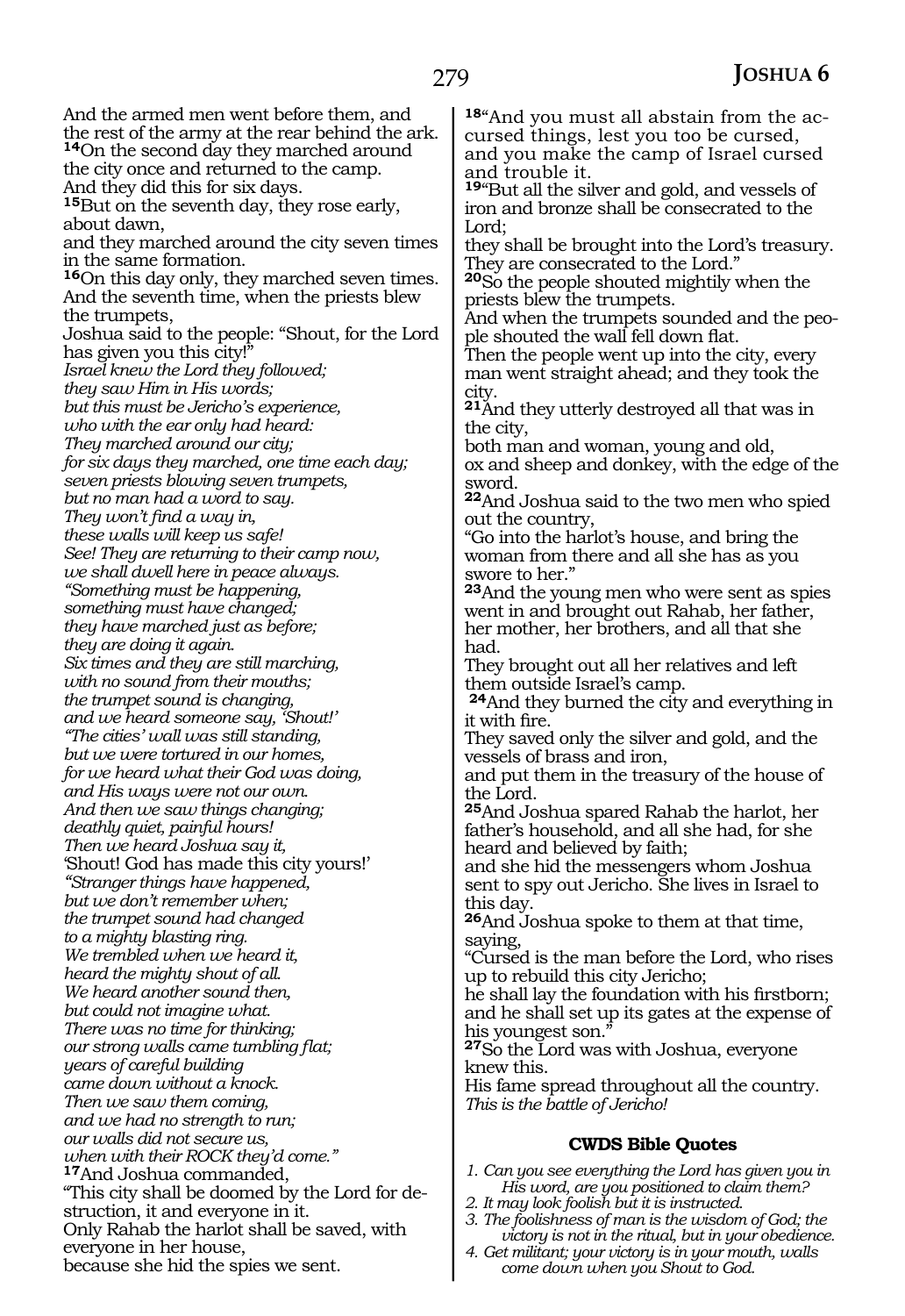- *5. Walls large enough to build houses on, big enough to house all of Rahab's relatives, will not be resistant enough to stand before the angels of God.*
- *6. If your confidence is in God and you are willing to act on it; when everything is falling you will stand; when the entire wall has fallen, the wall you live on will be standing.*
- *7. A small piece of wall with a house, and a scarlet rope in the window is a memorable picture when everything else is down; especially when the only exit left is the scarlet rope.*

*8. Your victory is complete when your obedience is complete.* 

### **PRAYER POINTS**

- O God my Father, help me to see You in Your word, and to reach You by acting on Your word, in the name of Jesus.
- My Father God, I am willing to be foolish so You can be wise, continue to use me to confound the wisdom of man, and to defy the confidence of this world, in the name of Jesus.
- Father, I receive the shout that will tear down walls of opposition in my life, in Jesus name. Amen.
- My Father, my God, help me to exercise the faith that will cause me to stand when the world around me is crumbling, in the name of Jesus.

**YOU** lose, though He gives victory;<br>You flee when you should stand. **You fall before your enemies; There may be something wrong. Sin will break your strength with God; A little leaven affects the whole. Stop looking about but look within; Start the searching of the soul.**

### JOSHUA 7

**1**But the children of Israel committed a trespass because of the condemned things, for Achan the son of Carmi, son of Zahdi, son of Zerah, of the tribe of Judah, took some, and the Lord was very angry with Israel. **<sup>2</sup>***With the fresh confidence of Jericho's victory,* Joshua sent men to search out Ai, which is beside Beth-aven, east of Bethel, saying, "Go and spy out the country." So the men went up and spied out Ai. *With the confidence of Jericho, triumph tasted, victory known;* **<sup>3</sup>**they returned to Joshua, saying, "Do not let all the people go. Send about two or three thousand men to take Ai, for the people are few. Do not weary all the people with them." **<sup>4</sup>***With the confidence for victory,* Joshua sent three thousand men. Three thousand men went up to battle, but before the people of Ai they fled. **<sup>5</sup>**And the men of Ai killed about thirty-six men, for they chased them from the gate as far as Shebarim, and struck them down as they descended.

So the hearts of Israel melted, and became as

water in the sea;

*"God brought us here to conquer, we did not come to flee."*

**@**Is *your mission seemingly failing when you think that you should win?*

*Is your heart trembling? Do not give up!*

*Though you may need to look within.*

**6** Joshua tore his clothes, and to his face before the ark of God he fell.

He remained there until evening, he and the elders of Israel;

and they put dust on their heads.

**<sup>7</sup>**And Joshua said, "Ah, Lord God!

Why did you bring this people over Jordan at all,

to give us into the hand of the Amorites, to be destroyed?

Oh, that we were content, and dwelt on the other side of Jordan!

**<sup>8</sup>**"O Lord, what shall I say, when before our enemies, Israel turns its back?

**<sup>9</sup>**"For the Canaanites and all our enemies will hear,

and surround us and cut off our name from the earth.

Then what will You do for Your great name?" **<sup>10</sup>**And the Lord spoke to Joshua,

*as he sought answers, confused that day;* "Get up now, Joshua; why do you lie like this on your face?

*Time for some soul-searching;*

**<sup>11</sup>**Israel has sinned and brought disgrace.

They have also transgressed My covenant, which I commanded them.

They have taken some of the accursed things, and have both stolen and deceived,

and have placed it among their belongings.

**<sup>12</sup>**"Therefore before their enemies, the children of Israel could not stand,

for they have become condemned to destruction.

*There is sin in the camp.*

Neither will I be with you anymore, unless you destroy the accursed from your midst.

**<sup>13</sup>**"Get up and sanctify the people, and tell them this,

'Sanctify yourself for tomorrow, for this says the Lord God of Israel,

"There is an accursed thing in your midst, you cannot stand before your enemies until you remove the accursed thing.

**<sup>14</sup>**In the morning you shall be brought in the order of your tribes, and the tribe the Lord selects shall come according to families. The family selected shall come by households, and the household the Lord takes shall come man by man.

**<sup>15</sup>**'Anyone who is found with the accursed thing shall be burned with fire,

he and all he has, for he has transgressed the Lord's covenant,

and done a disgraceful thing in Israel."'" **<sup>16</sup>**So Joshua rose early in the morning, and brought Israel by tribes,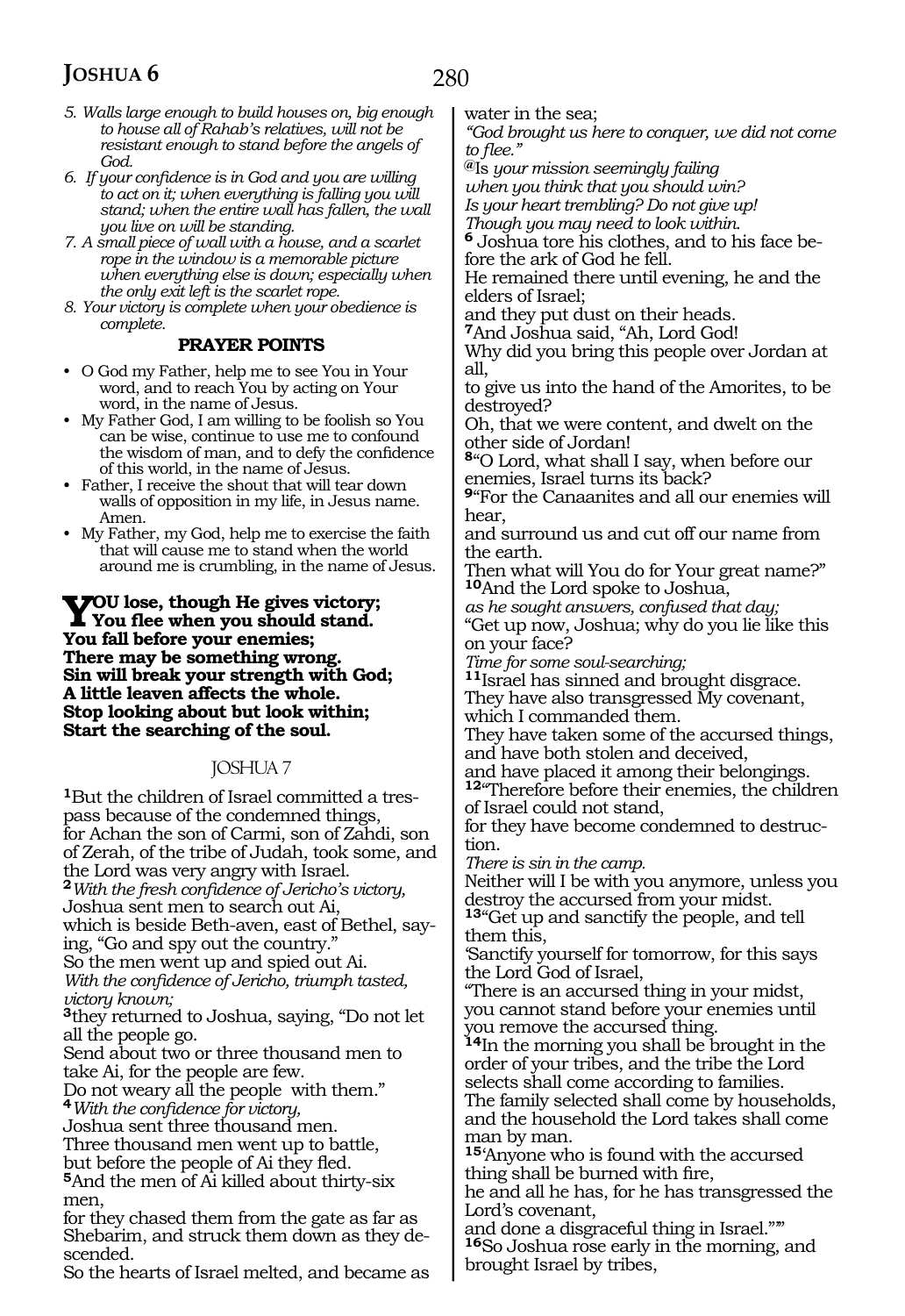and the tribe of Judah was taken.

**<sup>17</sup>**He then brought them by families, and the

family of the Zarhites was selected.

He then brought the family of the Zarhites

man by man and Zabdi was taken.

**<sup>18</sup>**Then he brought his household, man by man, and Achan was selected.

He was the son of Carmi, the son of Zabdi, the son of Zerah, of the tribe of Judah.

**<sup>19</sup>**Then Joshua said to Achan, "My son, please give glory to the Lord God of Israel.

Make confession to Him now.

Tell me what you have done, do not hide it from me."

**<sup>20</sup>**And Achan said to Joshua, "In truth, I have sinned against the Lord God of Israel, this is what I have done:

**<sup>21</sup>**"when I saw a lovely Babylonian garment among the spoils, two hundred shekels of silver, and a wedge of gold fifty shekels in weight, I lusted and took them.

They are hidden now in my tent with the silver underneath."

*There are more than enough temptations in life; if your heart will be deceived.*

**<sup>22</sup>**So Joshua sent messengers, and they ran to the tent and found, just as Achan said,

it was hidden in his tent with the silver underneath.

**<sup>23</sup>**And they took them and brought them to Joshua and all the children of Israel, and laid them out before the Lord.

**<sup>24</sup>**Then Joshua, and all Israel with him, took Achan son of Zerah,

the silver, the garment, the gold, his sons, his daughters, his oxen, his donkeys, his sheep, his tent, and all he had,

and brought them to the Valley of Achor. **<sup>25</sup>**And Joshua said, "Why have you troubled us? The Lord will trouble you this day."

And all Israel stoned them with stones, then they burnt them all with fire after they had stoned them.

**<sup>26</sup>**They then raised over him a great heap of stones; it is still there to this day.

And the Lord turned from His fierce anger. Therefore they named the place the Valley of

Achor to this day. *@One man in all of Israel brought the curses to them all;*

*one thing can block your victory,*

*each day is a new day to search the heart.* 

### **CWDS Bible Quotes**

*1. Your failing strength may be because you failed your strength, recommit and regain your strength.*

*2. By the righteousness of God, He cannot bless sin; every day is a good day for soul searching.*

*3. It is foolish to hide your sin from men under the watchful eyes of the living God.*

*4. If you give yourself to lust the world is full of many opportunities to indulge. If you give yourself to the word of God it will preserve you.*

- *5. Sin is invasive; give place to sin and it displaces you. Lust has no power to make you sin until it is accommodated.*
- *6. Restraint is better than constraint.*
- *7. One weak link can cause the Jericho-storming strength to break, one Achan in your team can cause you to lose face, lose heart, lose faith, and lose battles.*
- *8. It is best to be responsible than for heaven to say, "You are responsible."*
- *9. Have you considered the effect of your sin on your family, your church and on your nation?*

### **PRAYER POINTS**

- O God my Father, if there is any sin in my life, expose it and remove it now, in the name of Jesus.
- My Father God, let anything blocking victory in my life and in my surroundings, be removed from my life now by fire, in the name of Jesus.
- My Father and my God, remove lust and greed from my life and replace it with the purity of Your word, in the name of Jesus.
- Oh God of heaven, help me not to be a cause of offense to my nation, to my family, or to my generation, in the name of Jesus.
- Heavenly Father, let every demonic plantation affecting the advancement of the church in this age, be exposed and embarrassed by fire, in the name of Jesus.

### **A**GAIN, but new, and with new strat-<br> **Again** but no not the same way who **Again, but no, not the same you, who once fell by the sword.**

### JOSHUA 8

**1**Once again to Ai; now the Lord said to Joshua, "Do not be afraid, nor be dismayed. Take all the people of war with you, arise, go up to Ai again.

See, I have given the king of Ai into your hand, with his people, his city, and his land.

**<sup>2</sup>**"And you shall do to Ai, and its king, as you did to Jericho, and its king.

"Once again, but this time take the cattle and the spoils.

Again, but with a new strategy, lay an ambush for the city from behind."

**@***Once again but with new confidence, they were re-energized;* 

*a new fight with an old enemy; it was time again* 

*to fight*. **3**So Joshua rose up, and all the people of war, to go up against Ai;

and Joshua chose thirty thousand mighty men of valor and sent them away by night. **<sup>4</sup>**And he commanded them, saying,

"You shall lie in ambush against the city from behind.

Do not go far from the city, but be ready at all times.

**<sup>5</sup>**"I and the people with me will approach the city.

When they come out against us as at first, before them we shall flee.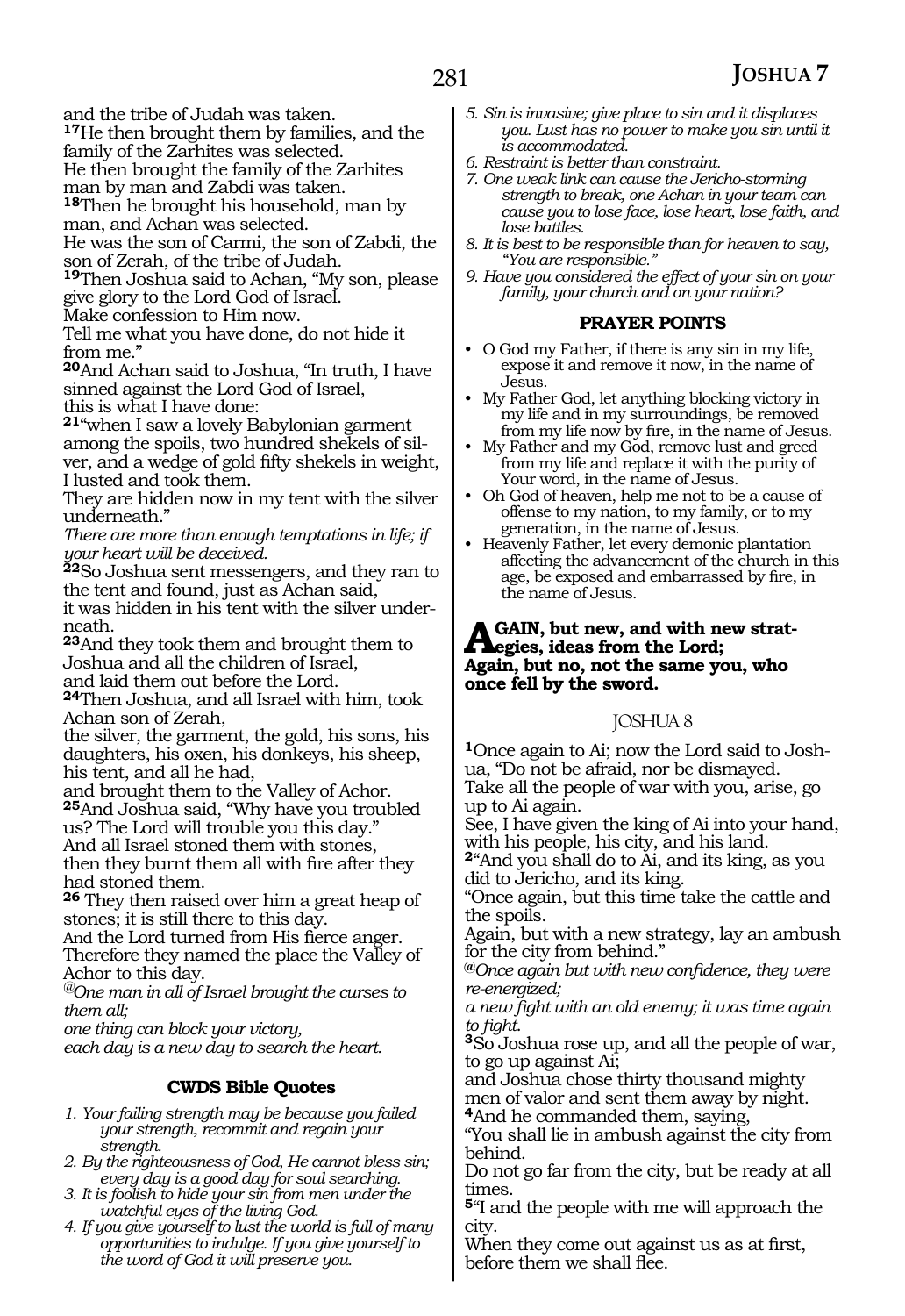**<sup>6</sup>**"For they will come out after us, till from the city they are drawn.

And they will say, 'They are fleeing before us as at first.' We will flee before them all.

**<sup>7</sup>**"Then you shall rise up from the ambush and take the city,

for into your hand, God will deliver it.

**<sup>8</sup>**"And when you have taken the city, you shall set it on fire.

As the Lord commanded you shall do. I have commanded you likewise."

**<sup>9</sup>**Joshua sent them out, and they went to lie in ambush, on the west side of Ai towards Bethel they stayed;

but among the people in the camp that night, Joshua remained.

*Again but with new energy, this time Joshua led.* **<sup>10</sup>**Joshua rose early in the morning and led the people up,

he and the elders of Israel went before the people to Ai.

**<sup>11</sup>**And all the people of war with him went up before the city and camped to the north.

There was a valley between them and Ai. **<sup>12</sup>**So they took five thousand men and set them in ambush on the west side towards Bethel.

**<sup>13</sup>**When all the people were in place, and the entire army on the north, and the rear on the west,

Joshua went into the midst of the valley that night.

**<sup>14</sup>**When the king of Ai saw it, the men of the city hurried and rose early and went out to do battle with Israel,

he and all his people at the place appointed before the plain.

*They thought, "We won this war before, and we will win again!"*

They did not know there was an ambush behind the city waiting for them.

**<sup>15</sup>**And Joshua and all Israel pretended to be defeated before them,

and they fled by the way of the wilderness. **<sup>16</sup>**All the men of the city came together to pur- sue as Joshua drew them away.

*They must have said, "They are fleeing as before; we will do to them the same.*

*Come all men of the city; help your city come to fame!*

*We will turn their hearts to water, and spill their blood like rain."*

**17**They left the city open, such was their confidence.

They were drawn away from the city, not a man was left in Ai or Bethel who did not pursue Israel.

**<sup>18</sup>**Again, and chasing Israel, but this time it was new.

Then they saw it, Joshua's spear; they looked back, ah, yes, they knew.

*They saw their city smoking, and something turned to rain.* 

*It was not the heart of Israel, it was that of Ai's* 

*men.* 

For the Lord commanded Joshua and he stretched out his spear,

**<sup>19</sup>**and the men who were in ambush, torched the city then and there.

**<sup>20</sup>**When the men of Ai looked behind them, they saw and realized,

the smoke of their city ascended, as their city burned with fire.

They had no power to flee, no way of escape, and the people who fled turned back; the pursuers were now the prey.

**<sup>21</sup>**When Joshua and all Israel saw the city was taken and the smoke going up,

they turned back and struck the men of Ai down.

**<sup>22</sup>**Then the others came out of the city, so they were enclosed in the midst,

some on every side of them, and they struck them until everyone was killed.

**<sup>23</sup>**But they kept the king of Ai alive, and to Joshua he was brought.

**<sup>24</sup>**And when Israel had finished slaying all the inhabitants of Ai in the field, in the wilderness and others had fallen on their swords,

all Israel returned to Ai and struck the people there down.

**<sup>25</sup>**All who fell that day, men and women were twelve thousand, all the inhabitants of Ai.

**<sup>26</sup>**For Joshua did not withdraw his hand with which he stretched out the spear,

until all the inhabitants of Ai were utterly destroyed.

**<sup>27</sup>**However, Israel took the cattle and the spoils as plunder for themselves,

according to the word that the Lord had commanded.

**28**So Joshua burnt Ai and made it a heap forever, it is desolate to this day.

**<sup>29</sup>**And he hung the king of Ai on a tree until evening.

When the sun was down Joshua commanded that the corpse be taken down,

and that they cast it in the entrance of the city, and over it raise a great heap of stones. The stone heap remains to this day.

**<sup>30</sup>**Then Joshua built an altar to the Lord God of Israel in Mount Ebal,

**31**as Moses the servant of the Lord had commanded the children of Israel, and as is written in the Book of the Law of Moses:

an altar of uncut stones on which no iron tool is used.

And on it they offered burnt offerings to the Lord and sacrificed peace offerings.

**<sup>32</sup>**And there in the presence of all Israel, he wrote on the stones a copy of the law which Moses had written.

**<sup>33</sup>**And all Israel, with the elders, officers and judges, stood on both sides of the ark,

before the priests, the Levites, who bore the ark of the covenant of the Lord,

the stranger as well as he who was born among them all.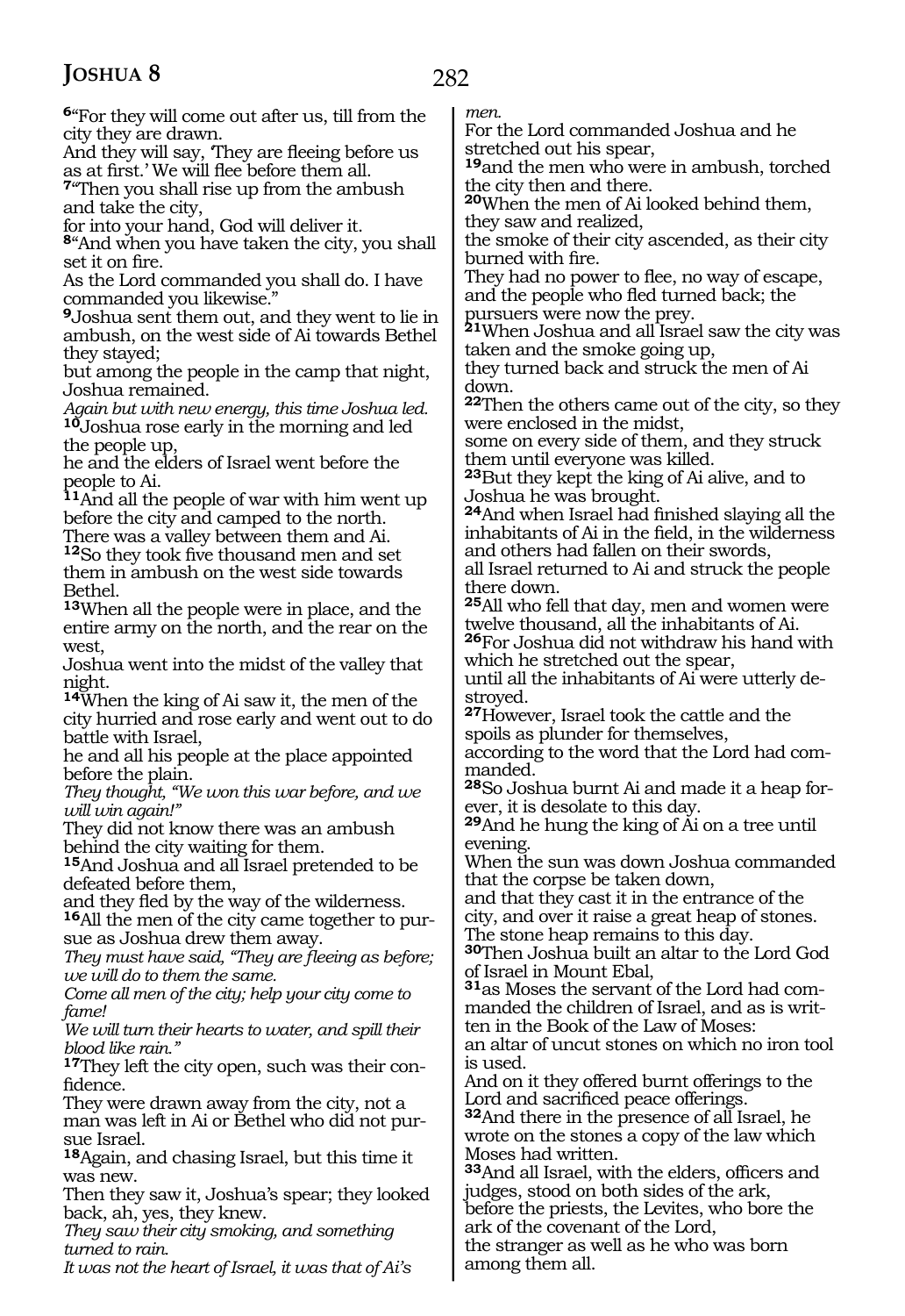Half of them were in front of Mount Gerizim, and half in front Mount Ebal

as Moses, the servant of the Lord had previously commanded to bless the people of Israel. **<sup>34</sup>**Then he read all the words of the law, the blessings and the curses,

according to all that is written in the Book of the Law.

**35**There was not a word of all Moses had commanded that Joshua did not read before all the congregation of Israel,

with the women, the little ones and the strangers who were living among them.

*For only through the keeping of God's word can a people rise again.* 

### **CWDS Bible Quotes**

- *1. Your enemies' mistake is that they profile you by your past failures, they cannot perceive your present strength.*
- *2. Never judge a person based on their indiscretion; you do not know the incision taking place in secret. Never judge a person based on a public distraction, you do not know the private traction taking place; you may get lost in their acceleration.*
- *3. Every servant of God has access to the power of God, do not be over-confident, they may have adjusted.*
- *4. Same battle, new strength, new strategies, different outcome.*
- *5. If the old you has been exposed in you and has exposed you, find the new you, who is the true you, and go forward renewed, exposing the God in you.*
- *6. One battle 'leave the plunder', the next battle, 'take all'. God is sovereign; you fight your own battles and lose them all when you fight His word.*
- *7. God will command your battles if you value His commands.*
- *8. Make the word of God your priority in every battle; if it does not prepare your battle it will predict it.*
- *9. Let the word speak to you for it is not neutral, it is ever speaking blessing and curses: if you embrace the word it blesses you, if you ignore the word it ignores the curse pursuing you.*
- *10. You cannot embrace the blessing of the word and ignore the curses; they are active reasons you cannot afford to step away for a minute.*

### **PRAYER POINTS**

- O God my Father, renew my confidence in Your word and in Your presence as I go forward to conquer and to possess, in the name of Jesus.
- O God my Father, turn my defeats into victories this day, in the name of Jesus.
- My Father God, give me divine strategies that will move my life forward and confound my enemies and my opponents this day, in the name of Jesus.
- Father, command my battles for me as I make Your laws and Your commands dear to me, in the name of Jesus.

**I**S this what the Lord desires?<br>Do you stop, His will to seek? **Do you stop, His will to seek? You ask of Him in times of war; Do you ask in times of peace?**

**When fighting the Lord's battle, All your times are in His hand; When mighty kings are gathering, Or in times of compassion.**

### JOSHUA 9

**<sup>1</sup>**And it came to pass, when all the kings this side of Jordan,

in the valleys, hills and all the coasts of the Great Sea towards Lebanon,

\_\_the Hittites, the Amorites, the Canaanites, the Perizzites, the Hivites and the Jebusites\_\_ heard about it,

**<sup>2</sup>**they gathered against Joshua and Israel, to fight them as one army.

*In these times of testing,*

*it is the norm to ask the Lord's direction first.* **<sup>3</sup>**But when the inhabitants of Gibeon heard what Joshua had done to Jericho and Ai,

**<sup>4</sup>**they planned craftily and went, pretending to be ambassadors.

They took old sacks on their donkeys and old wineskins torn and patched,

**<sup>5</sup>**old patched sandals on their feet, put on old garments,

and packed their sacks with only dry and mouldy bread.

**<sup>6</sup>**And they came to Joshua, to the camp at Gilgal, and said to him and the men of Israel, "We have come from a distant country, now therefore, make a covenant with us."

**<sup>7</sup>**Then the men of Israel said to the Hivites, "What if you live among us; how then can we

make a covenant with you?" **8**But they said to Joshua, "We are your servants."

And Joshua said to them, "Who are you? Where do you come from?"

*He desired of them the truth.*

**<sup>9</sup>**And they said to him, "We have come from a very far country,

because of the Lord your God's name, for we have heard of all that He did in Egypt, yes, we have heard of His fame,

**<sup>10</sup>**"and of what He did to the two kings of the Amorites who were beyond Jordan\_\_

to Sihon king of Heshbon, and Og king of Bashan.

**<sup>11</sup>**"Therefore our elders and all our fellow countrymen spoke to us, saying,

'Take provision with you for your journey, go meet with them, and say to them,

"We are your servants; therefore make a covenant with us."'

**<sup>12</sup>**"This is our bread, we took it hot from our houses for provision by the way,

on the day we left out to come to you, now see, it is dry and mouldy.

**<sup>13</sup>**"These skins of wine we filled were new, now see, they are torn;

these speak of the length of our journey. See; our shoes and clothes are old and worn." *God is the discerner of the thoughts and intentions*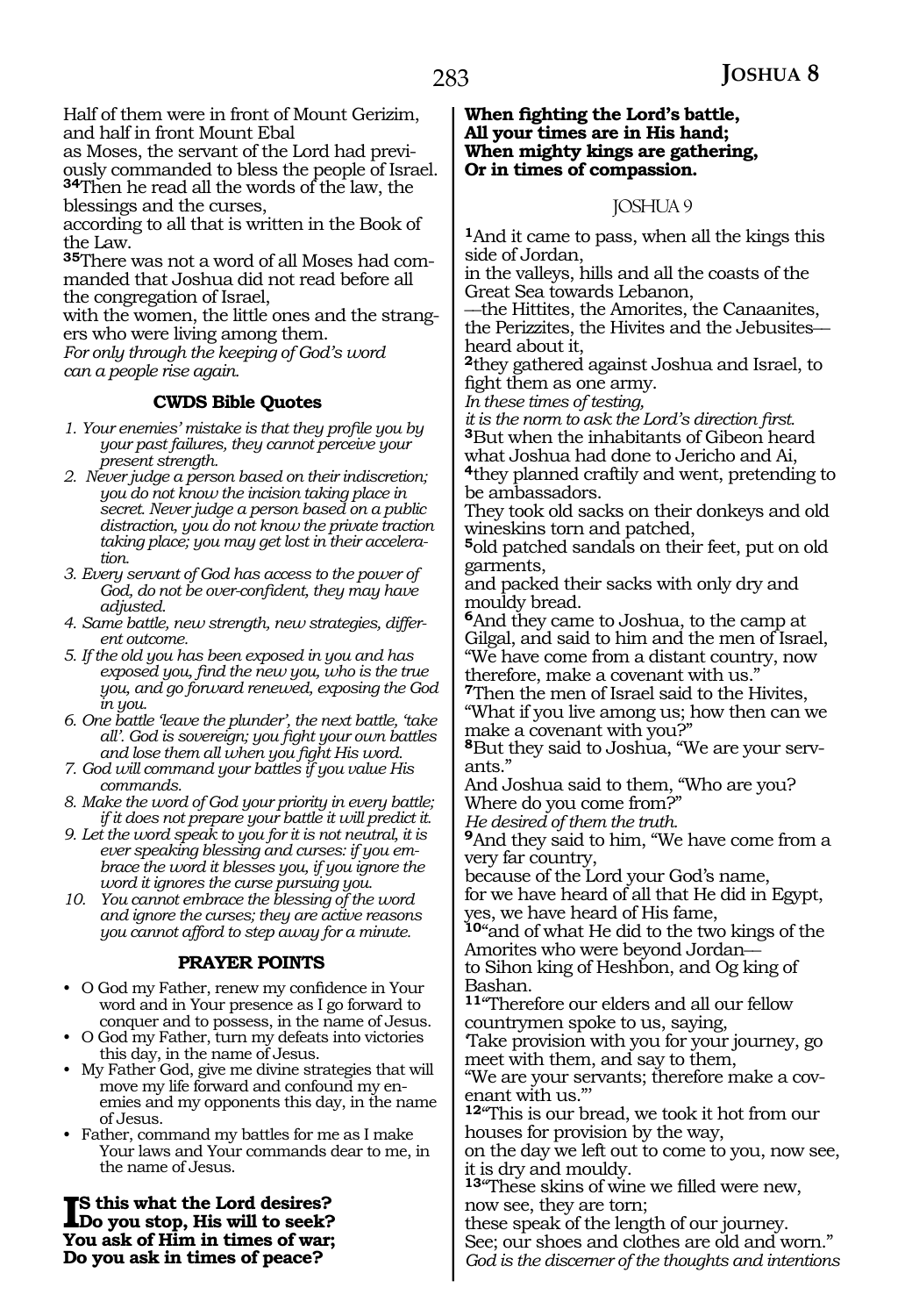*of the heart;*

*He would have given wisdom and insight if only they had asked.*

*Old garments, old wine, and the mouldy bread, with their humility when all summed,*

*should not erase the question,* 

*is God's will being done?*

**<sup>14</sup>**Then the men of Israel took some of their provisions,

but they did not ask counsel of the Lord. **<sup>15</sup>**So Joshua made a covenant with them to let them live,

and to them the rulers of the people swore. "*Lord, is this Your desire?"*

*If they had asked they would have been told.* **<sup>16</sup>**It happened that after three days, they heard that they were their neighbours, dwelling among them very close.

**<sup>17</sup>**So the children of Israel journeyed and came to their cities on the third day. Their cities were Gibeon, Chephirah, Kiriath-

jearim and Beeroth. **<sup>18</sup>**But the children of Israel did not attack them,

because the rulers of the congregation had sworn to them by the Lord God of Israel. And the congregation complained against the rulers.

**<sup>19</sup>**Then the rulers replied to the congregation, "We have sworn to them by the Lord God of Israel, therefore we cannot touch them. **<sup>20</sup>**"We will do this: we will let them live, lest wrath be upon us because of the oath we swore to them."

**<sup>21</sup>**And the rulers said to them, "We will let them live,

but they shall cut wood for all the congrega-<br>tion and carry water, as the rulers had cov-<br>enanted."

**<sup>22</sup>**So Joshua called for them,

and said, "Why have you deceived us saying, 'We live very far from you,' when you live near us?

**<sup>23</sup>**"Now therefore, you are cursed,

and none of you shall be freed from being slaves,

you shall cut wood, and carry water for the house of our God."

**<sup>24</sup>**And they answered Joshua, and said, "Because your servants were told clearly that the Lord commanded Moses His servant to give you all the land,

and to destroy all the inhabitants before you; therefore, we were very afraid of our lives because of you, and that is why we did this. **<sup>25</sup>**"Now we are here in your hands,

do to us as it seems good and right to you." **<sup>26</sup>**So Joshua did this, and delivered them out of the hands of the children of Israel, so they did not kill them.

**<sup>27</sup>**And that day Joshua made them cut wood and carry water for the congregation and for the altar of the Lord, in the place He

would choose. They do so even to this day.

*But if we should ask the Lord's direction, He will give an answer to all. Acknowledge Him in all our ways, whether the matter is great or small; He will direct your path.*

### **CWDS Bible Quotes**

- *1. The human eye is not accurate enough to guide you in this deceptive world, the human heart is not perceptive enough; God is Spirit, in all your ways acknowledge Him.*
- *2. If it can be manipulated it cannot be trusted, that is why we are led by the Spirit and the living Word.*
- *3. Sympathy with sin will lead to distraction and diversion of purpose. It will cause you to settle for watered down glory and eventually lose your glory altogether.*
- *4. Sin will weaken your strength to conquer; conquer sin and it will weaken your enemies' strength to stand.*
- *5. Sin promulgates and proliferates once it gains access, very soon your Canaan will be shared with idolaters.*
- *6. A good excuse is not an excuse for not obtaining a God word; excuse yourself and hear God.*
- *7. Sympathy has no access or influence when dealing with sin; only blood answers to sin. God's word is absolute in the face of friendly sinners.*
- *8. If you are not discerning, you will be ever learning and looking for ways to deploy the legal burdens you have acquired.*
- *9. It is best to carry your own wood than to carry the sin of your bond servants. Light dispels and displaces darkness; darkness is not darkness unless it puts out the light.*

### **PRAYER POINTS**

- O Lord God of Israel, I acknowledge You in all my ways, and in every decision great or small; direct my paths. Amen.
- Holy Spirit, I acknowledge Your presence in my life; help me to walk in this awareness and in constant communion with You; I will obey You at all times. Amen.
- My Father, my God, let the fire of God burn up and remove every legal burden of the enemy I have acquired by my indiscretions; in Jesus' name. Amen.
- I close by fire, every door of access I have opened to sin in my life, in the name of Jesus.
- Every sin, breaking me down from the inside, die by fire, in the name of Jesus Christ. Amen.

## **Ifyou know the strength you lean on, Then you will know just what you have;**

**If you have the knowledge of the heavens, Then you will ask great things of God. Are you fighting the Lord's battle? Would you have the sun stand still? When you see hailstones raining down, You will know the strength to which you cling;**

**And you will savor the taste of victory, When triumphant songs you sing.**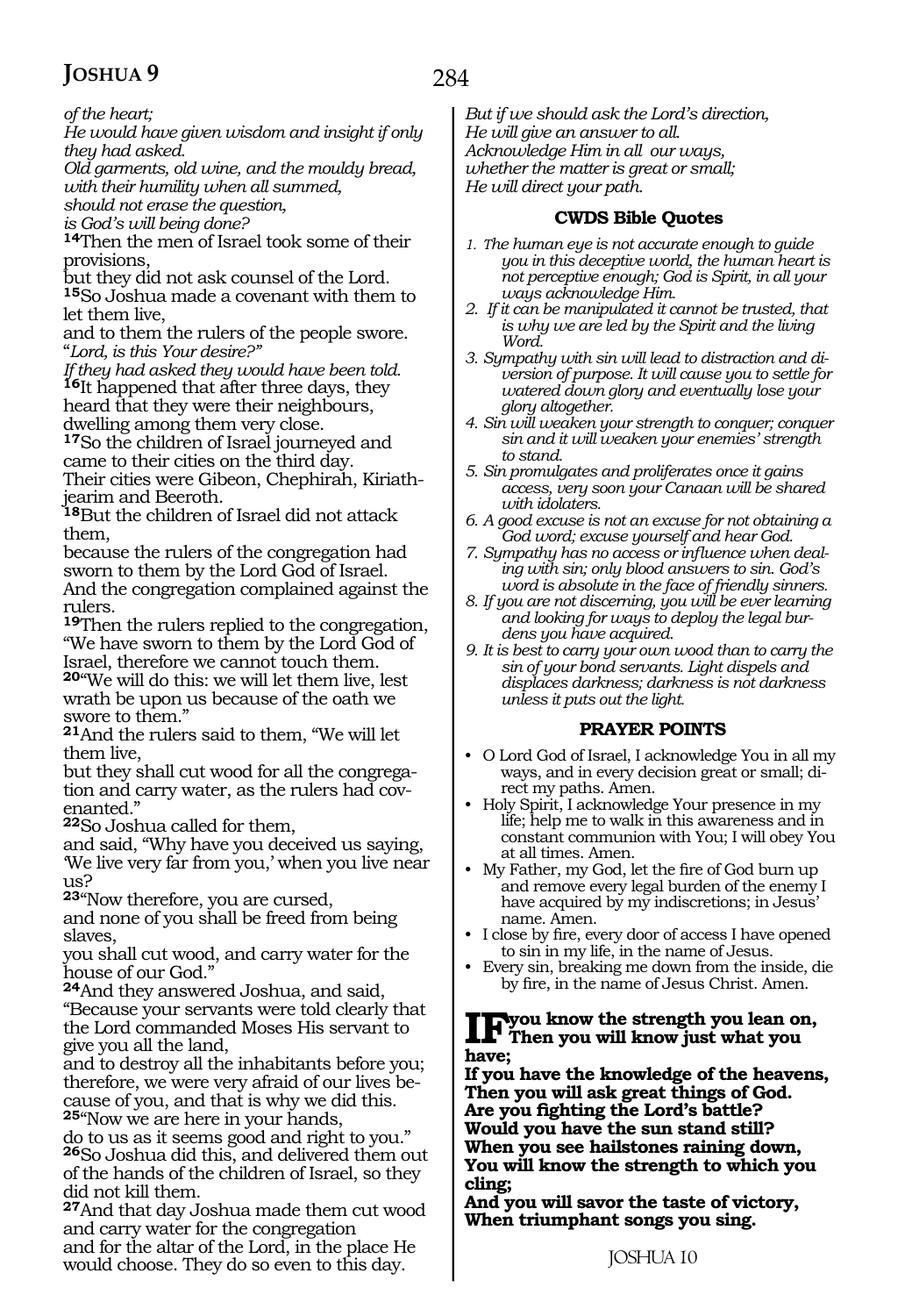**<sup>1</sup>**And it happened that when Adoni-zedec king of Jerusalem heard how Joshua had taken Ai and had utterly destroyed it-

just as Joshua had done to Jericho and its king, he had done to Ai and its king\_\_

and how Gibeon had made peace with Israel and were among them,

**<sup>2</sup>**he and everyone feared greatly, for Gibeon was great among them, like one of the royal cities,

it was greater than Ai, and all its men were mighty.

**<sup>3</sup>**Therefore Adoni-zedec king of Jerusalem sent for Hoham king of Hebron,

Piram king of Jarmuth, Japhia king of Lachish and Debir king of Eglon,

**<sup>4</sup>**saying, "Come now to me and help me, let us strike Gibeon,

for it has made peace with Joshua and the children of Israel."

**<sup>5</sup>**So the five kings of the Amorites: the king of Jerusalem, the king of Hebron, the king of Jarmuth, the king of Lachish, and the king of Eglon,

gathered with all their armies and went up, and camped before Gibeon to war with it.

**<sup>6</sup>**And the men of Gibeon sent to Joshua at the camp of Gilgal, saying,

"Do not forsake your servants, come quickly and save us,

for all the kings of the Amorites who live in the mountains have gathered against us."

**<sup>7</sup>**So Joshua ascended from Gilgal

with all the men of war and mighty men of valor.

**<sup>8</sup>**And the Lord said to Joshua,

"Do not fear, for I have delivered them into your hands;

not one of them shall stand before you."

**<sup>9</sup>**So Joshua came upon them suddenly, for he went up all night from Gilgal.

**<sup>10</sup>**And the Lord discomfited them before Israel, killed them at Gibeon with a great slaughter, chased them along the road going up to Bethhoron,

and struck them down as far as Azekah and Makkedah.

**11**And as they fled before Israel and were descending Beth-horon,

the Lord cast down large hailstones on them from heaven as far as Azekah, and they died. In fact, more died from the hailstones than those who the children of Israel killed with the sword.

**<sup>12</sup>**Then Joshua spoke to the Lord in the day he delivered the Amorites before the children of Israel,

and he said in the presence of all Israel, "Sun, you stand still over Gibeon,

and you moon, in the valley Aijalon."

**<sup>13</sup>***It had never happened, never had it happened before:*

the sun stood still and the moon stopped, until the people had defeated their enemies. In the book of Jaser, is it not written?

So the sun stood still in the midst of heaven, and for about a whole day it did not hasten to go down.

**<sup>14</sup>**There has been no day like that before or after

where the Lord gave heed in this way to the voice of man.

*But Joshua knew his strength in battle, so he asked great things of God.*

*He knew it was the One who made the heavens* who fought for Israel and his camp.

**<sup>15</sup>**Then Joshua and all Israel returned to the camp at Gilgal.

**<sup>16</sup>**But the five kings fled and hid in a cave at Makkedah.

**<sup>17</sup>**And it was told Joshua that the kings have been found hidden in the cave at Makkedah, **<sup>18</sup>**and Joshua said, "Roll large stones against the mouth,

and place guards there to keep them.

**<sup>19</sup>**Leave them there; do not stay, but pursue your enemies, attack their rear guard. Do not allow them to enter their city for the Lord your God has delivered them into your hand."

**<sup>20</sup>**And when Joshua and the children of Israel had finished slaying them with a very great slaughter until they were utterly finished, that the rest who escaped entered fortified cities.

**<sup>21</sup>**And all the people returned to the camp, to Joshua at Makkedah, in peace.

No one moved his tongue against any in Israel. **<sup>22</sup>**Then Joshua said, "Open the mouth of the cave, and bring me the kings."

**<sup>23</sup>**And they did so, and brought out the five kings to Joshua:

the king of Jerusalem, of Hebron, of Jarmuth, of Eglon, and the king of Lachish.

**<sup>24</sup>**And when they brought out these kings to Joshua,

Joshua called for all the men of Israel, and he said to the captains of the men of war with him,

"Come near, put your feet on the necks of these kings."

So they came near and placed their feet on the necks of the kings.

**<sup>25</sup>**Then Joshua said to them, "Do not fear, nor be dismayed; be strong and of good courage, for this the Lord will do to all your enemies against whom you fight."

*You shall stand upon the necks of your enemies.*  **<sup>26</sup>**Afterwards Joshua struck and killed them, and hanged them on five trees;

and they left them hanging on the trees until evening.

**<sup>27</sup>**And so when the sun was going down, Joshua commanded, and they took them down from the trees,

cast them in the cave they were hiding for safety,

and laid large stones against the mouth of the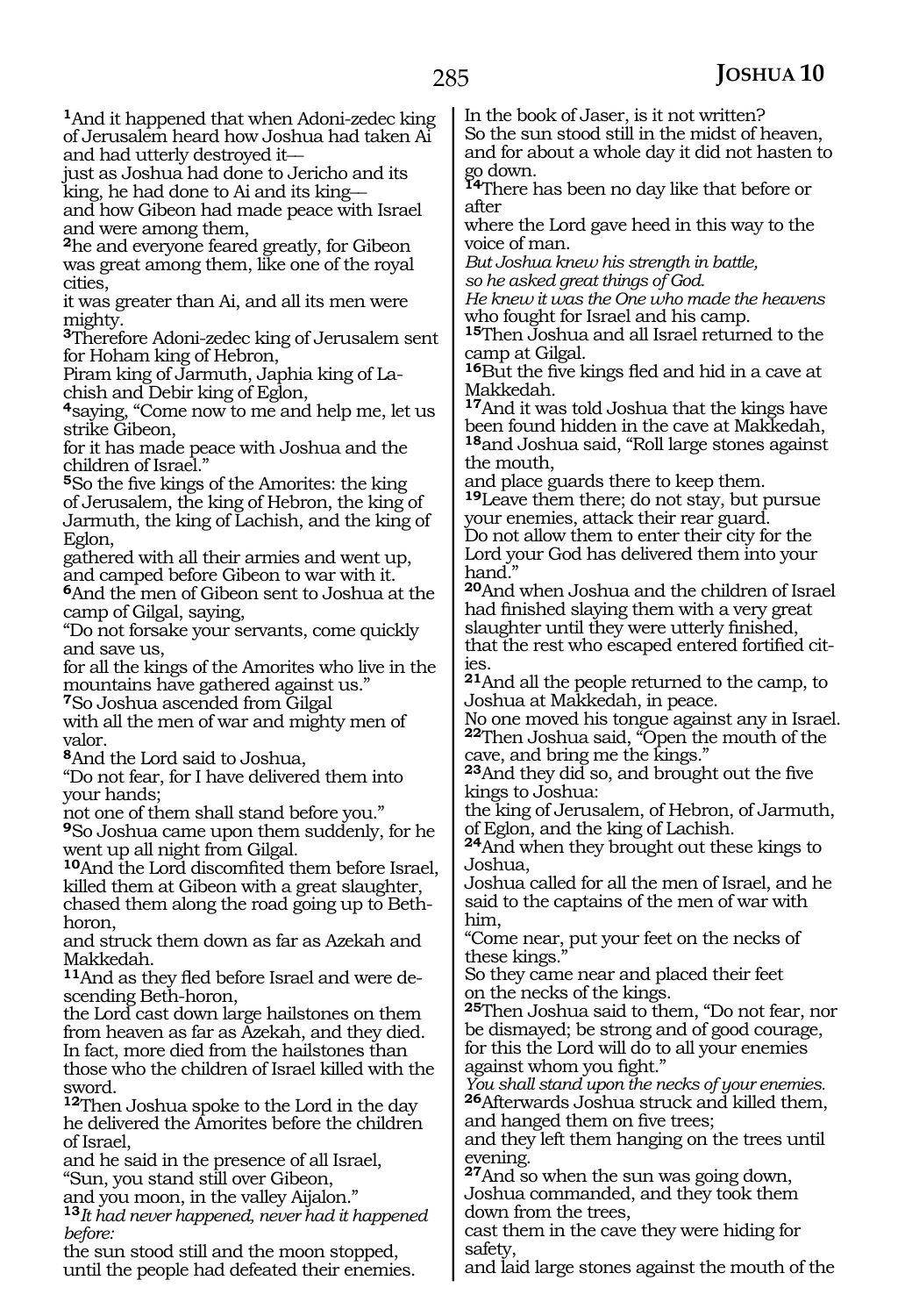cave, which remain until this day.

**<sup>28</sup>**And Joshua took Makkedah that day, and struck it and its king with the edge of the sword;

and utterly destroyed the king and the people in it, none remained.

And he did to the king of Makkedah as he had done to the king of Jericho.

**<sup>29</sup>**Then Joshua passed from Makkedah, with all Israel, to Libnah,

and against Libnah they fought.

**<sup>30</sup>**And the Lord delivered Libnah and its king into the hand of Israel;

he struck it and all the people in it with the sword, he let none remain in it.

He did to its king as he had done to Jericho's king.

**31**Then Joshua and all Israel passed from Libnah to Lachish;

and they camped against it and fought with it. **<sup>32</sup>**And the Lord delivered Lachish into Israel's hand;

on the second day they took it and struck it and all the people in it with the sword,

just as he had done with Libnah.

**<sup>33</sup>**Then Horam king of Gezer came up to help Lachish;

and Joshua struck him and all his people, until he left none remaining of them.

**<sup>34</sup>**Then Joshua moved from Lachish to Eglon, and all Israel with him;

they camped against it and fought with it. Joshua and with him all Israel.

**<sup>35</sup>**They took it that day and struck it with the sword;

and he utterly destroyed all the people in it that day, just as he had done to Lachish. **<sup>36</sup>**So Joshua went up from Eglon with all Is- rael, to Hebron; and they fought it,

**<sup>37</sup>**they took it and struck it with the sword, its king, all its cities and all the people in it; he left none remaining,

according to all he had done to Eglon, but he utterly destroyed it and all the people in it.

**<sup>38</sup>**Then Joshua returned with all Israel and fought against Debir.

**<sup>39</sup>**And he took it and its king and all its cities; and they struck them with the sword and ut- terly destroyed all the people in it.

He left none remaining as he had done to He- bron.

He did to Debir and its king as he had done to Libnah and its king.

**<sup>40</sup>**So Joshua conquered all the land, the hilly country,

the South, the valleys and the wilderness slopes, and all their kings;

he left none remaining but utterly destroyed all that breathed, as the Lord God of Israel had commanded.

**41**And Joshua conquered them from Kadeshbarnea to Gaza,

and all the country of Goshen, as far as Gibeon.

**<sup>42</sup>**And all these kings and their lands Joshua took at one time,

because the Lord God of Israel fought for Israel.

**<sup>43</sup>**And Joshua and all Israel with him returned to the camp at Gilgal.

### **CWDS Bible Quotes**

- *1. Your greatness is not in your might but in your ability to recognize your limitations and choose your battles well. Gibeon was a great city with mighty men but they wisely refused to fight God.*
- *2. When your enemies gather to fight you in one go, rejoice, it is God setting them up for your complete victory with one blow.*
- *3. When God gives you victory, it is not for winning, it is for taking, agree with Him. Now, be silent and let the cross speak!*
- *4. If you are on kingdom assignment never be afraid to access heaven's contingent and heaven's resources, even if it rearranges natural courses. So do you need your sun to stand still to give you time to finish?*
- *5. Your kingdom assignment is supernatural, why limit yourself to natural weapons and laws?*
- *6. If you serve a God who can rewrite natural laws, why are you limiting yourself?*
- *7. We magnify God when we ask big things of Him, believing.*
- *8. The Lord will discomfit, chase, strike and stone your enemies to fulfil His covenant to you; He will assign fire to your spiritual opponents.*
- *9. God's aim is more accurate than laser guided missiles; stones released from heaven are more powerful and destructive than the most powerful bomb.*

*10. Wisdom says fight with God and for God, not against Him. You fail yourself when you fight God.*

### **PRAYER POINTS**

- O God my Father, help me never to find myself in any position where You become my opponent, in the name of Jesus.
- My Father, my God, defy every natural law to bring me into Your promise, in the name of Jesus.
- King of glory, let everyone who takes up arms to defy Your work in my life receive the judgment fire of God, and hailstones tossed by angels, in the name of Jesus.
- My Father God, let every tongue that desires to utter a word against my life and my destiny, be silenced by fire, in the name of Jesus.
- I decree, by the power in the blood of Jesus Christ, I shall stand upon the necks of my enemies, in Jesus' name.

**TOGETHER on to battle,<br>But not the battle of the Lord;**<br>They that gather teachers **They that gather together, Will together be destroyed. Of those whose hearts are hardened, Do not be afraid; For those without His favour, Will be delivered to you slain.**

JOSHUA 11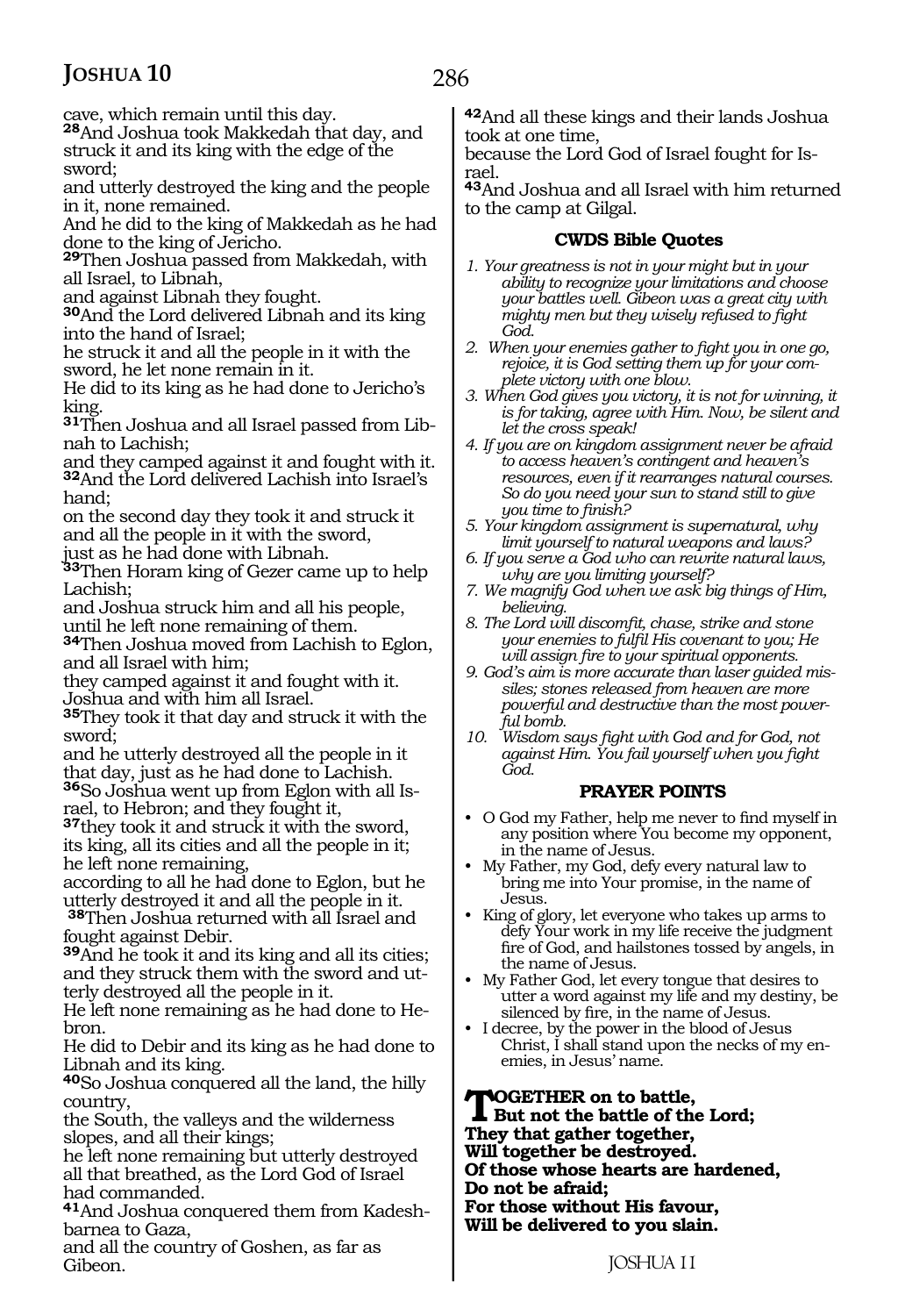**<sup>1</sup>**And so it was, when Jabin king of Hazor heard these things,

he thought that by strength and the numbers of a multitude he could win.

So he sent for Jobab king of Madon, for the king of Shimron, and the king of Achshaph, **<sup>2</sup>**and for the kings who were from the north, in the mountains,

in the plains south of Chinneroth,

in the valley and in the heights of Dor on the west,

**<sup>3</sup>**to the Canaanites in the east and in the west, the Amorites, the Hittites, the Perizzites, the Jebusites in the mountains,

and the Hivites below Hermon in the land of Mizpah.

**<sup>4</sup>**So they went out with all their armies, a multitude as plentiful in number as the sand on the seashore,

with many horses and chariots.

**<sup>5</sup>**And when all these kings had met together, they came and camped at the waters of Merom to fight with Israel.

**<sup>6</sup>**But the Lord said to Joshua,

"Do not be afraid because of them,

for about this time tomorrow I will deliver all of them slain before Israel.

You shall hamstring their horses and burn their chariots with fire."

*@Together they gathered;*

*they came together from near and far; so that instead of single battles,*

*he would strike them together in this one war.* **<sup>7</sup>**So Joshua and all the people of war with him came against them suddenly by the wa- ters of Merom, and they attacked them. **<sup>8</sup>**And the Lord delivered them into the hand of

Israel;

who defeated them and chased them to Great- er Sidon, to the Brook Misrephoth,

and to the valley of Mizpah eastward. *They had come together, but not in the Lord's name,*

Israel attacked them until none of them re- mained.

**<sup>9</sup>**So Joshua did to them as the Lord instructed him,

he hamstrung their horses and burnt their chariots with fire.

**<sup>10</sup>**Then Joshua turned back and took Hazor, and struck the king with the sword,

for Hazor was the head of all those kingdoms. **<sup>11</sup>**And they struck all the people in it with the sword, destroying them utterly,

there was none left who breathed and he burned Hazor with fire.

**<sup>12</sup>**So Joshua took all those kings and all their cities,

and he struck them with the sword and destroyed them utterly,

as Moses the Lord's servant had commanded. **<sup>13</sup>**But with the exception of Hazor, which Joshua burned,

Israel did not burn any of the other cities.

**14**And all the spoil of these cities and the livestock, Israel took as plunder for themselves. They struck every man with the sword until they had destroyed them.

They left no person breathing.

**15**As the Lord had commanded Moses, so Moses commanded Joshua, and so Joshua did. He did not leave anything undone of all the Lord had commanded Moses.

**<sup>16</sup>**Then Joshua took all that land:

the mountain country, all the South, all the land of Goshen,

the valley and the plain of Jordan, the mountain of Israel and its plains,

**<sup>17</sup>**from Mount Halak that went up to Seir, as far as Baal-gad in the Valley of Lebanon below Mount Hermon.

He captured all their kings and killed them. **<sup>18</sup>**Joshua made war a long time with all those kings.

**19**There was no city that made peace with Israel, except the Hivites, the people of Gibeon. They took all the others in battle.

**<sup>20</sup>**For the Lord had hardened their hearts, that they should come against Israel in battle, that He might destroy them utterly,

and that they might receive no mercy,

but that He would destroy them, as the Lord had commanded Moses.

**<sup>21</sup>**And at that time Joshua came and cut off the Anakims from the mountains:

from Hebron, from Debir, from Anab,

from all the mountains of Judah, and from all the mountains of Israel;

Joshua destroyed them and their cities ut- terly.

**<sup>22</sup>**None was left of the Anakims in all the land of the children of Israel;

they remained only in Gaza, in Gath and in Ashdod.

**<sup>23</sup>**So Joshua took the whole land, according to all the Lord had said to Moses;

and Joshua divided it for an inheritance to Israel, according to their divisions by their tribes.

The land had rest from war then.

### **CWDS Bible Quotes**

- *1. We have seen what happens when we place confidence in powerful nations, joined with other powerful nations. Though hand joined in hand, they are powerless before God. UN small, NATO weak; there is no power, wisdom or counsel against God.*
- *2. If you are willing to do what God has instructed, just as the Lord has instructed, then the Lord Himself will instruct and direct your battles.*
- *3. If you are not sure what the Lord has instructed, go find His instructions in His word and be commissioned.*
- *4. The giants you fear will be the giants you clear when you hear and follow the great and mighty God.*
- *5. What are the giants standing between you and your destiny? Dead giants are commonplace on the battle field of grace.*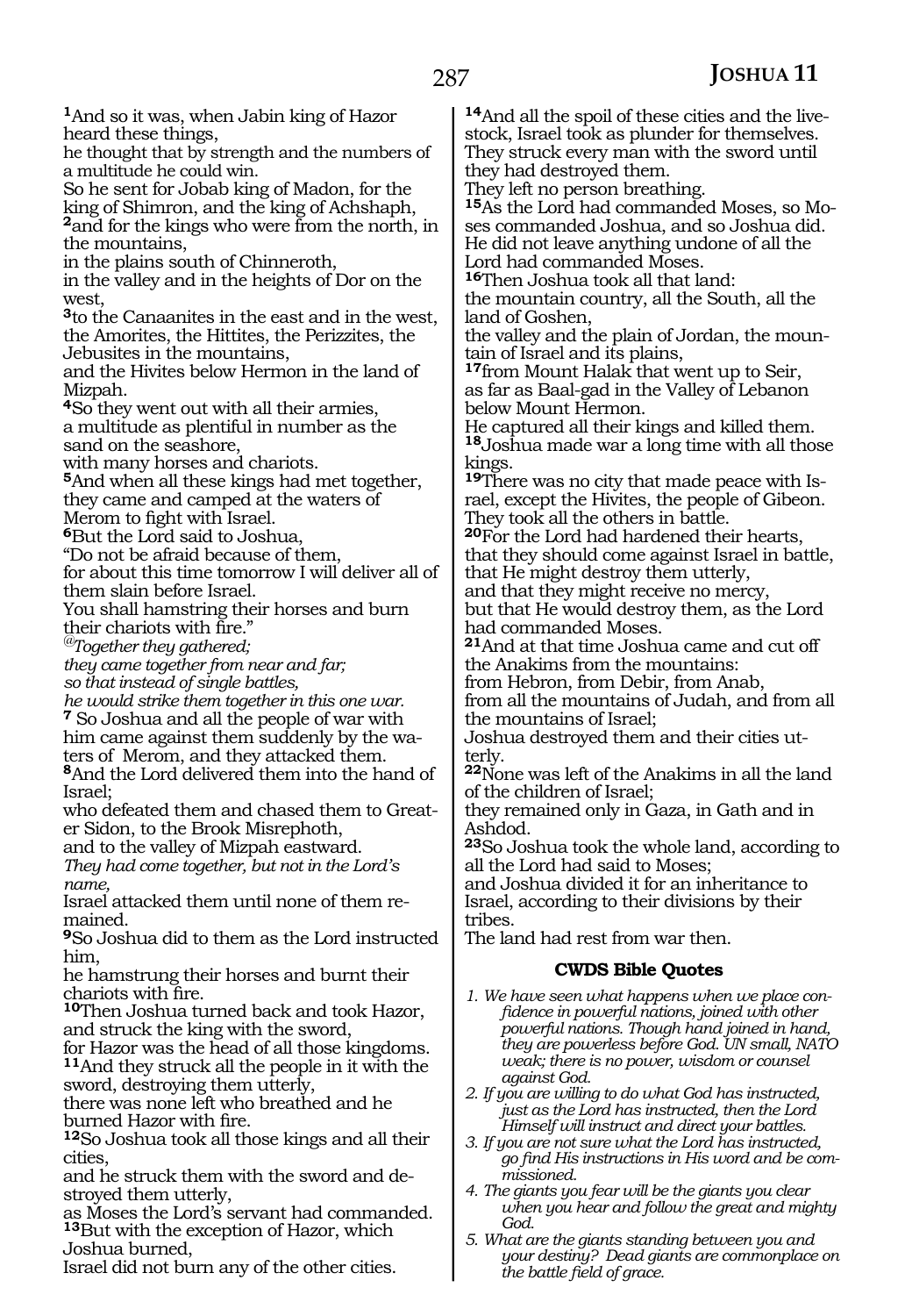- *6. See beyond your giant obstacles to the settled promises of God and yourself settled in it and it will settle your heart.*
- *7. Giant obstacles are giant testimonies for your resume and giant reminders of how big, how mighty, how faithful and how great your God is.*
- *8. Circumstances are deceptive, God is truth. The devil sells you a lie to distract you from the truth and destroy your win.*
- *9. You only stop fighting when you divide the inheritance with the people of God; there is no rest until you step into the promised rest of God; spiritual battles have no respite.*

### **PRAYER POINTS**

- My Father God, help me never to join hands with sinners for a good cause, much less, to join hands with sinners to stand against You or Your word.
- Father God, write Your laws upon my heart for automatic and expedited fulfilment, in the name of Jesus.
- Lord God, give me the right perspective of every obstacle and giant I face. Let me see them dead before You; all who oppose You will die foolishly. Amen.
- Mighty God, be magnified in my eyes at all times; I have eyes for You only; I win, they lose. Amen.
- O God my Father, help me never to stop fighting for the kingdom until victory is complete and the harvest is gathered, in the name of Jesus.

### **THESE** are the names of the kings **Who felt defeat at Israel's hand; They fought against God's army; They fought and lost their lands.**

### JOSHUA 12

**<sup>1</sup>**The kings the children of Israel defeated, and whose land they possessed over Jordan towards the rising sun,

from River Arnon to Mount Hermon, and all the eastern plains:

**<sup>2</sup>**Sihon king of the Amorites who dwelt in Heshbon and ruled half of Gilead,

from Aroer which is on the bank of the river Arnon,

from the middle of the river, as far as River Jabbok, which borders the Ammonites,

**<sup>3</sup>**and the eastern plain of Jordan,

from the Sea of Chinneroth extending to the Sea of Arabah (the Salt Sea)

to Beth Jeshimoth and south below Pisgsah. **<sup>4</sup>**The other king was, king of Bashan and all his lands;

he was of the remainder of the giants, who dwelt at Ashtaroth and Edrei.

**<sup>5</sup>**He reigned over Mount Hermon, over Salcah and all Bashan,

unto the border of the Geshurites and the Maachathites and over half of Gilead,

bordering with Sihon king of Heshbon.

**<sup>6</sup>**Moses the Lord's servant and the children of Israel conquered these,

and Moses gave them as a possession to the Reubenites, the Gadites and half the tribe of Manasseh.

**<sup>7</sup>**Now these are the kings of the country which Joshua and Israel conquered on this side of Jordan,

on the west, from Baal-gad in the valley of Lebanon, extending to Mount Halak and the assent to Seir,

which Joshua gave to the tribes of Israel for a possession,

**<sup>8</sup>**in the mountain country, in the valleys, in the plains of Jordan,

in the wilderness and in the South\_\_the Hittites, the Amorites, the Canaanites,

the Perizzites, the Hivites and the Jebusites; **<sup>9</sup>**the king of Jericho, one; the king of Ai, beside Bethel, one;

**<sup>10</sup>**the king of Jerusalem, one; and the king of Hebron, one;

**11**the king of Jarmuth, one; the king of Lachish, one;

**<sup>12</sup>**the king of Eglon, one, and the king of Gezer, one;

*They all fought and lost their lands.*

**<sup>13</sup>**The king of Debir, one; the king of Geder, one;

**<sup>14</sup>**the king of Hormah, one; the king of Arad, one;

**<sup>15</sup>**the king of Libnah, one; the king of Adullam, one;

**<sup>16</sup>**the king of Makkedah, one; the king of Bethel, one.

*They all fought and lost their lands.*

**17**The king of Tappuah, one; the king of Hepher, one;

18<sub>the king of Aphek, one; the king of Lasha-<br>ron, one;</sub>

**<sup>19</sup>**the king of Madon, one; the king of Hazor, one;

**<sup>20</sup>**the king of Shimron-meron, one; the king of Achshaph, one;

*As with all the kings before, they all fought and lost their lands.*

**21**The king of Taanach, one; the king of Megiddo, one;

**<sup>22</sup>**the king of Kedesh, one; the king of Jokneam in Carmel, one;

**<sup>23</sup>**the king of Dor in the heights of Dor, one; the king of the people of Gilgal, one;

**<sup>24</sup>**the king of Tirzah, one.

*They all fought and lost their lands.*

All were kings and altogether they numbered thirty-one.

### **CWDS Bible Quotes**

*1. Be numbered with those who have fought and conquered, rather than with those who fought and lost their footing and their lands.*

*2. Be numbered with the King of kings; every king and satanic power that resists Him will be numbered with the dead.*

*3. Never be fooled by what it may appear to be; God is the only truth; He rearranges everything else.* 

*4. Faith reads the script before the battles are fought; it settles the fate of your opposition before history records it.*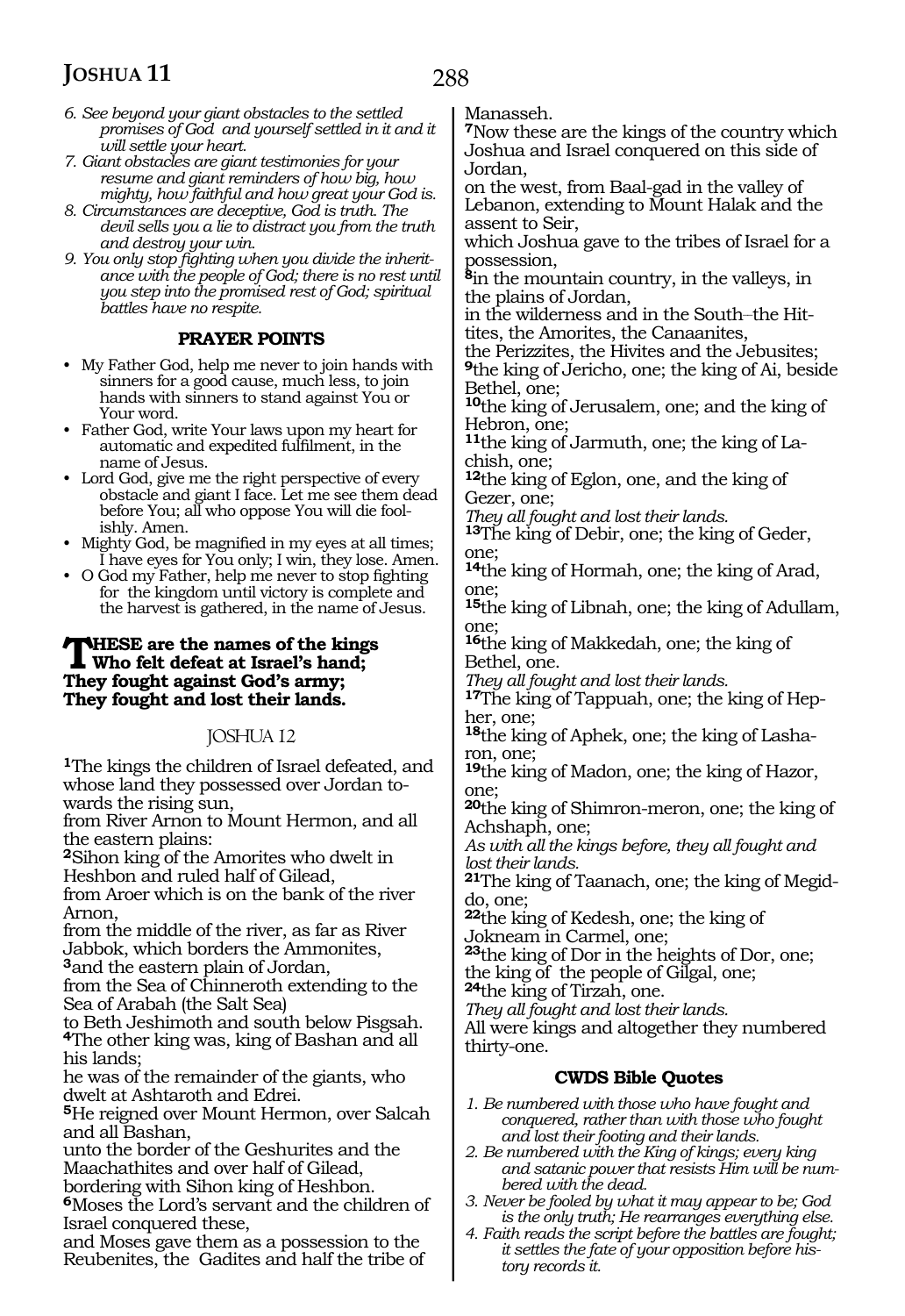- *5. Read the word of God as conclusive and you will approach and enter your battles from the conclusion.*
- *6. When Jesus declared on the cross, "It is finished!"; all these kings who are your spiritual opponents were listed with their lands and wealth.*

### **PRAYER POINTS**

- King of kings and Lord of lords, I submit to You only, in the name of Jesus.
- All powerful God, help me never to be attracted to my distractions, but to keep my eyes on You, in Jesus' name.
- Lord of hosts, let ever power, principality and earthly king sitting in my possession be numbered among the defeated and dead by fire, in the name of Jesus.
- Today, by the strength of the God whom I serve, I begin to number all my mighty conquest and defeated foes on the path of my destiny, in Jesus mighty name. Amen.

### **OLD** and with age stricken,<br>But the work was not yet done;<br>Divide the land and above them **Divide the land and charge them, For they must labor on.**

### JOSHUA 13

**<sup>1</sup>**Now Joshua was old, and well advanced in years,

and the Lord said to him: "You are very old and advanced in years, and there still remains much land to be possessed.

**<sup>2</sup>**"This is the land that remains: all the land of the Philistines, and all the land of the Geshur- ites,

**<sup>3</sup>**"from Sihor, east of Egypt, extending to Ekron to the north (which is considered to be Canaanite);

the five lords of the Philistines-

the Gazites, the Ashdodites, the Ashkelonites, the Gittites, and the Ekronites; also the Avites. **4**"From the south, all the land of the Canaanites,

and Mearah that belongs to the Sidonians as far as Aphek, to the border of the Amorites; **<sup>5</sup>**"the land of the Gebalites, and all Lebanon

towards the rising sun, from Baal-gad below Mount Hermon, extending to the entrance of Hamath.

**<sup>6</sup>**"All the inhabitants of the mountains from Lebanon as far as the Brook Misrephoth, and all the Sidonians.

I will drive them out before Israel;

only divide it now by lot to Israel as an inheritance, as I have commanded you.

**7**"Now therefore, divide this land as an inheritance among the nine tribes, and the half tribe of Manasseh."

**<sup>8</sup>**With the other half tribe, the Reubenites and the Gadites received their inheritance, which Moses had given them,

beyond Jordan eastward, as Moses the Lord's servant had given them;

**<sup>9</sup>**from Aroer on the bank of River Arnon,

and the city in the midst of the river, and all the plain of Medeba extending to Di-

bon; **10**and all the cities of Sihon king of the Amorites, who reigned in Heshbon,

extending to the border of the children of Ammon;

**<sup>11</sup>**Gilead, and the border of the Geshurites and Maachathites,

all of Mount Hermon, and all Bashan as far as Salcah;

**<sup>12</sup>**all the kingdom of Og in Bashan, who reigned in Ashtaroth and Edrei,

who was of the remnant of giants who Moses had defeated and cast out.

**<sup>13</sup>**However, the children of Israel did not drive out the Geshurites or the Maachathites,

but to this day, they dwell among Israel.

**14**But to the tribe of Levi he gave no inheritance;

their inheritance were the sacrifices of the Lord their God made by fire, as He said to them.

**<sup>15</sup>**And Moses gave to the tribe of the children of Reuben an inheritance, according to their families.

**<sup>16</sup>**Their coast was from Aroer, on the bank of the River Arnon,

and the city in the midst of the river, and all the plain of Medeba,

**<sup>17</sup>**with Heshbon and its cities in the plain:

Dibon, Bamoth-baal, Beth-baal-meon,<br><sup>18</sup>Jahaza, Kedemoth, Mephaath,

**19**Kirjathaim, Sibmah, Zereth-shahar on the mountain of the valley,

**<sup>20</sup>**Beth-peor, the rise of Pisgah, Beth-Jeshim- oth\_\_

**<sup>21</sup>**all the cities of the plain and all the kingdom of Sihon king of the Amorites, who reigned in Heshbon,

whom Moses had defeated with the princes of Midian:

Evi, Rekem, Zur, Hur and Reba,

all princes of Sihon who dwelt in the country. **<sup>22</sup>**Israel also killed Balaam the son of Beor,

among those who were killed then.

**<sup>23</sup>**The border of the children of Reuben was the bank of Jordan.

This was the inheritance of the children of Reuben by their families, the cities and their villages.

**<sup>24</sup>**And Moses had also given an inheritance to the people of the tribe of Gad according to their families,

**<sup>25</sup>**their possession was Jazer, and all the cities of Gilead,

and half of the Ammonites as far as Aroer which is before Rabbah,

**<sup>26</sup>**and from Heshbon unto Ramath-mizpah and Betonim

from Mahanaim to the border of Debir,

**<sup>27</sup>**and in the valley of Betharam, Succoth and Zaphon,

the rest of the kingdom of Sihon king of Hesh-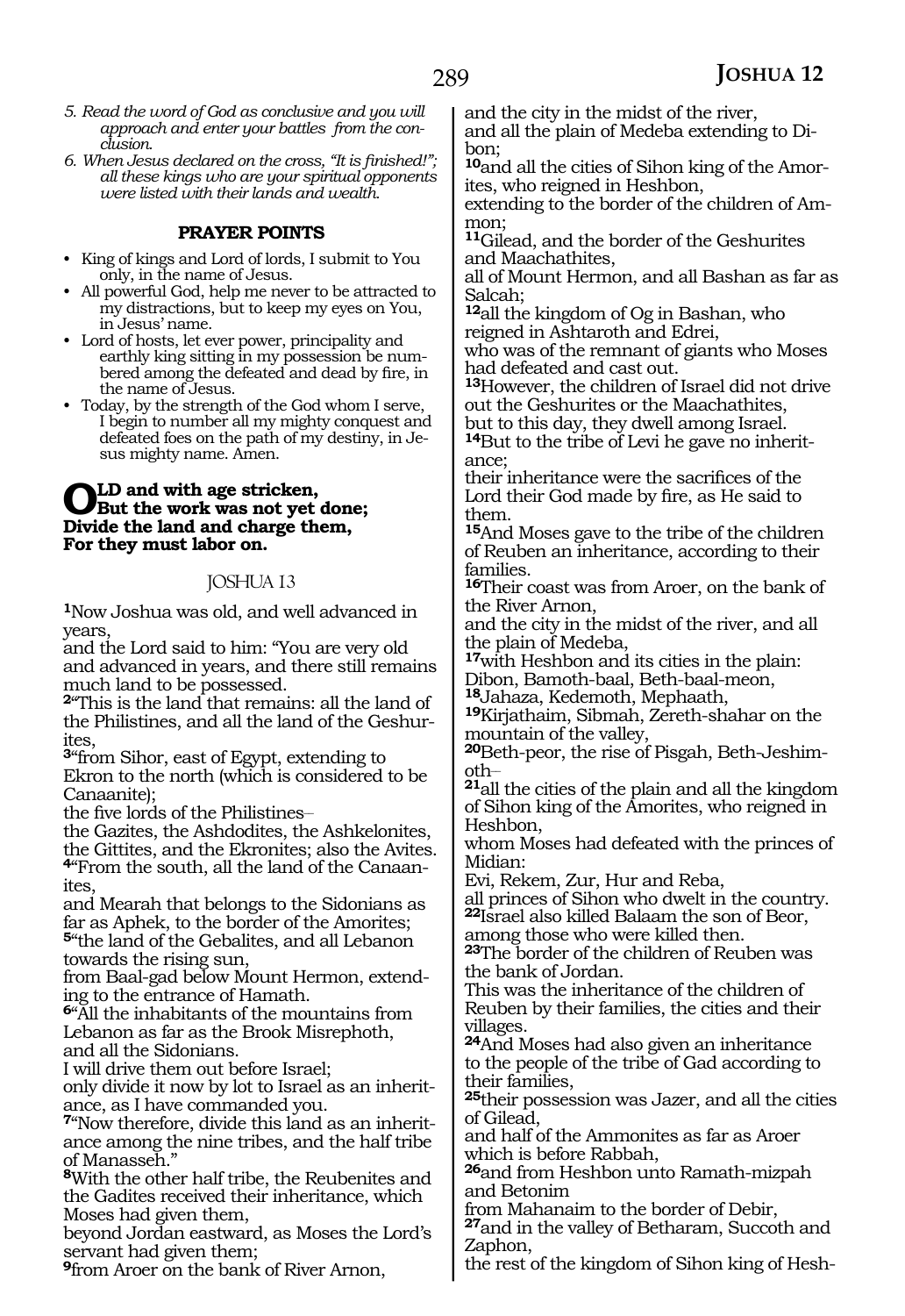bon,

with Jordan as its border, as far as the Sea

Chinnereth on the other side, east of Jordan. **<sup>28</sup>**This is the inheritance of the children of Gad according to their families, the cities and their villages.

**<sup>29</sup>**Moses also gave an inheritance to half the tribe of Manasseh,

it was appropriated to their families:

**<sup>30</sup>**their land was Mahanaim, all of Bashan, all the kingdom of Og of Bashan,

and all the towns of Jair in Bashan, sixty cities in all;

**<sup>31</sup>**with half of Gilead, and Ashtaroth, and Edrei,

cities of the kingdom of Og in Bashan;

these were given to the sons of Machir the son of Manasseh,

for half of the children of Machir by their families.

**32**These are territories which Moses had distributed as an inheritance in the plains of Moab,

on the other side of Jordan, by Jericho eastward.

**<sup>33</sup>**But Moses gave no inheritance to the tribe of Levi;

for the Lord God of Israel was their inheritance, as He had said to them.

### **CWDS Bible Quotes**

- *1. Your beneficial lot has been divided to you in Christ; to enjoy the benefits you must possess it.*
- *2. Moses has taken us to the laws; Jesus has taken us to the cross, just as Joshua, your spiritual leaders have poured out their hearts and lives, there is still a lot of work to do, it is your time.*
- *3. Do not envy the progress of others, that is distraction; possess your possession. The word is equally yours.*

*4. Work the word to rock and change your world.*

*5. Name them, claim them, take them for Jesus and introduce the culture of the kingdom of God.* 

- *6. 'Violent' and 'force', are languages of possession. Ah yes...I am speaking about the kingdom of God.*
- *7. There comes a time of rest when our lot will be divided to us by name and mansions in glory, but until then, you labor.*

### **PRAYER POINTS**

- O God my Father, let me be counted among those who will have possessed everything You have appropriated to me in Your word, in the name of Jesus.
- Lord Jesus, help me to appreciate the season You have brought me into, and to give myself to the work necessary to build on Your foundation, in the name of Jesus.
- My Father God, I thank You that You have caused me to possess the gates of my enemies, in the name of Jesus. Amen.

**He said it, you shall have it; Tell all men of your aims; If you do not forsake His promise, He will not forsake your claims.**

### JOSHUA 14

**<sup>1</sup>**Now God fulfilled His promise.

These are the countries Israel inherited in the land of Canaan,

that Eleazar the priest, Joshua the son of Nun,

and the heads of the fathers of the tribes of Israel distributed as an inheritance to them. **2**They inherited by lot, as the Lord had commanded Moses, for the nine tribes and the half tribe.

**<sup>3</sup>**For Moses had already given an inheritance to the two tribes and the half tribe on the other side of Jordan;

but he gave the Levites no inheritance among them.

**<sup>4</sup>**For the children of Joseph were two tribes: Manasseh and Ephraim.

And they gave no part to the Levites in the land,

except cities to dwell in and their suburbs for their livestock and property.

**<sup>5</sup>**As the Lord had commanded Moses, so the children of Israel did;

and they divided the land.

**<sup>6</sup>**The children of Judah came to Joshua in Gilgal.

And Caleb the son of Jephuneh the Kenizzite said to him,

"Joshua, don't you know? Yes, you know the word which the Lord said to Moses the man of God regarding you and me in Kadeshbarnea.

**<sup>7</sup>**"I was forty years old when Moses the servant of the Lord sent me from Kadesh-barnea to spy out the land,

and I brought back word to him from my heart.

**<sup>8</sup>**"However the others who went up with me made the heart of the people weak, but I followed the Lord my God wholly while the others scared the people.

**<sup>9</sup>**"So Moses swore on that day, saying, 'You shall receive for your inheritance and your children's forever, the land your foot has trodden,

for you have wholly followed the Lord my God.' **@**S*o you would know I have never since let go*

*of the promise I was given forty-five years ago.* **<sup>10</sup>**See, the Lord has kept me alive, just as He said, for these forty-five years,

ever since He spoke the word to Moses while Israel wandered in the wilderness;

now here I am this day, eighty-five years old. **<sup>11</sup>**"I am as strong today as the day Moses sent me;

I have strength for war, to go out and to come in.

**@**"*I did not forsake His promise, now do not forsake my claims!*

**<sup>12</sup>**Give me the mountain the Lord spoke of in that day,

for you heard in that day how the Anakim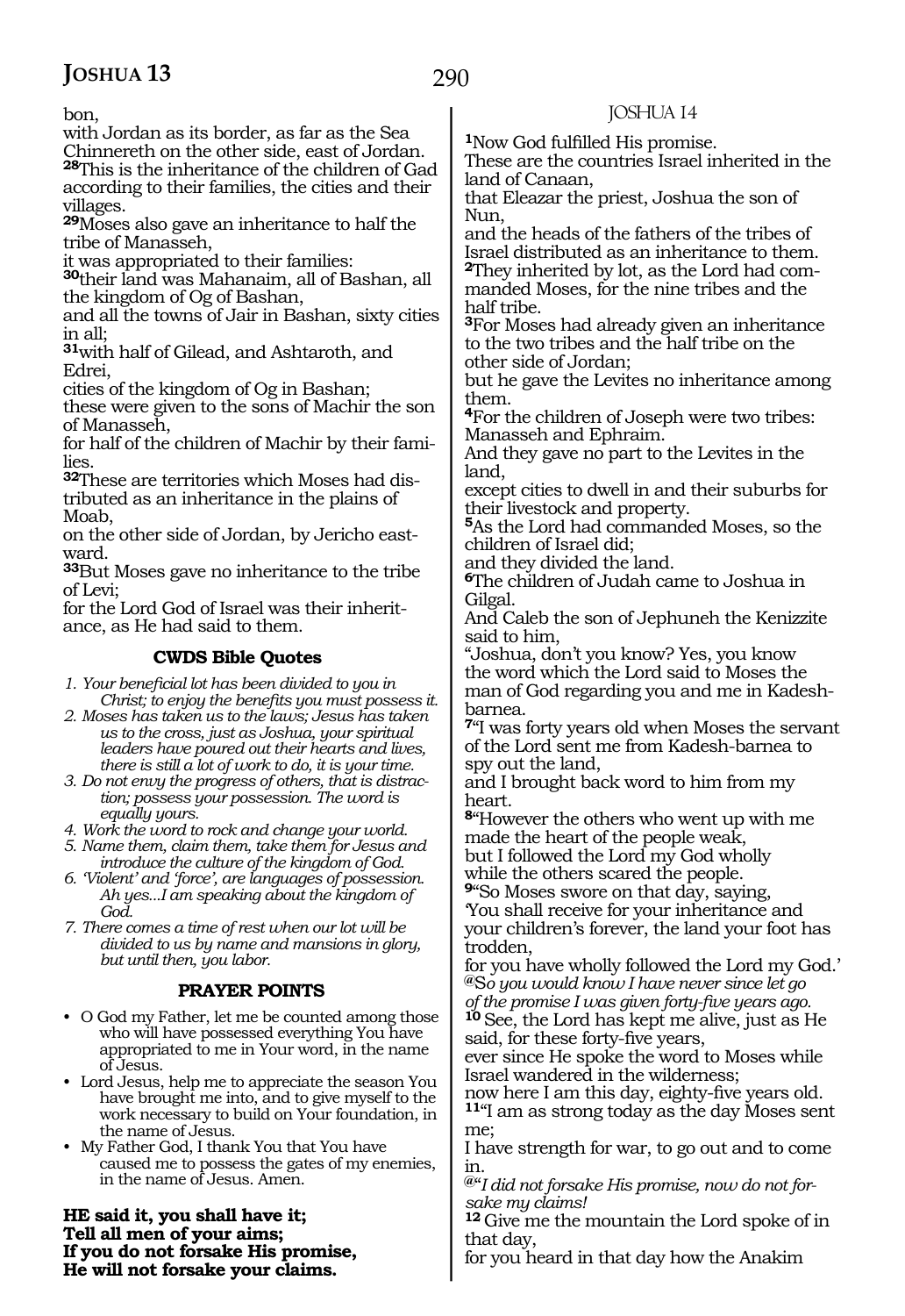were there,

and how the cities were fortified and great. It may be that the Lord will be with me, and I shall be able to drive them out as the Lord said."

**<sup>13</sup>**And Joshua blessed him, and gave Hebron to Caleb son of Jephuneh as an inheritance. *In God's promise he found rest, and you too can find rest.*

**<sup>14</sup>**Hebron became the inheritance of Caleb, the son of Jephuneh the Kenizzite to this day, because he wholly followed the Lord God of Israel.

**15**Hebron was named before then Kiriatharba,

(after Arba, who was the greatest man among the Anakims)

then the land had rest from war.

*If God says that you shall have it,*

*hold firm throughout the years;*

*while others fear and tremble,*

*you can rest, for God guards His word with care.*

### **CWDS Bible Quotes**

- *1. If God gives to you giant promises, no giant opposition, human strength or physical weakness, can stop you from receiving it; go claim His promises.*
- *2. Jehovah; yesterday, today and tomorrow the same; He never ages with human; His promises are always current...Yes and Amen.*
- *3. Age is just a number, the promises of God are timeless; it numbers the time of your opposition.*
- *4. Today is a good day to claim yesterday's promises for tomorrow's generation.*
- *5. God is waiting on you to claim His promises to you, His word is forever settled in heaven.*
- *6. Is there something you have been believing for a long time? Stop just believing and start possessing; faith without action is the greatest killer of potential and promises.*
- *7. If God sets the flavor, the odds are in your favor, go claim it and prosper.*
- *8. You cannot claim the promise you do not know, the word of God is your treasure map; begin ardent study, meditation and memorization.*

### **PRAYER POINTS**

- O God my Father, even to my death bed, help me to walk in Your promises, in the name of Jesus.
- My Father, my God, give me unwavering faith like Caleb in Your power and also in Your promises. Amen.
- By the power in the blood of Jesus, I will never magnify my limitations above Your exaltation; I will never magnify my weaknesses above Your strength, in Jesus name.
- Today I boldly step into every territory the word of God says is mine through Jesus Christ. Amen.
- Lord God of Abraham who promises and fulfils, I commit myself to learn of every promise You have made to me in Your word, to know the terms and conditions, and pursue them unto fulfilment, in the name of Jesus Christ who died to give me access. Amen.

# **From coast to coast they inherited; Judah and his men;**

### **From sea to sea allotted, Their land and borders we now name.**

### JOSHUA 15

**1**This was the lot of the children of Judah according to their families:

their extreme southern boundary was the border of Edom at the wilderness of Zin southward.

**<sup>2</sup>**Their south border extended from the shore of the Salt Sea, from the bay facing southward.

**<sup>3</sup>**It went out to the south side of Akrabbim, and passed along to Zin,

ascended south of Kadesh-barnea,

passed along to Hezron, went up to Adar, and went around to Karkaa.

**<sup>4</sup>**From there it went towards Azmon and out to the river of Egypt;

and the border ended at the sea. This shall be your southern border.

**<sup>5</sup>**The east border was the Salt Sea as far as the end of Jordan.

The north border began at the bay of the sea at the end of Jordan.

**<sup>6</sup>**The border extended up to Beth-hoglah and passed north of Beth-arabah;

and the border went up to the stone of Bohan, son of Reuben.

**<sup>7</sup>**The border then went up towards Debir from the Valley of Achor,

and then turned northward toward Gilgal, which is before the Ascent of Adummim on the south side of the valley.

The border continued towards the waters of En-shemesh and went out at En-rogel. **<sup>8</sup>**And the border went up by the Valley of the Son of Hinnom to the south slope of the Je-

busite city (which is Jerusalem). Then the border went up the top of the mountain which is before the Valley of Hinnom to the west,

which is the northern end of the Valley of Rephaim.

**<sup>9</sup>**Then the border went around from the top of the hill to the fountain of water of Nephtoah, and went out to the cities of Ephron. And the border went around to Baalah which is Kirjath-jearim.

**<sup>10</sup>**Then the border turned west from Baalah to Mount Seir, passed along the side of Mount Jearim on the north (which is Chesalon), went down to Beth-shemesh and extended to Timnah.

**<sup>11</sup>**It then went out to Ekron northward, then to Shicron, passed on to Mount Baalah, extended to Jabneel and ended up in the sea. **<sup>12</sup>**The border on the left was the coast of the Great Sea. This is the borders of the children of Judah all around, according to their families.

**<sup>13</sup>**And to Caleb the son of Jephunneh he gave a portion among the children of Judah,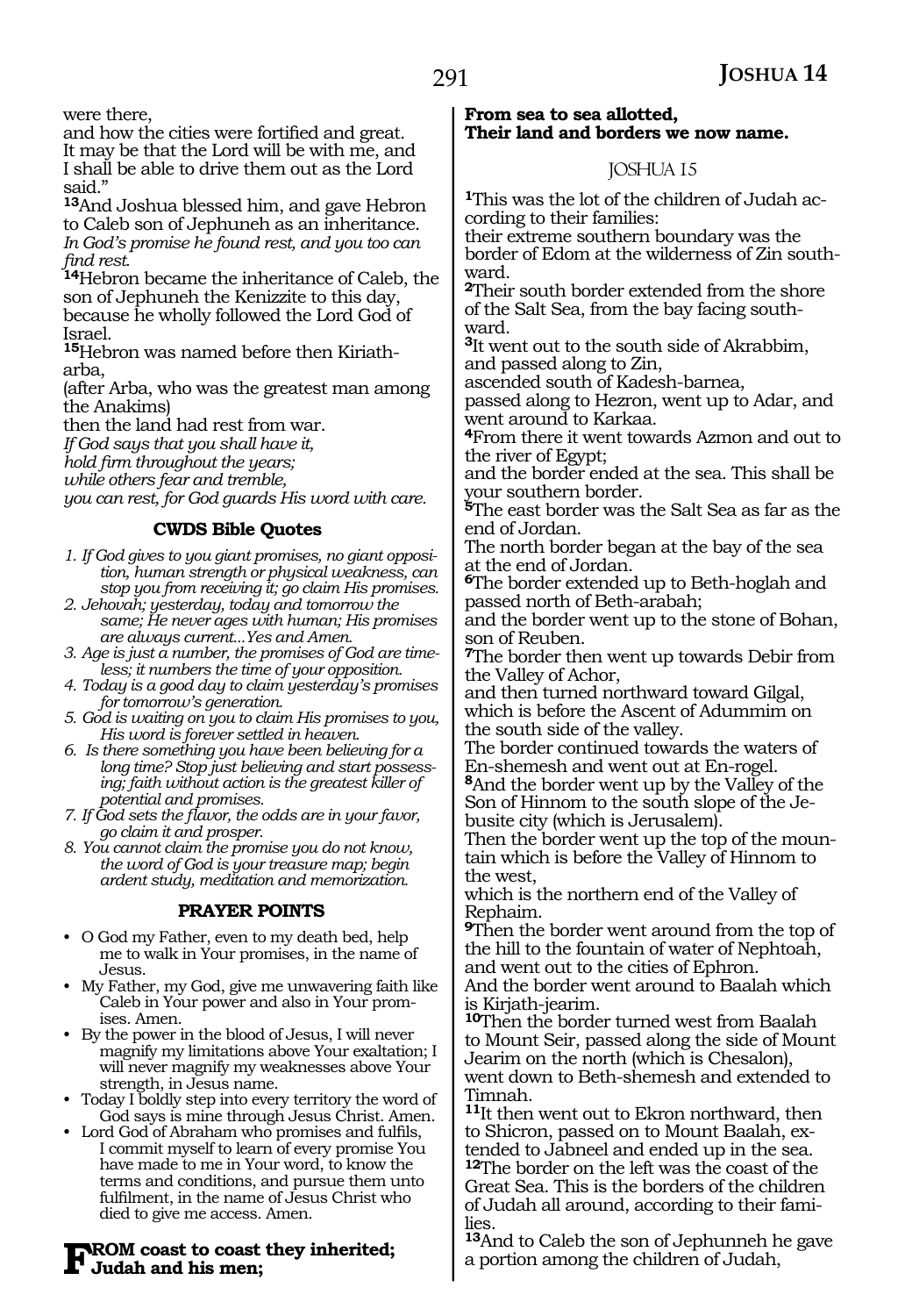292

according to the Lord's commandment. To him was given Kirjath-arba, which is Hebron. (Arba was the father of Anak). **<sup>14</sup>**And Caleb drove the three sons of Anak out from there: Sheshai, Ahiman, and Talmai, the children of Anak. **15**And from there he went up to the inhabitants of Debir which was named Kirjath-sepher formerly. **16**And Caleb said, "He who defeats Kirjathsepher and takes it, to him I give my daughter, Achsah, to be his wife." **<sup>17</sup>**And Othniel the son of Kenaz, the brother of Caleb, took it at that time; and he gave him Achsah his daughter to be his wife. **<sup>18</sup>**And when she came to him she convinced him to ask her father to give them a field. When she came off her donkey, Caleb said to her, "What do you wish of me?" **<sup>19</sup>**She answered, "Give me a blessing; since you have given land in the South, give me also water springs." So he gave her the upper springs and the lower springs. **20**This was the inheritance of the tribe of Judah according to their families. **<sup>21</sup>**From coast to coast they got it; these are the cities by their names, that were given to the children of Judah by families, that in the promised land they obtained: towards the border of Edom in the South were: Kebzeel, Eder, Jagur, **<sup>22</sup>**Kinah, Dimonah, Adadah, **<sup>23</sup>**Kedesh, Hazor, Ithnan, **25**Hazor, Hadattah, Kerioth, Hezron which is Hazor, **<sup>26</sup>**Amam, Shema, Moladah, **28**Hazar-shual, Beersheba, Bizjothjah,<br>**29**Baalah, Ijim, Ezem,<br>**30**Eltolad, Chesil, Hormah,<br>**31**Ziklag, Madmannah, Sansannah, **32**Lebaoth, Shilhim, Ain, and Rimmon: twenty-nine cities in all with their villages. **<sup>33</sup>**In the valleys: Eshtaol, Zorah, Ashnah, **<sup>34</sup>**Zanoah, En-gannim, Tappuah, Enam, **<sup>35</sup>**Jarmuth, Adulam, Socoh, Azekah, **36**Sharaim, Adithaim, Gederah, and Gederothaim: fourteen cities with their villages.<br><sup>37</sup>Zenan, Hadash, Migdal-gad, **38**Dilean, Mizpah, Joktheel,<br>**39**Lachish, Bozkath, Eglon, **40**Cabbon, Lahmas, Kithlish, **41**Gederoth, Beth-dagon, Naamah, and Makkedah; sixteen cities with their villages; **<sup>42</sup>**Libnah, Ether, Ashan, 44Keilah, Achzib, and Mareshah; nine cities with their villages. tir, Sochoh, their villages; **<sup>52</sup>**Arab, Dumah, Eshean, **<sup>55</sup>**Maon, Carmel, Ziph, Juttah, **<sup>56</sup>**Jezreel, Jokdeam, Zanoah, their villages. with their villages. Secacah, rusalem, out,

**<sup>45</sup>**Ekron, with its towns and villages; **46**from Ekron to the sea, all that lay near Ash-

dod, with their villages;

**<sup>47</sup>**Ashdod with its towns and villages, Gaza with its towns and villages,

extending to the river of Egypt and to the Great Sea with its coastline.

**48**And in the mountain country: Shamir, Jat-

**<sup>49</sup>**Dannah, Kirjath-sannah which is Debir, **<sup>50</sup>**Anab, Eshtemoh, Anim,

**<sup>51</sup>**Goshen, Holon, and Giloh: eleven cities with

54Humtah, Kirjath-Arba which is Hebron, and Zior: nine cities with their villages.

**<sup>57</sup>**Kain, Gibeah, and Timnah: ten cities with

**<sup>58</sup>**Halhul, Bethzur, Gedor,

**<sup>59</sup>**Maarath, Beth-anoth, and Eltekon: six cities

**<sup>60</sup>**Kirjath-baal which is Kirjath-jearim, and Rabbah: two cities with their villages.

**<sup>61</sup>**In the wilderness: Beth-arabah, Middin,

**<sup>62</sup>**Nibshan, the City of Salt, and En-gedi: six cities with their villages.

**63**As for the Jebusites, the inhabitants of Je-

the children of Judah could not drive them

but the Jebusites dwell with the children of Judah at Jerusalem to this day.

### **CWDS Bible Quotes**

*1. Believe it, receive it, fight for it, divide it, possess it. For what? For all the promises of God.*

*2. If you submit your gift to the process, you will receive the product. If you submit yourself to the process, you will become the product.*

*3. The gift is life, your product is heaven, the land of promise; the gift is son-ship, your product is glory, and a glorified state; and yes, the process is the good fight of faith.*

*4. When you inherit, you will see it was worth all the sacrifices you made fighting for it.*

*5. The anointing on Caleb to inherit is the anointing on anyone who takes up his challenge to fight, be the first to commit. The anointing on Jesus as Lord, is the anointing on anyone who takes up His challenge to go; He is Lord of lords. Go possess, be the first to commit.* 

*6. The reward for victory is automatic but there is grace available and fountains in heaven to accentuate your possession if you will ask.*

*7. What you cannot drive out you will have to live with; if your win is not conclusive the fight will be continuous; where sin is accommodated your struggles will become internal.*

### **PRAYER POINTS**

• O Lord God of the universe, Creator and owner of everything in heaven and on earth, I labor now with all my heart so that I may enter into Your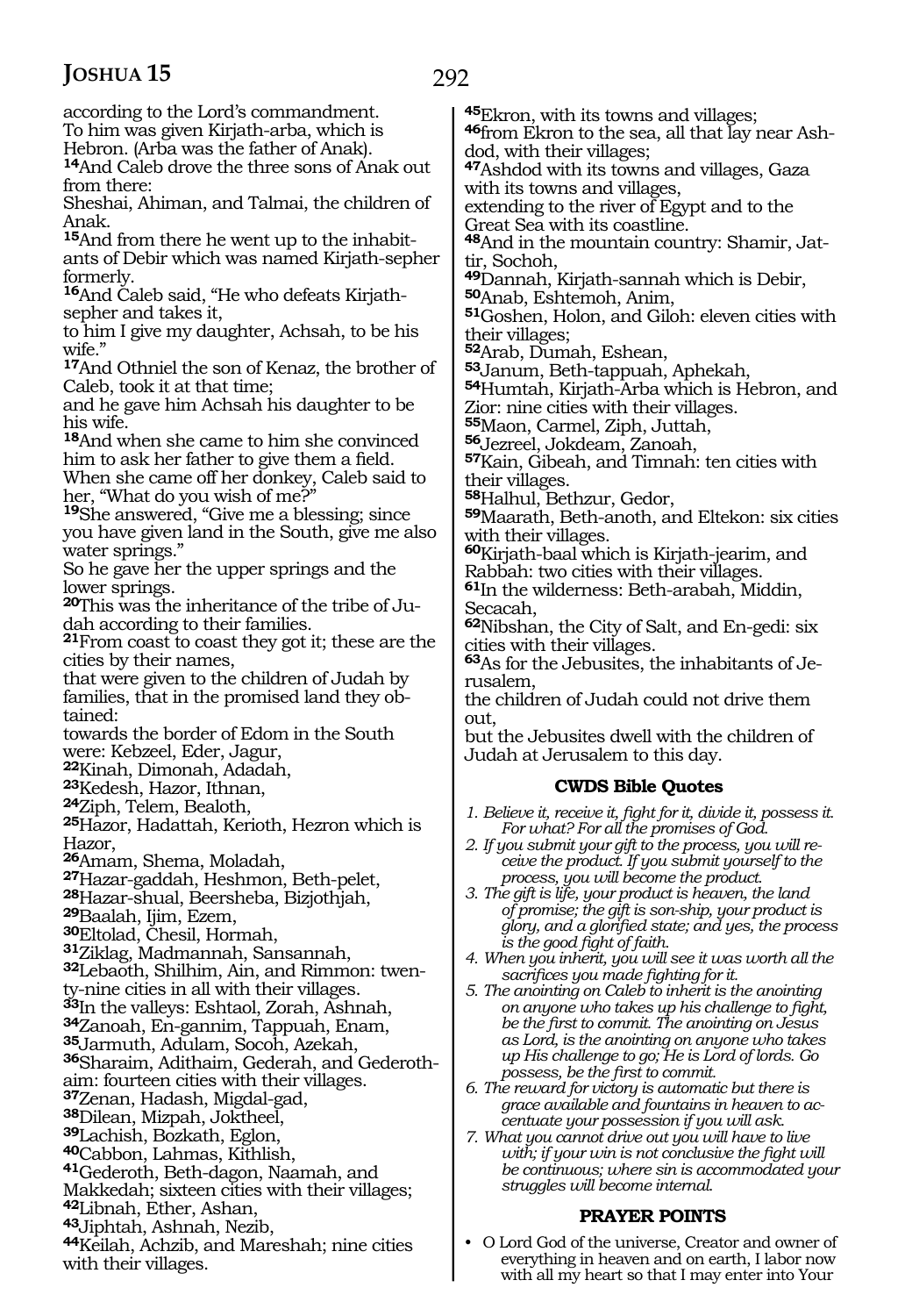rest, in Jesus' name.

- Jesus I believe You, my mansion is being prepared, help me never to be distracted by the temporal and so lose sight of the eternal, in the name of Jesus.
- I declare, by the power in the blood of Jesus, I shall inherit my inheritance with great joy, Amen.
- Lord Jesus, help me to claim every prize available to me on my journey, just as Othneil, and to lay hold of every provision I have access to by grace, in the name of Jesus.

## **FROM Jordan that is by Jericho, to the**<br>waters on the east,<br>The land given to Jacoph when the land

### **The land given to Joseph when the land should enjoy peace.**

**But peace will not be lasting; one will not be satisfied,**

#### **If they do not drive out the Canaanites but accept a compromise.**

### JOSHUA 16

**<sup>1</sup>**The lot to the children of Joseph fell from Jordan, by Jericho, to the waters of Jericho on the east,

to the wilderness that extends from Jericho through the mountains of Bethel,

**<sup>2</sup>**then from Bethel to Luz, passing on to the border of the Archites at Ataroth,

**<sup>3</sup>**then went westward to the coast of the Japhletites,

extending to the borders of Lower Beth-horon, to Gezer; and ended at the sea.

**<sup>4</sup>**So the children of Joseph, Manasseh and Ephraim, inherited this.

**<sup>5</sup>**The borders of Ephraim according to their families, were:

on the east side, Ataroth-addar as far as Upper Beth-horon.

**<sup>6</sup>**And the border went out towards the sea on the north side of Michmethah on the north; then went around eastward to Taanathshiloh,

and passed by it on the east of Janohah. **<sup>7</sup>**Then it went down from Janohah to Ataroth and Naarah and extended to Jordan.

**<sup>8</sup>**Then westward from Tappuah to the river Kanah, and it ended at the sea.

This was the inheritance of the tribe of the children of Ephraim according to their families.

**<sup>9</sup>**The separate cities for the children of Ephraim were among the inheritance of the children of Manasseh,

all the cities with their villages.

**<sup>10</sup>**But they did not drive out the Canaanites who dwell in Gezer;

but the Canaanites dwell among Ephraim unto this day and have become slaves and tributaries.

*But God's command is always right, He told you to, He told you why; tributes should never satisfy.*

### **CWDS Bible Quotes**

- *1. Gain your possession but never let your possession gain you or cause you to divert your mission.*
- *2. The Word who gave you victory is absolute; be careful to claim everything or it will leave you with nothing.*
- *3. Partial obedience is sin; if you do not fulfil all the word you are fighting the word; it will catch up with you when you are serving its idols.*
- *4. Are you being enslaved by the things you make your slaves: money, entertainment, the internet?*
- *5. Protect your environment at all times. Drive out pollutants or they will drive you out.*
- *6. Influence is a power more potent than aggression or assertion; guard your heart.*
- *7. God's command is absolute; you do not truly believe God if you accept good alternatives.*
- *8. When you are challenged with corrupters, it is best to drive them out than drive them in. Slavery only makes them permanent residents.*
- *9. Try to make sin your slave, it will enslave you in the end. There is no safe way to cohabit with sinners, sin never accepts second place.*

### **PRAYER POINTS**

- Father God, help me to understand Your heart, and to accept Your wisdom as profound and complete, in the name of Jesus.
- Lord God of Israel, help me not to struggle with things I should remove from my life, in the name of Jesus Christ.
- By the power in the blood of Jesus Christ, I decree the Psalms 1 blessings over my life, and I claim the Psalms 1 resolve of the blessed man regarding the ungodly and scornful, in the name of Jesus.
- Lord Jesus, let my heart not lust after benefits that will corrupt Your word and Your work in my life, in the name of Jesus.

**EXPAND your territory, though the en-**<br> **Expand your territory** results great **Expand your territory; you have great power with God. It is OK to dream big, but if the challenges turn you off, Let the man of God remind you of exactly who you are.**

### JOSHUA 17

**1**Expand your territory. Manasseh the firstborn of Joseph too received his lot: Machir the firstborn of Manasseh, the father of Gilead, was a mighty man of war, therefore he received Bashan and Gilead. **2**And the rest of the children of Manasseh received lots then, according to their families; for the children of Abiezer, of Helek, of Asriel, of Hepher, of Shemida and of Shechem. **<sup>3</sup>**But Zelophehad the son of Hepher, the son of Gilead had daughters only and no sons. The name of his daughters were: Mahlah, Noah, Hoglah, Milcah and Tirzah. **<sup>4</sup>**And they came before Eleazar the priest,

before Joshua the son of Nun and before the leaders, saying,

"The Lord commanded Moses to give an inher-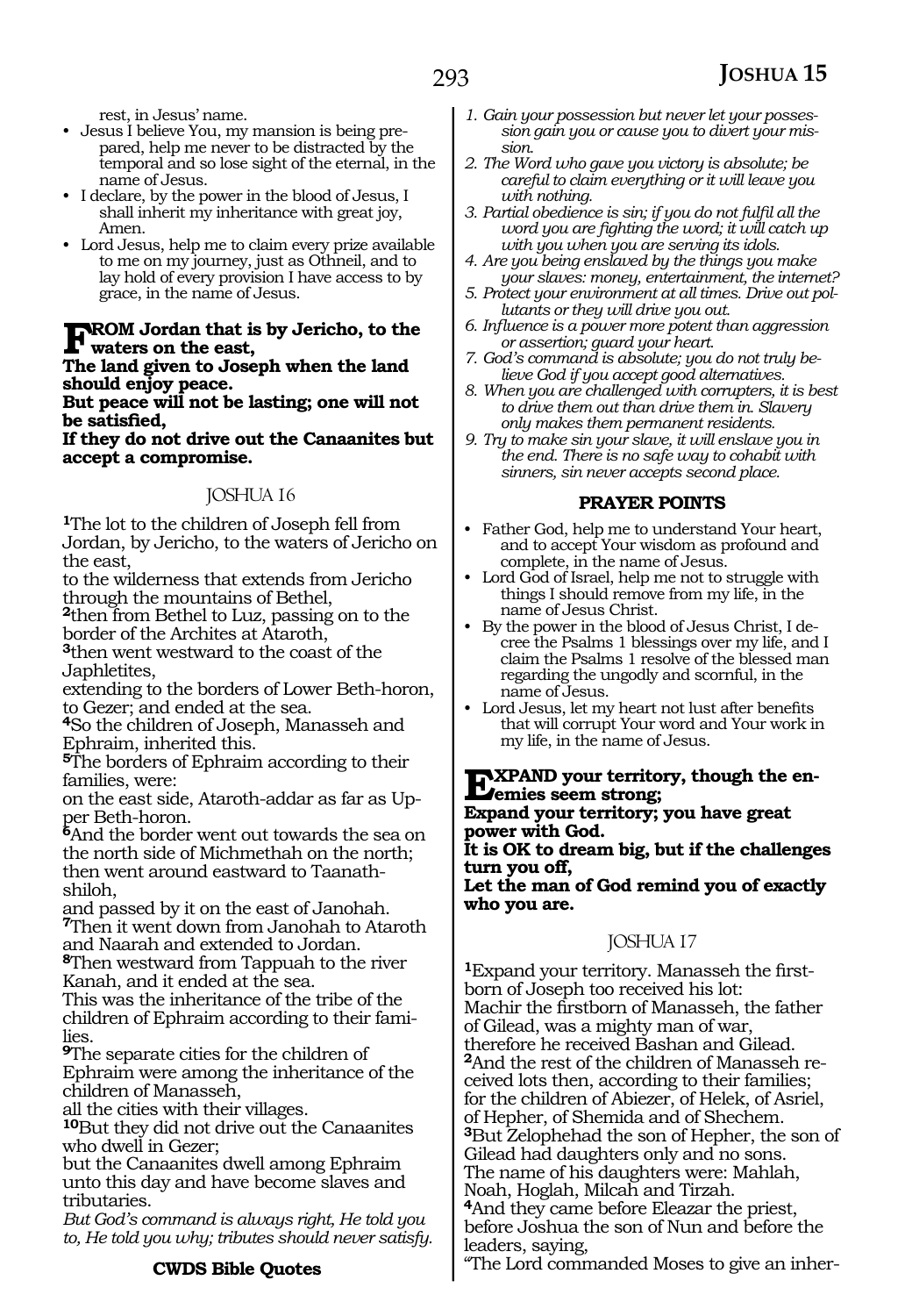294

itance to us among our brethren."

Therefore, as the Lord had commanded, he gave them an inheritance among their father's brothers.

**<sup>5</sup>**Ten portions fell to Manasseh, beside the land of Gilead and Bashan,

which was on the other side of Jordan,

**<sup>6</sup>**because the daughters of Manasseh inherited among his sons;

and the rest of Manasseh's sons had the land of Gilead.

**<sup>7</sup>**And the boundaries of Manasseh extended from Asher to Michmethah east of Shechem; and the border went south to the inhabitants of En-tappuah.

**8**Manasseh had the land of Tappuah; but Tappuah on the border of Manasseh belonged to the children of Ephraim.

**<sup>9</sup>**The border descended to the River Kanah; south to the river.

These cities of Ephraim are among the cities of Manasseh.

The border of Manasseh was on the north side of the river and it ended at the river.

**<sup>10</sup>**To the south it was Ephraim's and to the north it was Manasseh's.

Manasseh's land bordered with Asher on the north and Issachar on the east.

**<sup>11</sup>**And in Issachar and in Asher, Manasseh had Beth-shean and its towns, Ibleam and its towns, the inhabitants of Dor and its towns, of En-dor and its towns,

the inhabitants of Taanach and its towns, and the inhabitants of Megiddo and its towns\_\_ three hilly regions.

**<sup>12</sup>**Yet the children of Manasseh could not drive out the inhabitants of those cities,

but the Canaanites were intent on dwelling in that land.

**<sup>13</sup>**When the children of Israel grew strong, they made the Canaanites slaves and tributaries; but did not utterly drive them out.

*You may enjoy their strength in service, but their sins will weaken you!*

**<sup>14</sup>***Expand your territory!* To Joshua the children of Joseph came and spoke,

saying, "Why have you given us just one lot to inherit seeing we are a great people,

forasmuch as the Lord has blessed us until now?

*We would enlarge our territory and have our borders expanded!"*

**<sup>15</sup>**And Joshua said to them, "If you are a great people, then go to the forest country and cut down a place for yourself there,

in the land of the Perizzites and the giants, since the mountains of Ephraim are too small for you."

**<sup>16</sup>**But the children of Joseph said, "The moun- tain is not enough for us at all;

and all the Canaanites who dwell in the valley have chariots of iron,

both those who are of Beth-shean and its towns, and those who are in the Valley of Jezreel."

*Would you expand your territories? Then fix your eyes on God,*

*for you will be discouraged if you set your eyes on man.* 

**<sup>17</sup>**And Joshua spoke to the house of Joseph\_\_ to Ephraim and to Manasseh-

saying, "You are a great people and have great power;

you shall not have one lot only,

**<sup>18</sup>**"but the mountain country shall be yours. Although it is woody you shall cut it down and have the full extent of it also.

You shall drive out the Canaanites, though they have iron chariots and are strong."

*And the ambitious but disheartened heard faithfilled words from the man of God.*

*He had spoken courage before to those distressed by the spies.*

*He knew well that words of strength and courage would dispel the enemy's lies.*

### **CWDS Bible Quotes**

- *1. When your vision is bigger than your capacity, commit it to people who will tell you: you shall, you can, you will.*
- *2. You can be satisfied to rest in what others fight for, but the land is before you, you can fight for what satisfies you.*
- *3. Sin only has one designation: kill, steal and destroy; never entertain sin or let it entertain you. It sees access not love.*
- *4. Sin will carry your burden to pass on to you the devil's yoke which is unbearable.*
- *5. When you look at the challenges you face, remember the source of your mandate and the challenges others overcame to bring you to your current place and positioning.*
- *6. Giant challenge is the platform for gigantic victories.*
- *7. You measure your success by the size of the challenges and obstacles you overcame.*
- *8. Fight on for your generation, fight on for the next generation; if your opposition opposes God, your help is strong.*

*9. Repeat for emphasis, whether physical giants or social decadence: fight on for your generation, fight on for the next generation, if the opposition opposes God, it propositions Him on your behalf.*

### **PRAYER POINTS**

• Father God, help me never to be limited by my challenges but instead to be motivated by Your strength to persevere, in the name of Jesus.

- Rock of Ages, show me every sinful thing in my life that I am comfortable with, or seek to be entertained by, or to benefit from, and give me the courage to do the right thing, in Jesus' name.
- I declare that I will not let any strong wall, giant or demonic opposition stop me from possessing Your great promises, in the name of Jesus.
- Holy Spirit, thank You for boldness, courage and for every word of life and victory You speak into my spirit, in Jesus' name. Thank You Lord for every person You bring into my life to speak life into my vision, in the name of Jesus. Amen.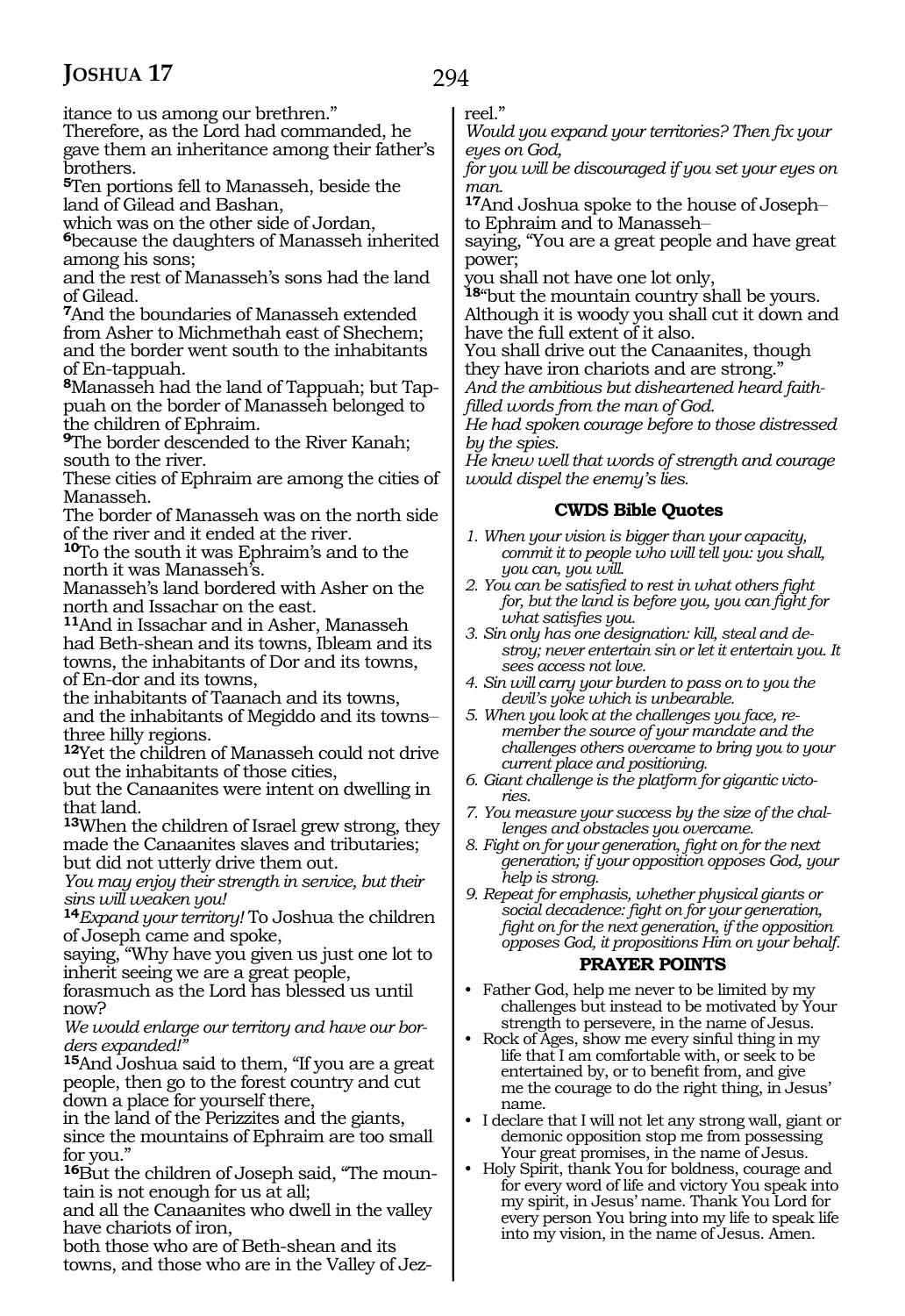SEVEN tribes without possession,<br>
Seven tribes with lots to take;<br>
The land had now have unlained **The land had now been subdued, You seven tribes, why do you wait? Three men from each tribe going, To describe the land they got; Seven tribes stood there in Shiloh, as before them Joshua cast lots.**

### JOSHUA 18

**<sup>1</sup>**The whole congregation of Israel assembled together at Shiloh;

there they set up the tabernacle of congregation.

And before them the land was subdued.

**<sup>2</sup>**But there remained seven tribes among Israel who had not yet received their inheritance.

**<sup>3</sup>**Joshua said to the children of Israel:

"Tell me now, how long?

How long will you be negligent to go and possess the land the Lord God of your fathers has given you?

**<sup>4</sup>**"Select from among you three men for each tribe, and I will send them.

They shall rise and go through the land, and describe it according to their inheritance. And they shall come again to me,

**<sup>5</sup>**"and shall divide it into seven parts.

Judah shall remain in their borders on the south,

and the house of Joseph in their portion on the north.

**<sup>6</sup>**"You shall describe the land in seven parts and bring the description to me,

that I may cast lots for you before the Lord our God.

**<sup>7</sup>**"But the Levites have no part among you, for their inheritance is the priesthood of the Lord.

And Gad, Reuben and half the tribe of Manasseh, have already inherited on the east beyond Jordan;

the land Moses the Lord's servant gave to them."

**<sup>8</sup>**Then the men rose up to go away, and Joshua charged those who went to de- scribe the land, saying,

"Walk through all the land, describe it, and return to me,

that I may cast lots for you here before the Lord in Shiloh."

**<sup>9</sup>**So the men went, passed through the land, and described it by cities in seven parts, writing it in a book,

and they came again to Joshua at the camp in Shiloh.

**10**And Joshua cast lots for them in Shiloh before the Lord,

and there Joshua divided the land to the chil- dren of Israel by their divisions.

**<sup>11</sup>**And the lot of the children of Benjamin came up, according to their families,

and their territory by lot fell between Judah

and Joseph.

**12**Their border on the north began at the Jordan,

and the border extended to the side of Jericho on the north, and westward through the mountains.

It ended at the wilderness of Beth-aven. **<sup>13</sup>**The border went over from there towards Luz (which is Bethel) southward;

and the border descended to Ataroth-addar, near the hill that lies on the south side of the Lower Beth-horon.

**<sup>14</sup>**Then the border extended around the west side to the south,

from the hill that lies before Beth-horon southward,

and it ended at Kirjath-baal, (which is Kirjathjearim),

a city of the children of Judah on the western side.

**15**The south side began at the end of Kirjathjearim,

and the border extended west and went out to the well of the waters of Nephtoah.

**<sup>16</sup>**The border then came down to the end of the mountain that lies before the Valley of the Son of Hinnom, which is the Valley of the Rephaim on the north,

descended to the Valley of Hinnom, to the side of the Jebusite city on the south,

and went down to En-rogel.

**<sup>17</sup>**It went around from the north, went out to En-shemesh, and extended towards Geliloth, which is before the Ascent of Adummin, then descending to the stone of Bohan the son of Reuben.

**<sup>18</sup>**Then it passed along towards the north side of Arbah, and went down to Beth-Arabah.

**<sup>19</sup>**And the border passed along the north side of Beth-hoglah, then ended at the north bay of the Salt Sea;

this was at the south end of Jordan.

It was their southern boundary.

**<sup>20</sup>**And Jordan was its border on the east side. This was the inheritance of Benjamin, ac-

cording to its boundaries all around, by their families.

**<sup>21</sup>**Now the cities of the tribe of the children of Benjamin, according to their families, were Jericho, Beth-hoglah, Emek-keziz,

**<sup>22</sup>**Beth-arabah, Zemaraim, Bethel,

**<sup>23</sup>**Avvm, Parah and Ophrah; **<sup>24</sup>**Chephar-haammoni, Ophni and Geba; twelve cities and their villages.

**<sup>25</sup>**Gibeon, Ramah, Beeroth,

**<sup>26</sup>**Mizpeh, Chephirah, Mozah, **<sup>27</sup>**Rekem, Irpeel and Taralah; **<sup>28</sup>**Zelah, Eleph, Jebus (which is Jerusalem),

Gibeath, and Kiriath; fourteen cities with their villages.

This was the inheritance of the children of Benjamin according to their families.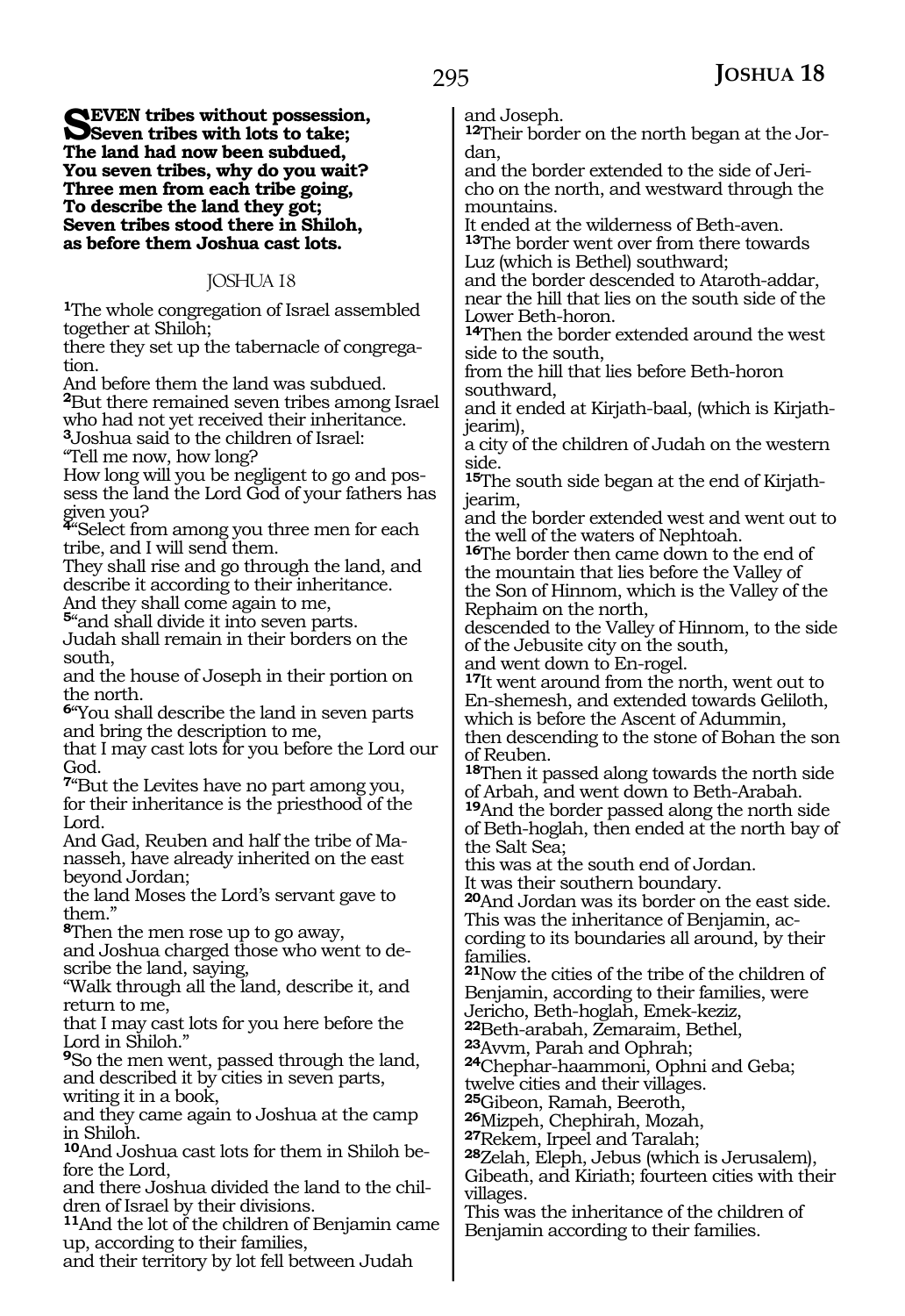### **CWDS Bible Quotes**

- *1. It is yours by divine decree, it is yours by conquest, let it be yours by possessing, for only when you possess it, it is truly yours.*
- *2. It is yours by divine decree, it is yours by the conquest (the victory of Christ), let it be yours by possessing, for only when you possess it, it is truly yours.*
- *3. Never take what the Lord has not given to you; never forsake or draw back from what the Lord has appropriated to you.*
- *4. Bring your vision to life; begin documenting it, describing it and committing it to God until you fully possess and occupy it.*
- *5. Name it and claim it; it is yours of the Lord, it shall be recognized as yours on earth; it is settled in heaven, you will settle in it on earth.*

### **PRAYER POINTS**

- Lord Jesus, help me to possess and to occupy, everything You have fought for and appropriated to me on the cross, in the name of Jesus Christ.
- By the power in the blood of Jesus, I shall possess my possession. Amen.
- Let every spirit occupying my inheritance from the Lord, receive angelic fire now, in the name of Jesus.

### **Divide by inheritance, and inherit the divide;**

**For when in faith you labor, your labor will leave you satisfied.**

### JOSHUA 19

**<sup>1</sup>**The second lot fell to Simeon, for the tribe of the children of Simeon according to their families.

Their inheritance was within the inheritance of Judah.

**<sup>2</sup>**Their possession included Beersheba(Sheba), Moladah,

**<sup>3</sup>**Hazar-shual, Balah, Ezem,

**<sup>4</sup>**Eltolad, Bethul, Hormah,

**<sup>5</sup>**Ziklag; Beth-marcaboth, Hazar-susah,

**<sup>6</sup>**Beth-lebaoth, and Sharuhen:

thirteen cities and their villages.

**<sup>7</sup>**Ain, Rimmon, Ether, and Ashan: four cities and their villages;

**<sup>8</sup>**and all the villages that were all around these cities extending to Baalath-beer, Ramah of the South.

This was the tribe of Simeon's inheritance ac- cording to their families.

**<sup>9</sup>**The inheritance of the children of Simeon was included in the portion of the children of Judah,

for the portion of the children of Judah was too much for them;

therefore Simeon inherited within their inheritance.

*God desires to bless you with much more than enough.*

**<sup>10</sup>**The third lot was for the children of Zebulun by their families;

their border reached as far as Sarid. **11**Their border went westward towards Mar-

alah, then went to Dabbasheth,

and extended along the river eastward of Jokneam.

**<sup>12</sup>**Then it went eastward from Sarid towards the rising sun,

along the border of Chisloth-tabor, and out toward Daberath, moving up to Japhia and along.

**<sup>13</sup>**From there it moved east of Gath Hepher, towards Eth-kazin and on to Rimmon, which borders Neah.

**<sup>14</sup>**Then the border went around it on the north to Hannathon, and ended in the Valley of Jiphthah-el.

**<sup>15</sup>**Within this, were: Kattah, Nahalal, Shimron, Idalah and Bethlehem; twelve cities with their villages.

**<sup>16</sup>**This was the inheritance of the children of Zebulun according to their families, these cities with their villages.

**17**The fourth lot fell to Issachar, for the children of Issachar according to their families. **18**Their border went out to Jezreel, and includ-

ed Chesulloth and Shunem;

**<sup>19</sup>**Hapharaim, Shion, Anaharath, **<sup>20</sup>**Rabbith, Kishion, Abez,

**21**Remeth, En-gannim, En-haddah, and Bethpazzez,

**22**and the border reached to Tabor, Shahazimah, and Beth-shemesh;

their borders ended at the Jordan; these cities and villages numbered sixteen.

**<sup>23</sup>**This was the inheritance of the tribe of the children of Issachar by their families, the cities and villages.

**<sup>24</sup>**The fifth lot came out for the tribe of Asher, according to their families.

**<sup>25</sup>**Their border included Helkath, Hali, Beten, Achshaph,

**<sup>26</sup>**Alammelech, Amad, and Mishal;

it reached to Mount Carmel westward, along the river Shihor Libnath.

**<sup>27</sup>**And it turned towards Beth-dagon, towards the rising sun;

and it reached to Zebulun and to the valley of Jiphthah-el,

then north beyond Beth-emek and Neiel, and beyond Cabul on the left,

**<sup>28</sup>**including Ebron, Rehob and Hammon, and Kanah, as far as Greater Sidon.

**<sup>29</sup>**And the border turned to Ramah and to the fortified city of Tyre;

then turned to Hosah, and ended at the sea going in the region of Achzib;

**<sup>30</sup>**it also included Ummah, Aphek, and Rehob: twenty-two cities and their villages.

**<sup>31</sup>**This was the inheritance of the tribe of the children of Asher by their families, these cities with their villages.

**<sup>32</sup>**The sixth lot came out to the children of Naphtali according to their families;

**33**their borders was from Heleph, compass-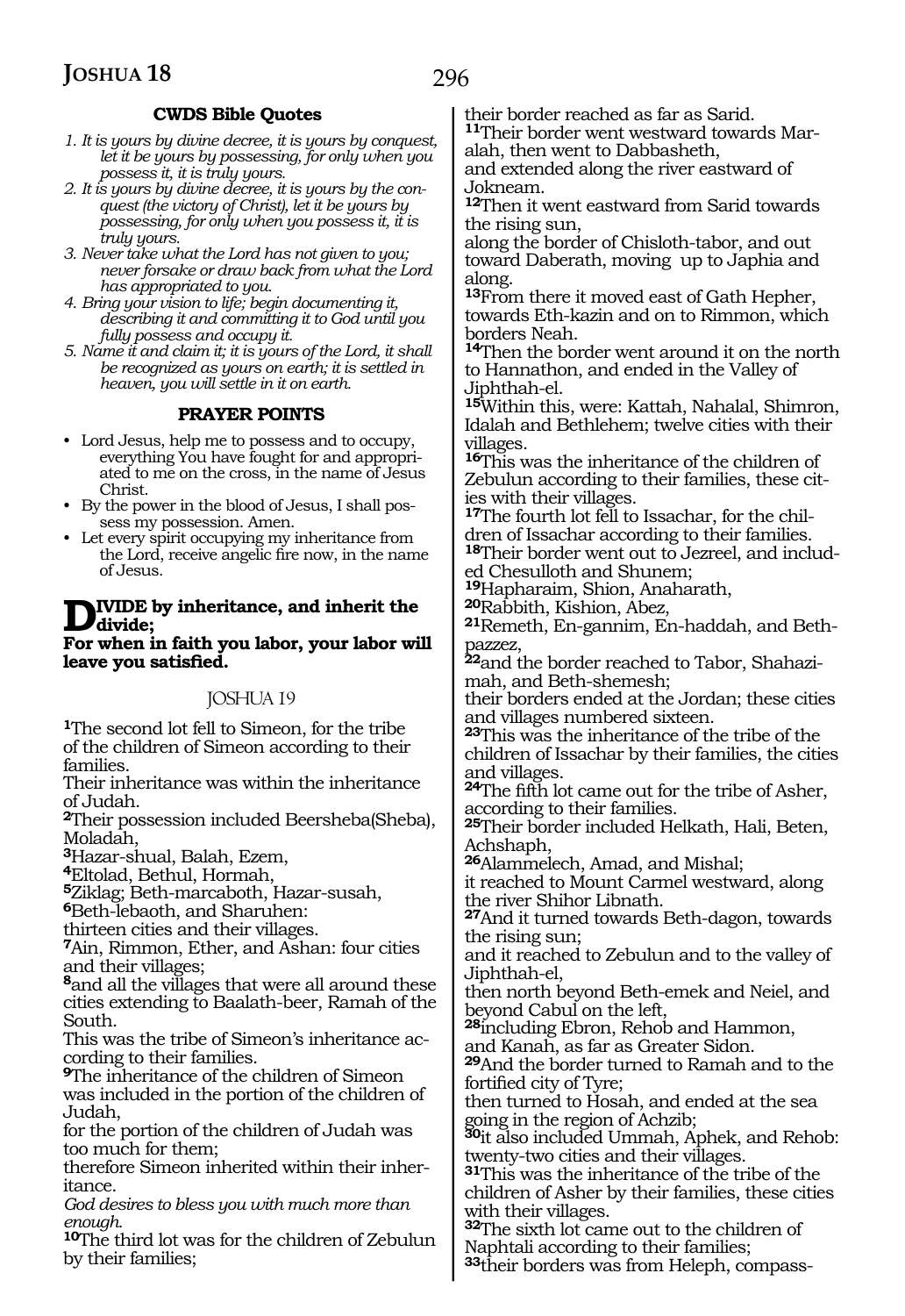ing the territory from the terebinth tree in Zaanannim,

Adami-nekeb, and Jabneel, as far as Lakkum, and ending at the Jordan.

**<sup>34</sup>**From Heleph the border turned westward to Aznoth-tabor, and from there went out to Hukkok;

it reached to Zebulun on the south side; and Asher on the west,

and ended at Judah by the Jordan towards the rising sun.

35The fortified cities are Ziddim, Zer, Ham-

math, Rakkath, Chinnereth,<br>**36**Adamah, Ramah, Hazor,

**<sup>37</sup>**Kedesh, Edrei, En-hazor

**<sup>38</sup>**Iron, Migdal-el, Horem, Beth-anath, and Beth-shemesh: nineteen cities with their villages.

**<sup>39</sup>**This was the inheritance of the children of Naphtali, according to their families, the cities and villages.

**40**The seventh lot fell to the tribe of the children of Dan by families.

**<sup>41</sup>**The borders of their inheritance was Zorah,

Eshtaol, Ir-shemesh,<br><sup>42</sup>Shaalabbin, Aijalon, Jethlah,

**<sup>42</sup>**Shaalabbin, Aijalon, Jethlah, **<sup>43</sup>**Elon, Timnah, Ekron, **44**Eltekeh, Gibbethon, Baalath,

**<sup>45</sup>**Jehud, Bene-berak, Gath-rimmon,

**<sup>46</sup>**Me-jarkon, Bene-berak, Rakkon, with the region near to Joppa.

**<sup>47</sup>**And the border of the children of Dan was too small for them,

therefore the children of Dan went up to fight against Leshem;

and they struck it with the sword and pos- sessed it, and dwelt there.

They called Leshem Dan, after the name of Dan their father.

**<sup>48</sup>**This was the inheritance of the tribe of the children of Dan according to their families, these cities with their villages.

**<sup>49</sup>**When Israel had finished dividing the land as an inheritance according to their borders, the children of Israel gave an inheritance among them to Joshua the son of Nun.

**<sup>50</sup>**They gave him the city he desired, according to the word of the Lord;

Timnath-serah in the mountains of Ephraim; there he built a city and in the city he dwelt. *So there was an inheritance also for the man who served them well.*

**51**Now these were the inheritances which Eleazar the priest, Joshua the son of Nun, and the heads of the fathers of the tribes of the children of Israel divided for an inheritance, by lot before the Lord in Shiloh,

there at the door of the tabernacle of congregation.

And so the division of the country came to an end.

### **CWDS Bible Quotes**

- *1. When the Lord blesses you with more than enough, it is not for you alone, invite others into your inheritance.*
- *2. Your generosity benefits others greatly but you benefit the most by being generous.*
- *3. It is best to be neighborly than to be plagued by the wild animals and demons stinginess attracts.*
- *4. When your apportionment is not enough to meet your needs, it is not an excuse for complaint, but an opportunity for conquest. Go up and possess like Dan.*
- *5. It is never settled until your minister is settled; always remember the portion for your pastors and ministers of God who watch over your souls to ensure you inherit.*

### **PRAYER POINTS**

- O Lord God of my destiny, let my mission and my positioning, attract Your 'more than enough' blessings, and let Your 'more than enough' blessings infuse my mission, in Jesus name.
- Father God, let the generosity in me attract Your generosity toward me, and let Your generosity towards me be a catalyst for Your generosity towards mankind, in the name of Jesus Christ.
- O God my Father, give me the spirit of Dan, to take everything You have appropriated to me by force, in the name of Jesus.
- Lord God of Israel, help me to never ignore the needs and wellbeing of those who sacrifice for the sake of the kingdom; I honor them for I am a beneficiary of Your goodness and blessings, in the name of Jesus.

### **THERE** are cities for the slayer,<br>They have been given now, **so that those who slay by mistake will find refuge when they run.**

### JOSHUA 20

**<sup>1</sup>**The Lord spoke to Joshua, saying, **<sup>2</sup>**"Speak to the children of Israel, saying:

'Appoint cities of refuge, of which I told you by Moses,

**<sup>3</sup>**'where the slayer who kills a person uninten- tionally or by accident may flee.

They shall be your refuge from the avenger of blood.

**<sup>4</sup>**'When he flees to one of those cities, and at the entrance of the city gate he stands, he shall declare his case to the elders of the city and they shall take him into the city as one of them,

and give him a place that he may dwell among them.

**<sup>5</sup>**'Then if the avenger of blood pursues him, they shall not deliver the slayer into his hand, because he struck his neighbor by accident, and did not hate him before the incident. **<sup>6</sup>**And he shall dwell in that city until he stands

before the congregation to be judged, and until the death of the high priest in those

days. Then the slayer may return to his own city, and his own house, from which he fled when he escaped.'"

**<sup>7</sup>**So they appointed Kedesh in Galilee, in the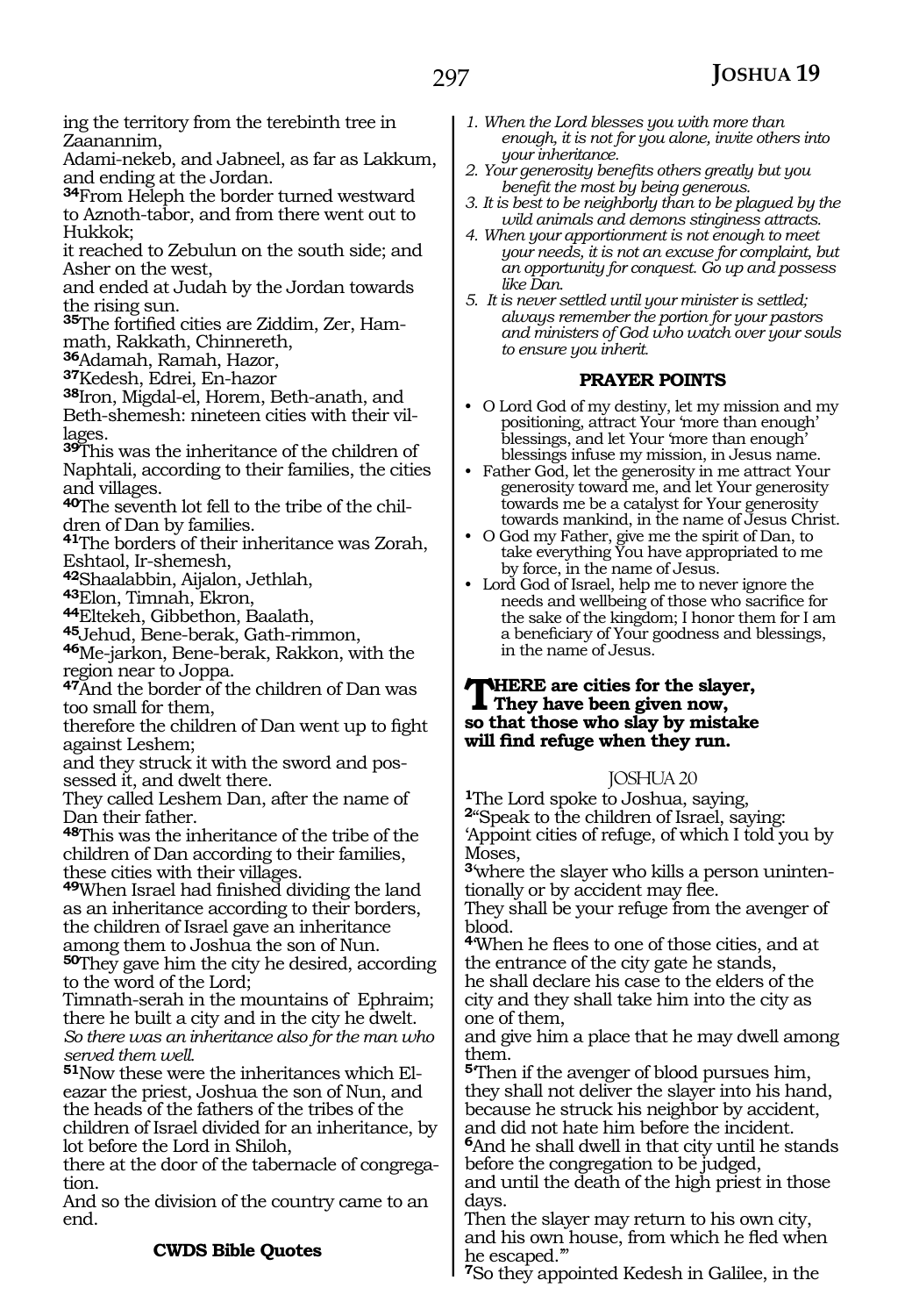mountains of Naphtali;

Shechem in the mountains of Ephraim, and Kirjath-arba (which is Hebron) in the mountains of Judah.

**<sup>8</sup>**And on the other side of Jordan, by Jericho on the east,

they appointed Bezer in the wilderness on the plain, from the tribe of Reuben,

Ramoth in Gilead, from the tribe of Gad, and Golan in Bashan from the cities of Manasseh.

**<sup>9</sup>**These were the cities appointed for all the children of Israel,

and for the strangers who dwelt among them, that whoever killed a person by accident might flee,

and not die by the hand of the avenger of blood until he comes before the congregation.

### **CWDS Bible Quotes**

*1. The laws of the Lord are just and righteous and His judgments are perfect; your mess and your mistake are all covered by His laws.*

*2. The avenger will kill without questions, but the Lord God who knows the thoughts and intent of the heart, offers you refuge.*

*3. So what are you being judged for? His blood sets you free, find refuge in the everlasting arms.*

*4. The Most High Priest has already died, your redemption precedes your repentance; your release follows your confession.*

*5. His blood is available to cover your bloodshed and blood stains; the cross is comprehensive.*

### **PRAYER POINTS**

• Lord God of Abraham, Isaac and Jacob, professor of heaven and earth, thank You for being a good, good Father, who cares for justice and truth, in Jesus name. Amen.

- Eternal Father, You know all things; I place my case at your feet, in the name of Jesus Christ. Amen.
- My Father, my God; You are my refuge and my hiding place, my shield and defence from my strong enemies and those who would persecute me. Amen.
- Lord Jesus, I am amazed and awestruck by You; I came to You, guilty as charged, and yet You took my place. You are amazing Jesus. Amen.

**Have you received your portion? Did you give the Levites some? Can you say with a good conscience, All God has promised you has been done? Yet His promises are certain, And His promises never fail; If you have not yet received His promise, Go ahead and make your claim.**

### JOSHUA 21

**<sup>1</sup>**Then the heads of the fathers' houses of the Levites came near to Eleazar the priest, to Joshua the son of Nun, and to the heads of the fathers' houses of the tribes of Israel. **<sup>2</sup>**And they spoke to them at Shiloh in the land of Canaan, saying,

"The Lord commanded through Moses to give us cities to dwell in,

with their common lands for our livestock." **<sup>3</sup>**So the children of Israel gave to the Levites from their inheritance, at the Lord's commandment, these cities and their commonlands.

**<sup>4</sup>**The first lot came out for the family of the Kohathites.

And the children of Aaron the priest, who were Levites, had thirteen cities by lot from the tribes of Judah, Simeon and Benjamin; thirteen cities out of these tribes.

**<sup>5</sup>**The rest of the children of Kohath, received ten cities by lot out of the tribes of Ephraim, Dan, and the half-tribe of Manasseh.

**<sup>6</sup>**The children of Gershon received thirteen cities by lot,

from the families of the tribe of Issachar, Asher and Naphtali,

and from the half-tribe of Manasseh who lived in Bashan.

**<sup>7</sup>**The children of Merari received twelve cities out of the tribes of Reuben, Gad and Zebulun. **<sup>8</sup>**So as the Lord had commanded by Moses, the children of Israel gave the Levites these cities and their common lands.

**<sup>9</sup>**So they gave from the tribe of Judah and Simeon, these cities here mentioned by name, **<sup>10</sup>**to the children of Aaron, one of the families of the Kohathites,

who were of the children of Levi, for the first lot was theirs.

**<sup>11</sup>**They gave them Kirjath-arba, (Arba was the father of Anak), which is Hebron, in the mountains of Judah,

with the common-land around it.

**<sup>12</sup>**But the fields of the city and the villages they gave to Caleb son of Jephuneh for his possession.

**<sup>13</sup>**So to the children of Aaron the priest, they gave: Hebron with its common-land (a city of refuge for the slayers),

Libnah with its common-land,

**14**Jattir and Eshtemoa with their commonlands,

**<sup>15</sup>**Holon and Debir with their common-lands,

**<sup>16</sup>**Ain, Juttah and Beth-shemesh with their common-lands;

nine cities from these two tribes.

**<sup>17</sup>**And from the tribe of Benjamin: Gibeon and Geba with their common-lands,

**<sup>18</sup>**Anathoth and Almon with their common lands; four cities.

**<sup>19</sup>**All the cities given to the children of Aaron, the priests, were thirteen cities with their common-lands.

**<sup>20</sup>**And the families of the children of Kohath, the Levities, the remainder of the children of Kohath,

had cities allotted out of the tribe of Ephraim. **<sup>21</sup>**They gave them: Shechem with its common -lands in the mountains of Ephraim (a city of refuge for the slayer), Gezer with its common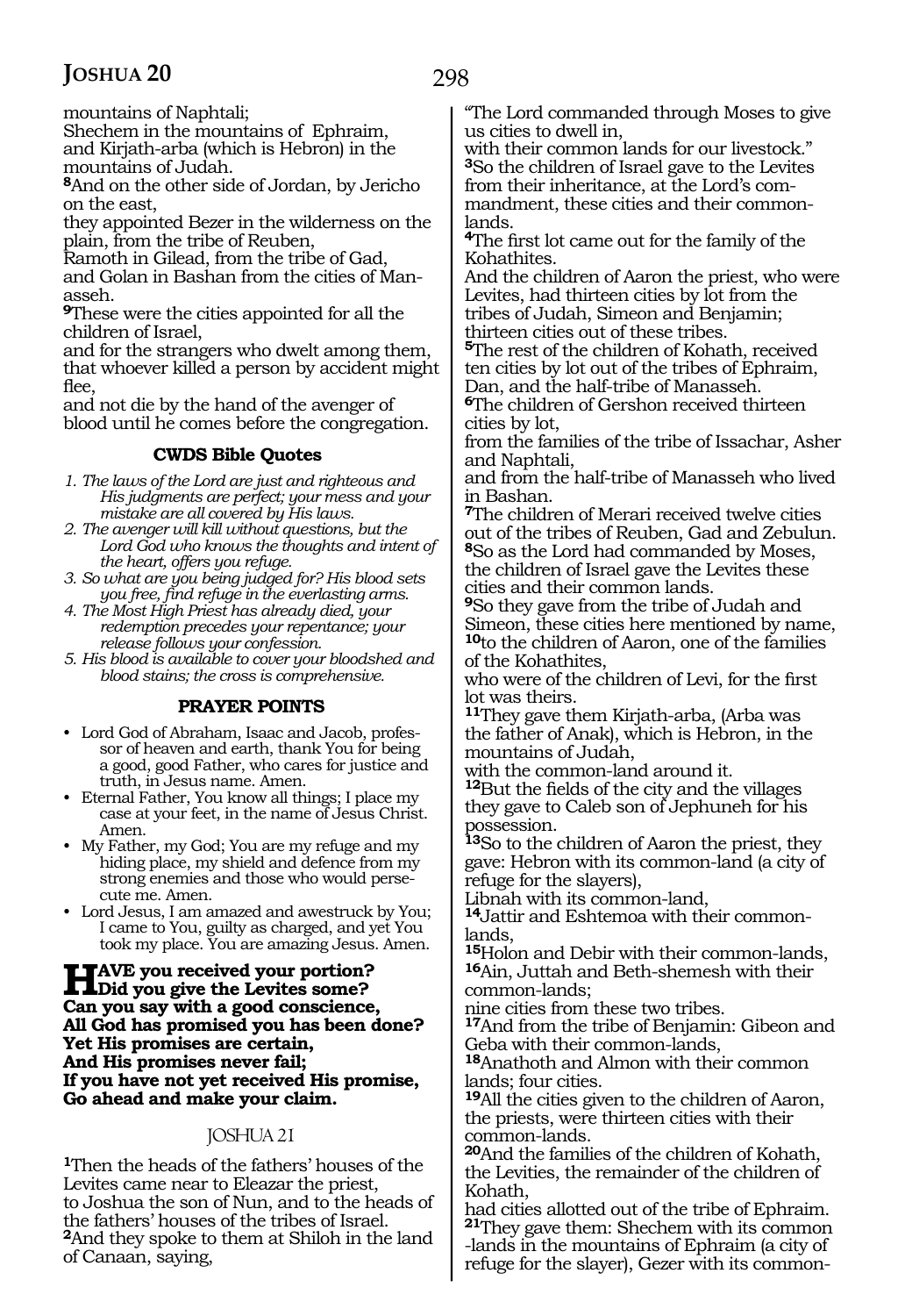land.

**22**Kibzaim and Beth-horon with their common-lands; four cities.

**<sup>23</sup>**And out of the tribe of Dan: Eltekeh and Gibbethon with their common-lands,

**24**Aijalon and Gath-rimmon with their common-lands; four cities.

**<sup>25</sup>**Out of the tribe of Manasseh: Tanach and Gath-rimmon with their common-lands; two cities.

**<sup>26</sup>**These ten cities with their common-lands were for the rest of the families of the children of Kohath.

**27**Also to the children of Gershon, of the families of the Levites,

from the other half-tribe of Manasseh, they gave: Golan with its common-land (a city of refuge for the slayer),

and Be-eshterah with its common-land, two cities.

**<sup>28</sup>**And out of the tribe of Issachar: Kishon and Daberath with their common-lands,

**29**Jarmuth and En-gannim with their common-lands; four cities.

**<sup>30</sup>**From the tribe of Asher: Mishal, and Abdon with their common-lands,

**31**Helkath and Rehob with their commonlands; four cities.

**<sup>32</sup>**From the tribe of Naphtali: Kedesh in Galilee with its common-land (a city of refuge for the slayer),

Hammoth-dor and Kartan with their common- lands; three cities.

**<sup>33</sup>**There were thirteen cities in total for the Gershonites according to their families. **<sup>34</sup>**And the families of Merari, the rest of the Levites, received,

from the tribe of Zebulun:

Jokneam and Kartah with their commonlands,

**35**Dimnah and Nahalal with their commonlands; four cities;

**36**and from the tribe of Reuben: Bezer and Jahaz with their common-lands,

**37**Kedemoth and Mephaath with their common-lands; four cities.

**38**And out of the tribe of Gad: Ramoth in Gilead, with its common-land (a city of refuge for the slayer), Mahanaim with its common-land, **39**Heshbon and Jazer with their commonlands; four cities from Gad in total.

**<sup>40</sup>**So the children of Merari, according to their families, the remaining family of the Levites, were allotted twelve cities.

**41**All the cities of the Levites within the inheritance of the children of Israel were forty-eight cities with their common-lands.

**<sup>42</sup>**Each of these cities had its common-lands around it.

**<sup>43</sup>**And so the Lord gave to Israel all the land He had sworn to give to their fathers, and they possessed it and dwelt in it.

**44**And the Lord gave them rest all around, according to all He had sworn to their fathers.

The Lord delivered all their enemies into their hand;

not a man of all their enemies stood against them.

**<sup>45</sup>**Every good thing the Lord promised Israel, He did, it all came to pass; not a word failed of all His promises.

*This is your confidence and assurance as you claim every one of them.*

### **CWDS Bible Quotes**

- *1. There are no silent confessions, you may keep shut and lose out, or speak up and step out.*
- *2. The Levites could have lost their possession if they had not spoken up; how many of God's promises do you stand to lose by failing to confess and to claim them?*
- *3. What is yours by decree is not yours until you agree, confess and claim.*
- *4. God's word to you never satisfies until it enters into you and is never satisfied until you enter into it.*
- *5. Let mercy and grace dwell with you in your city; make room for them; accommodate them.*
- *6. There is a promise from God for every situation you may face or that may face you (conquering promise) and promises for you to enter in (possessing promise).*
- *7. It may take time, patience and endurance but the word of God is working the fulfillment of every good promise the Lord has released to you.*
- *8. You may fail the word of God but the word of God will never fail you; it is faultless and selffulfilling.*

### **PRAYER POINTS**

- Lord God of Israel, I confess and claim all the promises of Abraham, that Your word says belong to me by faith in Christ Jesus. Amen.
- By the power in the blood of Jesus Christ, I confess and claim my healing, my deliverance, my wealth, my peace, my victory, my open heavens, my boldness, the fulfilment of my destiny, in the name of Jesus Christ.
- Father God, help me to be able to say confidently, every good thing You have promised me has come to pass in my life, not one word failed of all Your promises to me. Amen.

**Return to your cities; Return to your hometown; Return for all you promised, to Moses you have done.**

**Return with all our blessings; Return, observe this charge, Do not turn and build an altar, or we will** 

**turn on you in war. "Return, we are peace loving; return, we have not rebelled." When the elders heard their reason,**

**They returned, for all was well.**

### JOSHUA 22

**<sup>1</sup>**Joshua called the Reubenites, the Gadites and Manasseh's half-tribe,

**2**and said to them, "You have kept all that Moses, the servant of the Lord commanded you, and you have obeyed my voice in all that I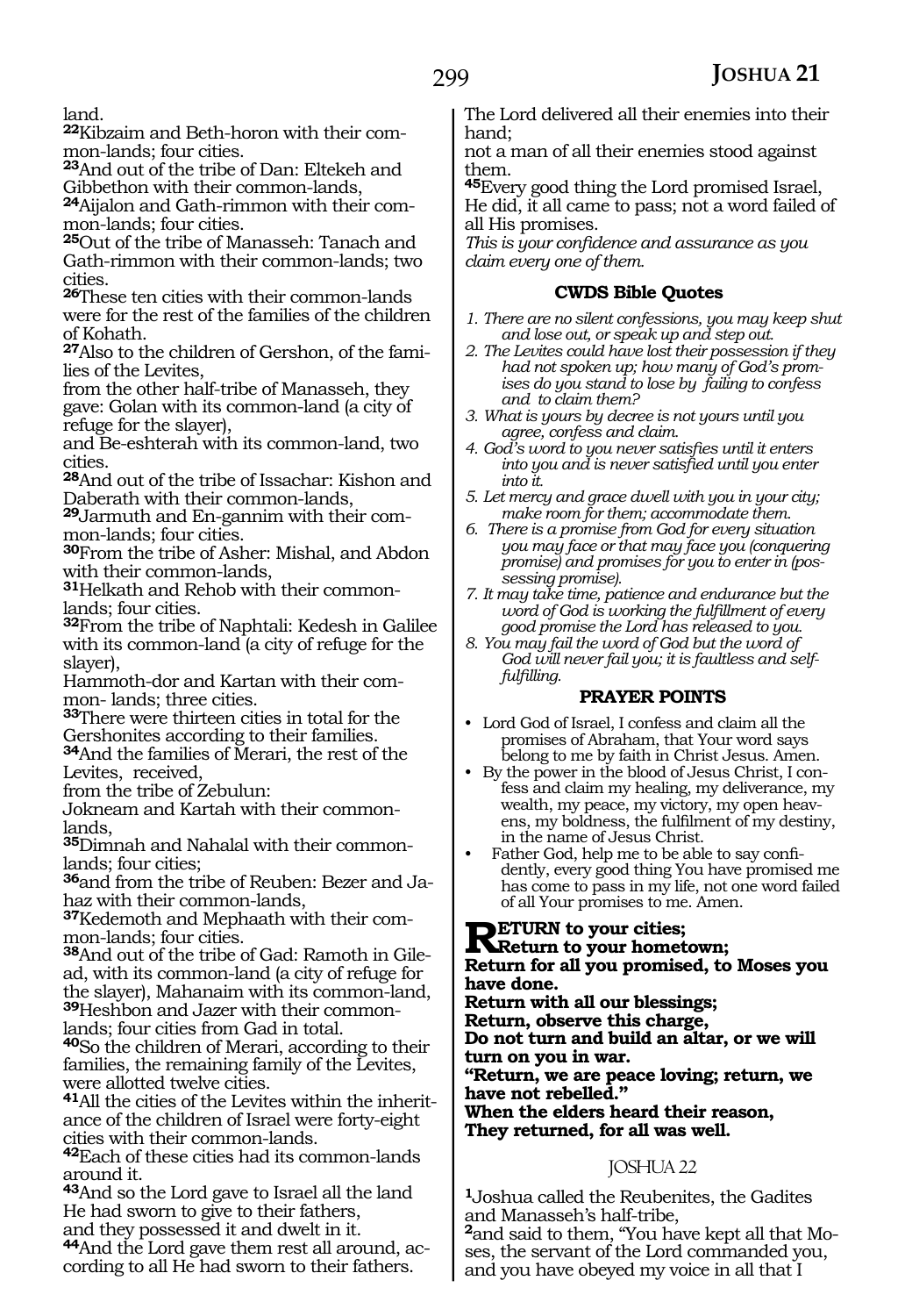300

commanded you.

**<sup>3</sup>**"You have not left your brethren these many days, to this day,

but you have kept the charge of the Lord's commandment.

**<sup>4</sup>**"Now the Lord your God has given your brethren rest;

return therefore to your tents and to the land of your possession,

which Moses the servant of the Lord gave you on the other side of Jordan.

**<sup>5</sup>**"Return and be very careful to do the com- mandment and the law

which Moses the servant of the Lord charged you to do,

to love the Lord your God, to walk in all His ways, to keep His commandments,

to stick steadfastly to Him, and to serve Him with all your soul and with all your heart." **<sup>6</sup>**So Joshua blessed them and sent them

away, and they went to their tents.

**<sup>7</sup>**Now Moses had given a possession in Bashan to half the tribe of Manasseh, but the other half, Joshua gave a possession among their brethren on this side of Jordan to the west.

And Joshua blessed them as he sent them away to their tents,

**<sup>8</sup>**and he spoke to them, saying, "Return with much riches to your tents,

with much livestock, with silver, with gold, with bronze, with iron, and with much clothing.

Divide the spoils of your enemies with your brethren."

**<sup>9</sup>**So the children of Reuben, the children of Gad, and half the tribe of Manasseh returned, and departed from the children of Israel at Shiloh, which is in the land of Canaan, to go to the country of Gilead, to the land of

their possession, which the Lord gave them by the hand of Moses.

**<sup>10</sup>**And when they came to the region of Jordan in the land of Canaan,

the Reubenites, the Gadites and the half tribe of Manasseh built an altar there by Jordan\_\_a great, impressive one.

**<sup>11</sup>**Now someone told the children of Israel, "Behold, the children of Reuben, the children of Gad, and the half tribe of Manasseh have built an altar in the land of Canaan, at Jordan-on the side of the children of Israel."

**<sup>12</sup>**When the children of Israel heard it, the entire congregation of Israel gathered at Shiloh to go against them to war.

**<sup>13</sup>**Then the children of Israel sent Phinehas the son of Eleazar the priest

to the children of Reuben, the children of Gad, and the half tribe of Manasseh, into the land of Gilead,

**<sup>14</sup>**and with him ten rulers, one ruler each from the chief house of every tribe of Israel, each was the chief of the house of his father among the divisions of Israel.

**<sup>15</sup>**They came to the children of Reuben, of Gad, and the half-tribe of Manasseh, to the land of Gilead, and spoke with them, saying, **<sup>16</sup>**"The whole congregation of the Lord, says, 'What trespass is this you have committed against the God of Israel,

to turn away this day from following the Lord, in that you have built yourself an altar, that you might rebel this day against the Lord? **<sup>17</sup>**'Is the iniquity of Peor too little for us, from which we are not cleansed to this day, although there was a plague in the congrega- tion of the Lord,

**18'**but now you must turn away this day from following the Lord?

And it shall be, if you rebel today against the Lord, tomorrow He will be angry against the entire congregation of Israel.

**<sup>19</sup>**'Nevertheless, if the land of your possession is unclean,

then cross over to the land of the possession of the Lord, where the Lord's tabernacle is, and take possession there among us;

but do not rebel against the Lord, nor against us,

by building yourself an altar besides the altar of the Lord our God.

**<sup>20</sup>**'Did not Achan the son of Zerah commit a trespass in the accursed thing,

and wrath fell on all the congregation of Israel? And that man did not perish alone in his in- iquity.'"

**<sup>21</sup>**Then the children of Reuben, of Gad, and the half tribe of Manasseh answered and said to the heads of the divisions of Israel,

**<sup>22</sup>**"The Lord knows, the Lord God of gods; the God of gods who is Lord, He knows,

and let Israel know also-for if it is rebellion, or in transgression against the Lord, then do not save us this day;

**<sup>23</sup>**"or if we have built ourselves an altar to turn from following the Lord,

or if to offer burnt offering on it or grain offering,

or to offer peace offering, let the Lord Himself punish us for it.

**<sup>24</sup>**"But we have in fact done this for fear, for this reason, saying,

'In time to come your children may speak to our descendants,

saying, "What have you to do with the Lord God of Israel?

**<sup>25</sup>**"For the Lord has made Jordan a border between you and us, you children of Reuben and children of Gad,

you have no part in the Lord."

And so your descendants will make our descendants stop fearing the Lord.'

**<sup>26</sup>**"Therefore we said, 'Let us prepare to build an altar, not for offering, or for sacrifice,

**<sup>27</sup>**"but that it be a witness between you and us, that we may perform the service of the Lord before Him with our burnt offerings, our sacrifices and our peace offerings;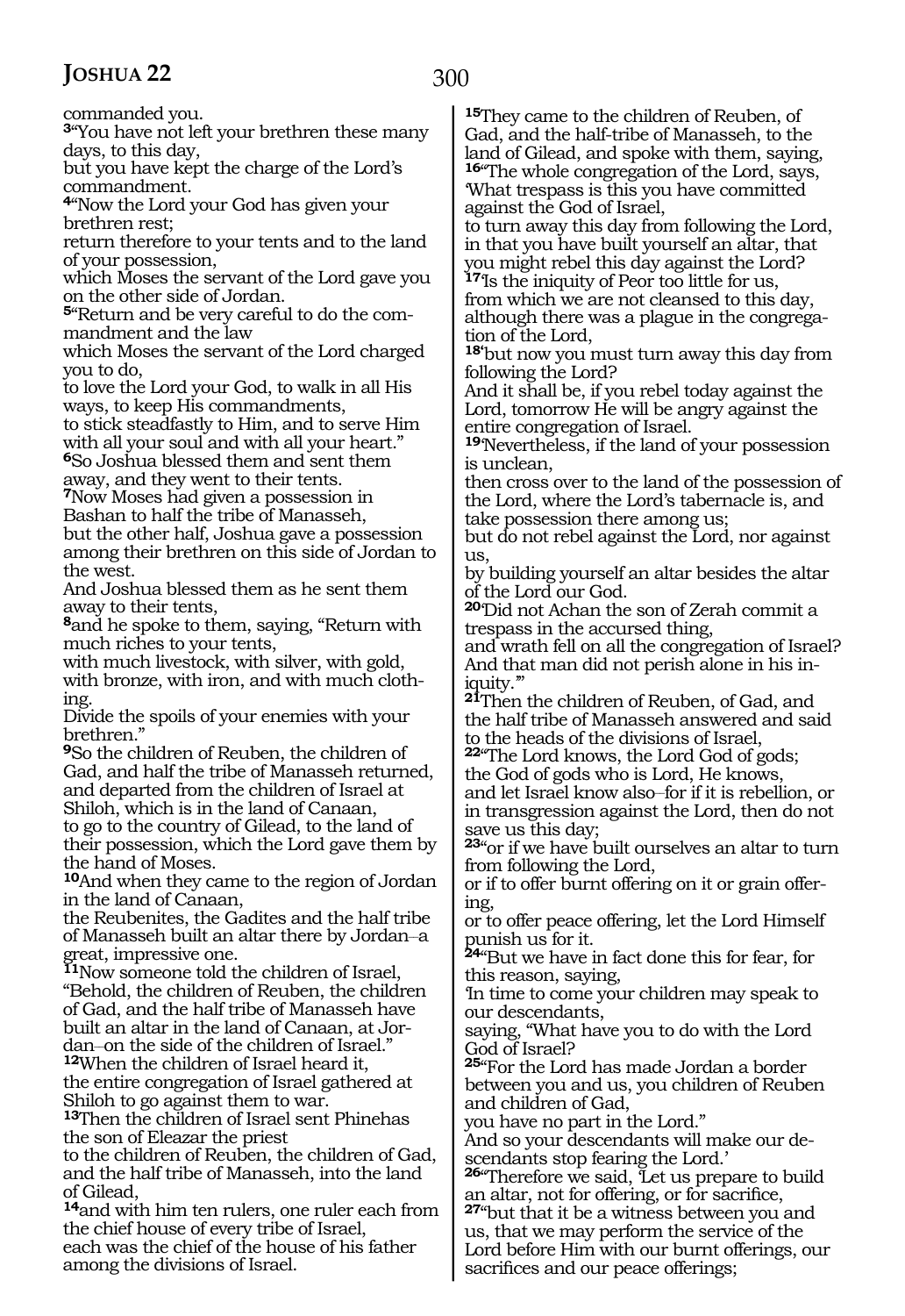that your descendants may not say to our descendants in time to come, 'You have no part in the Lord.'

**<sup>28</sup>**"Therefore we said that, when they say this to us or to our descendants in time to come, we may say,

'Look, see the pattern of the altar of the Lord which our fathers made,

though not for burnt offerings nor for sacrifices, but as a witness between you and us.' **<sup>29</sup>**God forbid that we should rebel against the Lord and turn from following the Lord this

day, to build an altar for burnt offerings, for grain offerings, or for sacrifices,

besides the altar of the Lord our God which is before His tabernacle."

**30**Now when Phinehas the priest and the rulers of the congregation, the heads of the divisions of Israel with him,

heard the words that the children of Reuben, the children of Gad, and the children of Manasseh spoke, it pleased them.

**<sup>31</sup>**Then Phinehas the son of Eleazar the priest said to the children of Reuben, of Gad and the half tribe of Manasseh,

"This day we perceive that the Lord is among us, because you have not committed this evil against the Lord.

Now you have delivered the children of Israel out of the hand of the Lord."

**<sup>32</sup>**And Phinehas the son of Eleazar the priest, and the leaders, returned from the children of Reuben, and of Gad, from the land of Gilead to the land of Canaan,

to the children of Israel, and brought back word to them.

**<sup>33</sup>**And the thing pleased the children of Israel, and they blessed the name of the Lord God.

They no longer spoke of going up against them in battle,

to destroy the land where the children of Reuben and of Gad dwelt.

**<sup>34</sup>**The children of Reuben and the children of Gad called the altar, Witness,

saying, "For it shall be a witness between us that the Lord is God."

### **CWDS Bible Quotes**

*1. Heaven needs men and women who will say, I will not rest and enjoy the Lord's inheritance, until all His chosen people have inherited.*

*2. No rest, no respite, no withdrawal until victory is secured for all.*

*3. Your commitment to harvest souls is complete when all the flocks are gathered; your commission to the mission of the King is satisfied when every person enters the good promise of God and the provision of Calvary.*

*4. The kingdom of God on earth is in good hands, when the people of God on earth get militant in spirit whenever God's laws are being violated.*

*5. The excuse is inspiring when the perceived abuse is motivated by zeal rather than by presumption.*

### **PRAYER POINTS**

- Father God, help me never to lose sight of Your heart, that none be lost; let me never rest at ease until every person has inherited, in Jesus' name.
- Lord God of the harvest, help me never to exit the battlefield to measure my own blessings; give me the heart of Uriah that I may never be deterred or distracted from duty while others are fighting. Amen.
- Father, plant in my spirit the words of Jesus, "I must work the works of Him who sent me while it is day"; in the name of Jesus.
- Father God, give the church the spirit to arise as a united force in this age to challenge every power that challenges Your laws; empower us to represent You well, and to make a difference, in the name of Jesus.
- Lord God, inspire Your people with testimonies of zeal, courage and resilience by those faithful to You, in the name of Jesus.

### **K**NOW that I am old and advanced in **years,**

**but I will have you know,**

**I have divided the nations that remain; Go up destroy them also.**

**Destroy you shall, their works, their gods, lest you should become ensnared; For just as the Lord has performed all the good He has spoken,**

**Observe the bad too, and beware.**

### JOSHUA 23

**<sup>1</sup>**It was a long time after the Lord had given rest to Israel from all their enemies all around, and it came to pass that Joshua was old and advanced in age.

**<sup>2</sup>**And Joshua called for all Israel, their judges, their officers, their elders and their heads, and he said to them, "I am old and weakened by age.

**<sup>3</sup>**"You have seen all that the Lord has done to all these nations because of you,

for the Lord your God is He who fought for you.

**4**"See, I have divided to you by lot these nations that remain, to be an inheritance for your tribes,

from Jordan, with all the nations I have cut off, as far as the Great Sea to the west. **<sup>5</sup>**"And the Lord your God will expel them from before you and drive them out of your sight. So you shall posses their land, as the Lord your God promised you.

**<sup>6</sup>**"Therefore, all that is written in the Book of the Law of Moses, be courageous to keep and do,

lest you turn aside from it to the right hand or to the left,

**<sup>7</sup>**"and lest you go among these nations that remain among you.

You shall never mention the name of their gods, nor cause anyone to swear by them, nor bow down to serve them,

**<sup>8</sup>**"but remain steadfast with the Lord your God, as to this day you have done.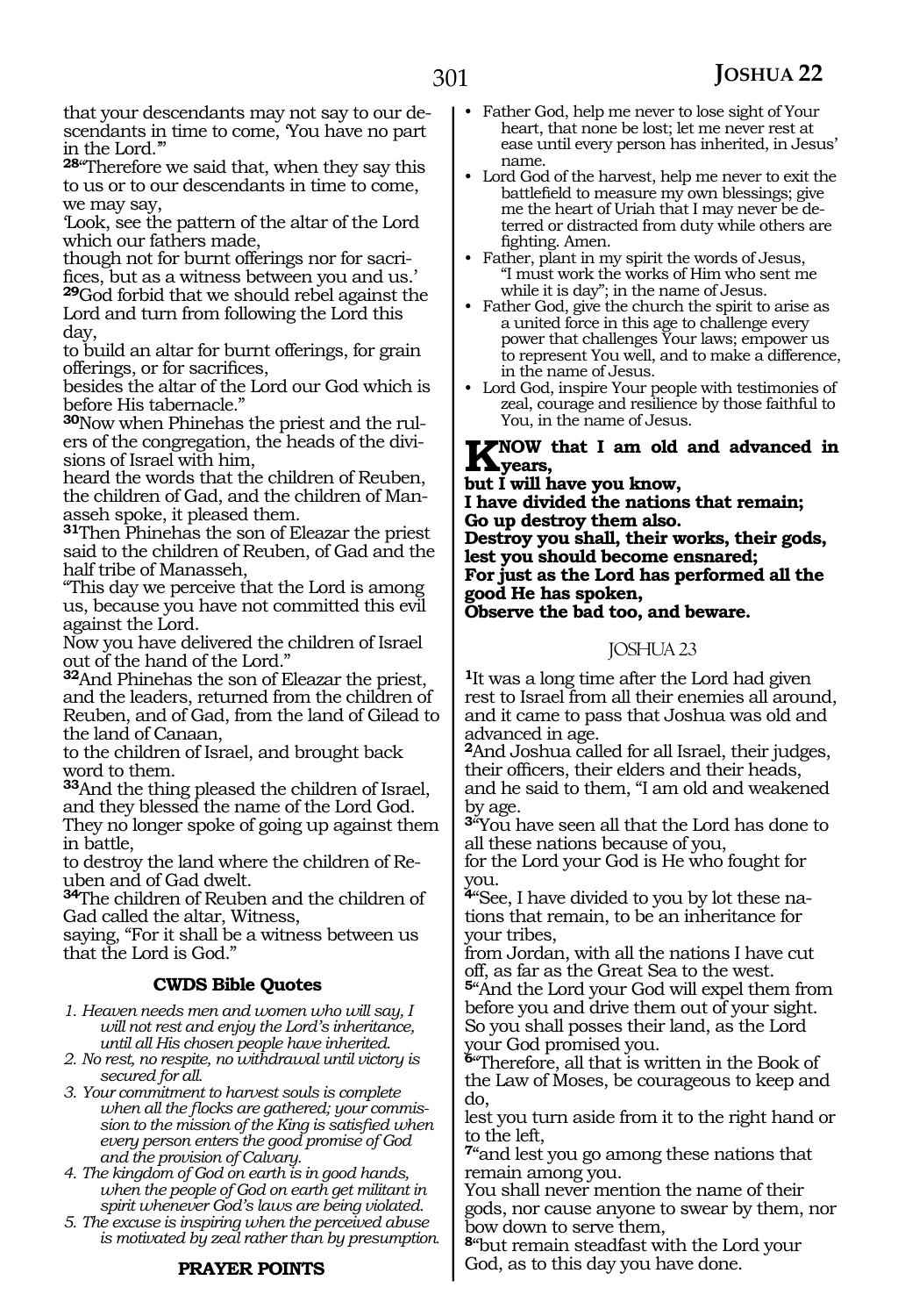**<sup>9</sup>**"For the Lord has driven out from before you nations great and strong,

but as for you, no man has been able to stand against you to this day.

**<sup>10</sup>**"One man of you shall chase a thousand, for the Lord your God is He who fights for you, as He has promised you.

**<sup>11</sup>**"Take heed to yourselves, therefore, that you love the Lord your God.

**<sup>12</sup>**"For if in any way you go back and stick to the nations that remain among you,

and make marriages with them, and go in to them, and they come in to you in exchange,

**<sup>13</sup>**"know certainly that the Lord your God will drive out these nations before you no more, but they shall be snares and traps to you, and scourges on your sides and thorns in your eyes,

until you perish from this good land the Lord your God has given you.

**<sup>14</sup>**"Behold, this day I am going the way of all the earth;

and you know in all your hearts and in all your souls,

that nothing has failed of all the good things the Lord your God has spoken concerning you.

Everything has come to pass for you; not a word of them has failed.

**<sup>15</sup>**"Therefore it shall come to pass, that as all the good things have come upon you which the Lord your God has spoken to you, so will the Lord bring on you all the evil things, until He has destroyed you from this good land which He has given you.

**<sup>16</sup>**"When you have transgressed the covenant of the Lord your God, which He has commanded you,

and have gone and served other gods, and to them you have bowed down,

then the anger of the Lord will be ignited against you,

and you shall perish quickly from this good land which He has given you."

### **CWDS Bible Quotes**

- *1. It is very easy to love the world, and it is extremely easy to fall into the traps we have created for our own demise, loving the Lord is a commitment to pro-activity; it is a daily pursuit.*
- *2. It takes courage to keep and do all that is written in the Word of God, but knowing and keeping the Word is the courage that it takes to keep you holy in this evil age.*
- *3. You did not get here by chance, the Lord our God is He who fought for you, even to the death of His Son.*
- *4. Your power to take on heavy weights is on His shoulder, find that place and stay there for the heavy weights are watching for opportunities to take you on, alone.*
- *5. When you fail to drive out demons, you will need to engage laws to govern how you relate to them. Even that will not protect you, forever.*
- *6. Your idolatrous slaves will become your scourges, the ones who clear your shrub will become your*

*thorns, the sinful thing you cohabit with will drive you out of your habitation if you ever lose guard and fail to properly manage your relationship with them.*

*7. It is an awesome experience to have God watching over you, to bless you and to cause you to inherit, it is a fearful experience to have the same Consuming Fire watching over you to disinherit you.*

### **PRAYER POINTS**

- Lord help me to love You as You deserve to be loved: with all my heart, with all my soul, with all my strength, with all my mind; with every part of me, and everything in me, and everything I have, withholding nothing. Amen.
- Father God, give me the courage it will take to keep all Your laws and statutes in this sinful generation, in Jesus name.
- All knowing God, I trust Your judgments and laws, help me not to argue with Your decree to stay away from sinful influences in my life, in Jesus name.
- Lord God of the universe, I thank You for watching over me to bless me; help me never to position myself to qualify for Your personal supervision of my demise, in Jesus' name.

# **His father Terah did it, so I brought Abraham out**

**From that side of the River, from the gods his fathers served.**

**"It was done in Egypt, and by the nations you displaced.**

**Before I die declare it; there is a choice for you to make:**

**Whom will you serve, whom will you worship and love?**

As for me and my house, we will serve we **will give Him the love and praise that He deserves\_\_**

as for me and my house, we will serve-yes, **we will serve the Lord."**

### JOSHUA 24

**<sup>1</sup>**Then Joshua called all the tribes of Israel to Shechem,

and he called for the elders of Israel, the heads, the judges, and the officers, and before God they presented themselves.

**<sup>2</sup>**Then Joshua spoke to all the people, "This is what the Lord God of Israel says:

'Your fathers, including Terah, the father of Abraham and of Nahor, dwelt on the other side of the River; and they served other gods. **<sup>3</sup>**Then I took your father Abraham from the other side of the River,

led him throughout Canaan, all the land, multiplied his descendants, and gave him Isaac. **<sup>4</sup>**I gave Jacob and Esau to Isaac. To Esau I gave the mountains of Seir,

but Jacob and his children went down to Egypt.

**<sup>5</sup>**'And I sent Moses and Aaron, and I plagued Egypt with many plagues, according to all I did among them.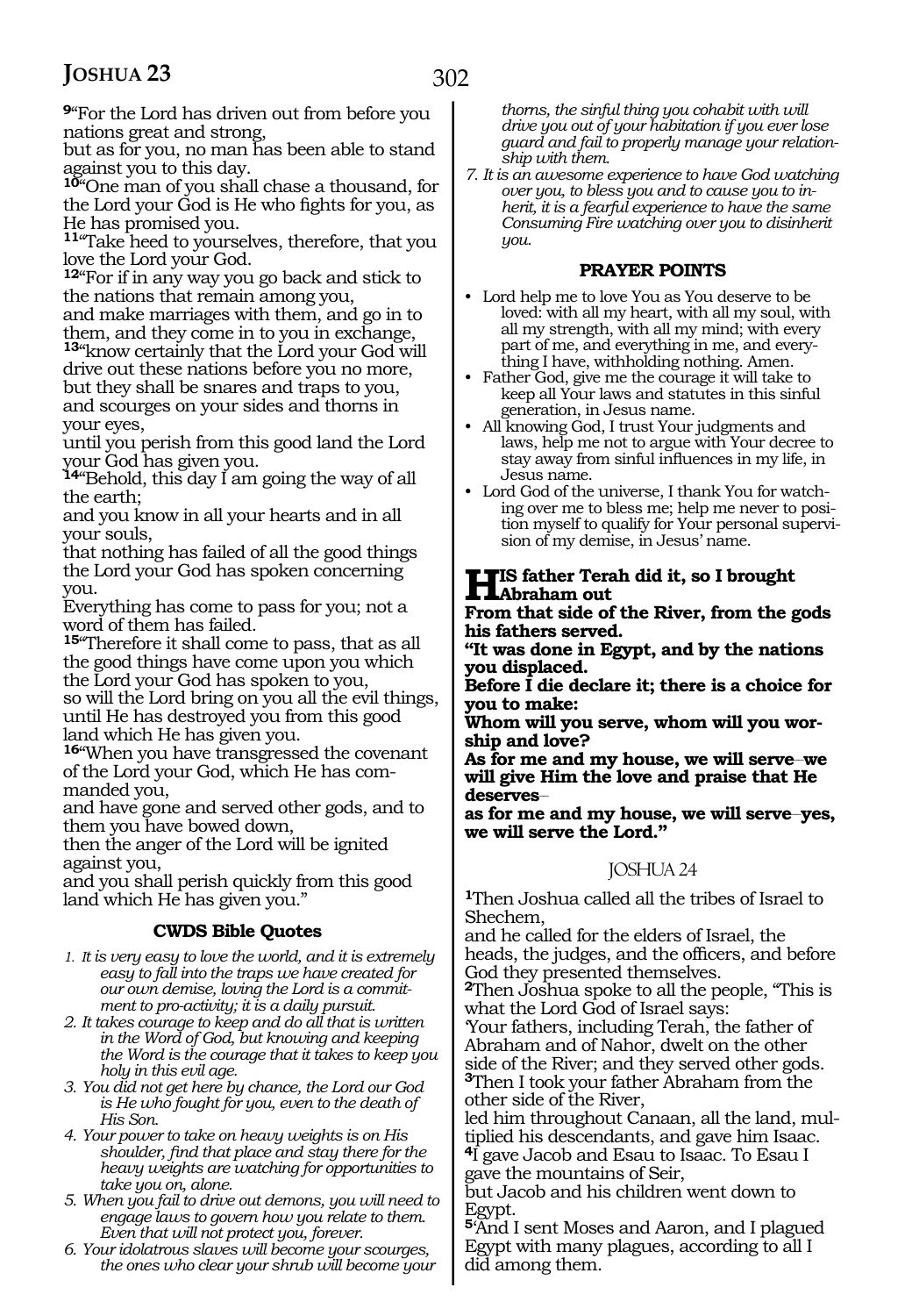After this I brought you out from there.

**<sup>6</sup>**'I then brought your fathers out of Egypt and to the sea you came.

"The Egyptians pursued you to the Red Sea, with chariots and horsemen.

**<sup>7</sup>**'So they cried out to the Lord, and He set darkness between you and the Egyptians, brought the sea upon them and covered them.

Your eyes saw what I did in Egypt. Then for a long time you dwelt in the wilderness.

**<sup>8</sup>**'Then I brought you into the land of the Amorites, who dwelt on the other side of Jor- dan;

and they came and fought with you.

And I gave them into your hand, and made you possess their land;

I destroyed them before you.

**<sup>9</sup>**'Then Balak, son of Zippor, king of Moab, arose and made war against Israel,

and he sent and called Balaam the son of Beor to curse you.

**<sup>10</sup>**'But I would not listen to Balaam; therefore he continued blessing you.

Thus I delivered you out of his hands.

**<sup>11</sup>**'Then you crossed over Jordan and came to Jericho. And against you the men of Jericho fought-

along with the Amorites, the Perizzites, the Canaanites, the Hittites, the Girgashites, the Hivites and the Jebusites.

But I delivered them into your hands. **<sup>12</sup>**'I sent the hornet before you, which drove

them out from before you,

and also the two kings of the Amorites; it was not with your sword or with your bow.

**<sup>13</sup>**'I have given you a land you did not labor for, and cities you did not build, and you dwell in them.

You eat of olive-yards and vineyards you did not plant.'

**<sup>14</sup>**"Now therefore, fear the Lord; serve Him in sincerity and in truth;

and put away the gods your father served on the other side of the river and in Egypt,

serve the Lord your God; Him only you shall serve!

**<sup>15</sup>**"And if it seems evil for you to serve the Lord, choose for yourself this day whom you will serve,

whether the gods your fathers served on the other side of the river,

or the gods of the Amorites, in whose land you dwell today.

But as for me and my house, we will serve the Lord.

*We are totally committed; we will serve the Lord."* **<sup>16</sup>**So all the people answered and said, "God forbid that we should forsake the Lord to serve other gods;

**<sup>17</sup>**"for the Lord God is He who brought us and our fathers up out of the land of Egypt, from the house of bondage,

who did those great signs in our sight,

and preserved us in the way we went and among all the people through whom we passed.

**<sup>18</sup>**"And it was the Lord who drove out all the people from before us, including the Amorites who dwelt in the land.

We will serve the Lord also, for He is our God." **<sup>19</sup>**But Joshua said to the people, "You cannot serve the Lord, for He is a holy God. He is a jealous God;

He will not forgive your transgressions nor your sins.

**<sup>20</sup>**"If you forsake the Lord and serve strange gods, then He will turn and harm you and consume you, after that He has done you good."

**<sup>21</sup>**And the people said to Joshua, "No, but we will serve the Lord!"

**22**And Joshua said to the people, "You are witnesses against yourselves

that you have chosen the Lord by yourselves, to serve Him.'

And they said, "We are witnesses."

**<sup>23</sup>**And he said, "Now then, put away the strange gods which are among you, and incline your heart to the Lord God of Israel." **<sup>24</sup>**And the people said to Joshua, "We will serve the Lord our God, His voice we will obey!"

**25**Then Joshua made a covenant with the people that day,

and made for them a statute and an ordinance in Shechem.

**<sup>26</sup>**And in the Book of the Law of God, Joshua wrote these words,

and he took a great stone, and set it under the oak, by the sanctuary of the Lord.

**<sup>27</sup>**And Joshua said to all the people, "This stone shall be a witness to us,

for it has heard all the words of the Lord which He spoke to us.

It shall therefore be a witness to you, lest you deny your God."

**<sup>28</sup>**And Joshua allowed all the people to depart, each to his inheritance.

**<sup>29</sup>**And after these things, Joshua the son of Nun, the servant of the Lord died; he was one hundred and ten years old.

**<sup>30</sup>**And they buried him in Timnath-serah, in the border of his inheritance,

which is in Mount Ephraim, on the north side of Mount Gaash.

**<sup>31</sup>**And Israel served the Lord all the days that Joshua lived,

and all the days of all the elders who outlived Joshua, who had known all the works of the Lord which He had done for Israel,

**<sup>32</sup>**Then they buried the bones of Joseph, which the children of Israel had brought out of Egypt, at Shechem,

in the parcel of land Jacob had bought from the sons of Hamor the father of Shechem, and which had become an inheritance of the children of Joseph.